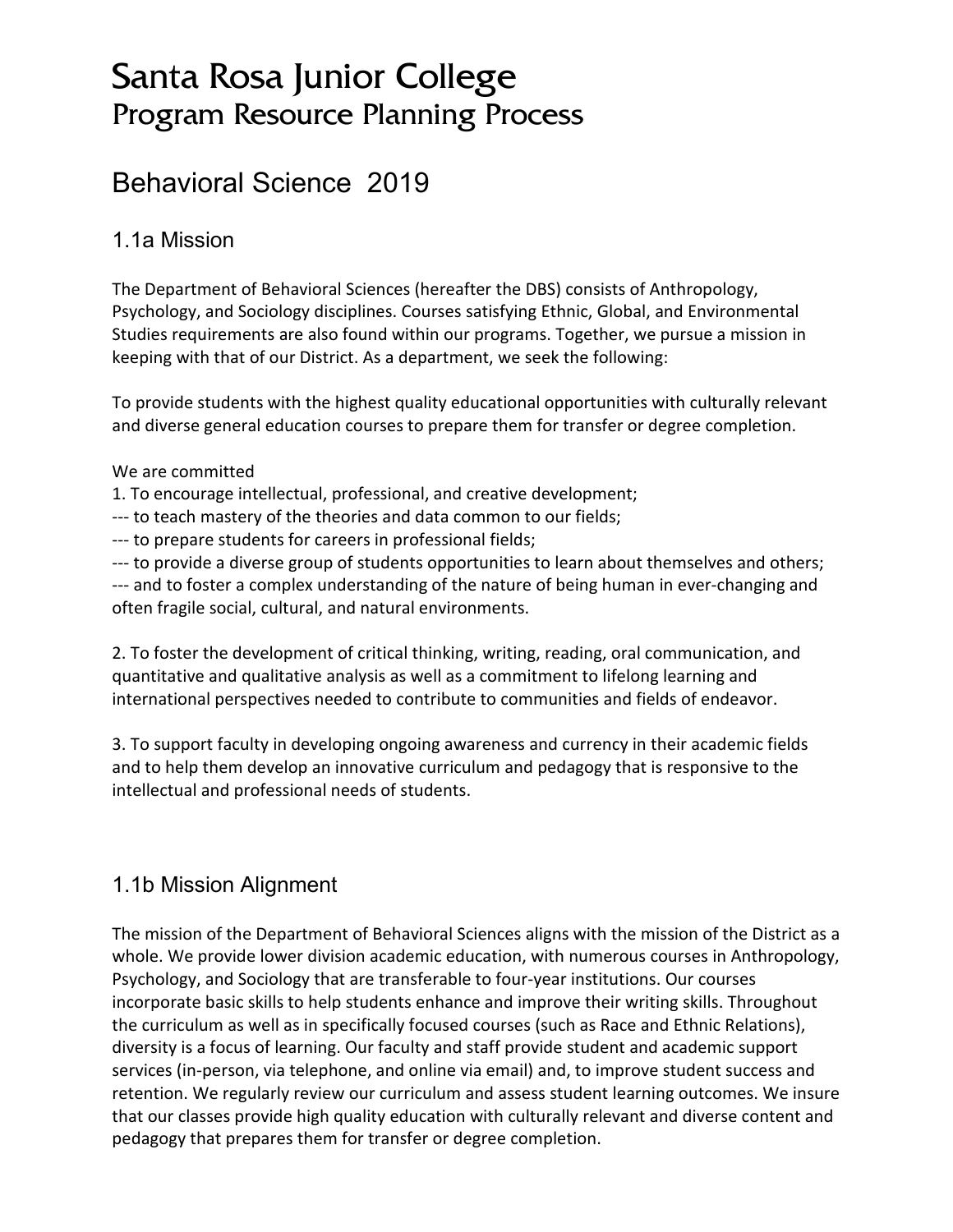## 1.1c Description

The Department of Behavioral Sciences (DBS) consists of regular and adjunct faculty in Anthropology, Psychology, Sociology, teaching in these three disciplines as well as offering several Ethnic Studies classes. Courses are taught in small and large lecture classes, online, blended, and lab formats.

The Anthropology program within the DBS maintains the Santa Rosa Junior College Museum (with Multicultural and Anthropology Exhibits) with one Museum Director/Instructor (40% reassigned time), one classified employee (Rachael Minor-Curator), and several student assistants. In addition, Anthropology maintains complex science labs (Anthropology 1L-Biological Lab) at both the Santa Rosa and Petaluma campuses.

## 1.1d Hours of Office Operation and Service by Location

Classes are taught throughout the college week, with some courses on Fridays, Saturdays and online. Instruction locations include Santa Rosa and Petaluma.

The Emeritus Service Center, stationed at the Santa Rosa campus, serving 6 departments, is open from 7:30 – 4:30, Monday thru Friday. It is staffed by Administrative Assistant III (100%, 1.0 FTE) Lori Derum (retiring), and Administrative Assistant II (47%, .47 FTE), Louise Crabtree, both classified staff.

A mailroom and a common office/service area are available to Petaluma faculty during class hours and by personal key.

The Jesse Peter Museum is open to the public Monday through Thursday from 10:00 am to 4:00 pm during the academic school year, and 10:00am to 1:00pm during the Summer. **They are closed inter-session from the last day of classes before finals week, through July 1st.** 

The Physical Anthropology Labs are open only during scheduled class hours.

## 1.2 Program/Unit Context and Environmental Scan

The Behavioral Sciences Department generally conducts around 10 sections of classes in Newman Auditorium (in hybrid or full face-to-face format) Monday thru Friday, with a capacity of 198 students per section. Classes enjoy a robust enrollment.

The department also has multiple sections of classes online (Psych 1A, 1B, 3, 4, 5, 7, 8, 9, 34, 35, 40 and 56; Anthro 1 and 2; Soc 1, 2, 10 and 30), with more courses in the pipeline for approval (e.g., Psych 8).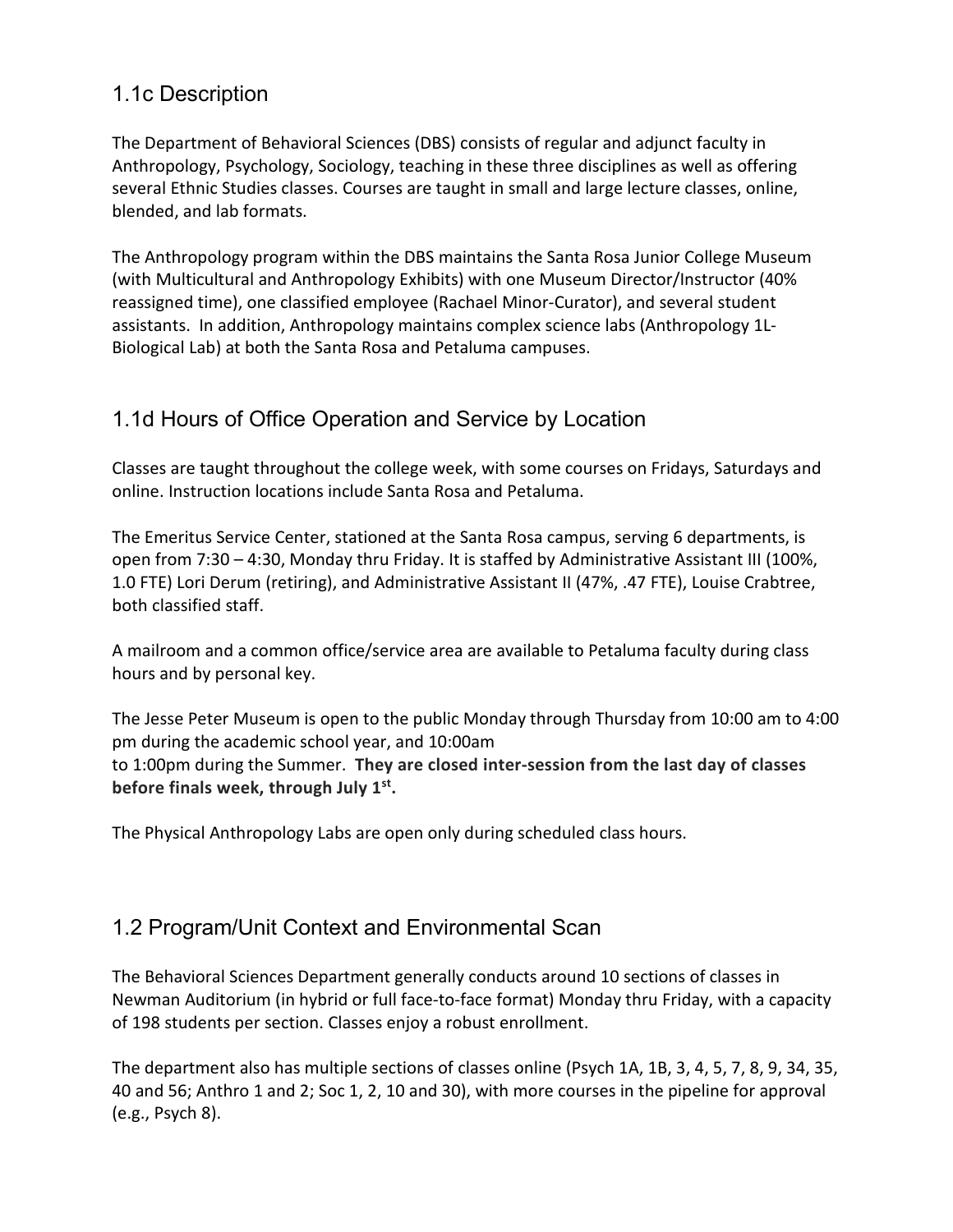The newly approved Psych 1C, which is of central importance for psych majors, needs both equipment support (SPSS) as well as full time faculty support in order to support the success of our students. Presently the course articulates but does not replace Math 15.

The department curriculum as well as schedule continues to grow; online delivery continues to be a particular growth potential, which presently is limited by the number of available classes and the number of faculty teaching online.

### 2.1a Budget Needs

All three disciplines (Anthro, Psych & Soc) in the Department of Behavioral Sciences Budget are very large "producers" of enrollment in relation to the expense required of the District to run these programs.

The Anthropology discipline is requesting funding for an Anthro Lab faculty coordinator, with approval for 15% per semester release time for a lead faculty member.

### **Santa Rosa Campus**

| <b>Expenditure Category</b> | <b>Unrestricted</b><br><b>Funds</b> | Change<br>from<br>2016-17 | <b>Restricted Funds</b> | Change<br>from<br>2016-17 | <b>Total</b> | Change<br>from<br>2016-17 |
|-----------------------------|-------------------------------------|---------------------------|-------------------------|---------------------------|--------------|---------------------------|
| Supplies (4000's)           | \$9.585.12                          | $-0.73%$                  | \$0.00                  | $0.00\%$                  | \$9.585.12   | $-0.73%$                  |
| Services (5000's)           | \$252.05                            | $-53.62%$                 | \$0.00                  | $0.00\%$                  | \$252.05     | $-53.62%$                 |

#### **Petaluma Campus** (Includes Rohnert Park and Sonoma)

| <b>Expenditure Category</b> | <b>Unrestricted</b><br><b>Funds</b> | Change<br>from<br>2016-17 | <b>Restricted Funds</b> | Change<br>from<br>2016-17 | <b>Total</b> | Change<br>from<br>2016-17 |
|-----------------------------|-------------------------------------|---------------------------|-------------------------|---------------------------|--------------|---------------------------|
| Supplies (4000's)           | \$2.287.15                          | 2.61%                     | \$0.00                  | 0.00%                     | \$2.287.15   | 2.61%                     |
| Services (5000's)           | \$0.00                              | 0.00%                     | \$0.00                  | 0.00%                     | \$0.00       | 0.00%                     |

#### **Other Locations** (Includes the PSTC, Windsor, and other locations)

| <b>Expenditure Category</b> | Unrestricted<br><b>Funds</b> | Change<br>from<br>2016-17 | <b>Restricted Funds</b> | Change<br>from<br>2016-17 | <b>Total</b> | Change<br>from<br>2016-17 |
|-----------------------------|------------------------------|---------------------------|-------------------------|---------------------------|--------------|---------------------------|
| Supplies (4000's)           | \$0.00                       | $0.00\%$                  | \$0.00                  | $0.00\%$                  | \$0.00       | 0.00%                     |
| Services (5000's)           | \$0.00                       | 0.00%                     | \$0.00                  | $0.00\%$                  | \$0.00       | 0.00%                     |

#### **Expenditure Totals**

| <b>Expenditure Category</b>      | Amount      | Change<br>from<br>2016-17 | <b>District Total</b> | $%$ of<br><b>District</b><br><b>Total</b> |
|----------------------------------|-------------|---------------------------|-----------------------|-------------------------------------------|
| <b>Total Non-Personnel Costs</b> | \$23.942.89 | $-38.56%$                 | \$16,406,746.64       | 0.15%                                     |

## 2.1b Budget Requests

| Rank | Location        | <b>SP</b> | IV. | Amount      | $\mathbf{r}$<br>Brief<br><b>Rationale</b>                                       |
|------|-----------------|-----------|-----|-------------|---------------------------------------------------------------------------------|
| 0001 | Rosa<br>Santa ' | 02        | 07  | \$20,000.00 | 5%<br>Release time<br>Maintain<br>tor<br>ead<br>Anthro<br>Lab<br><b>Faculty</b> |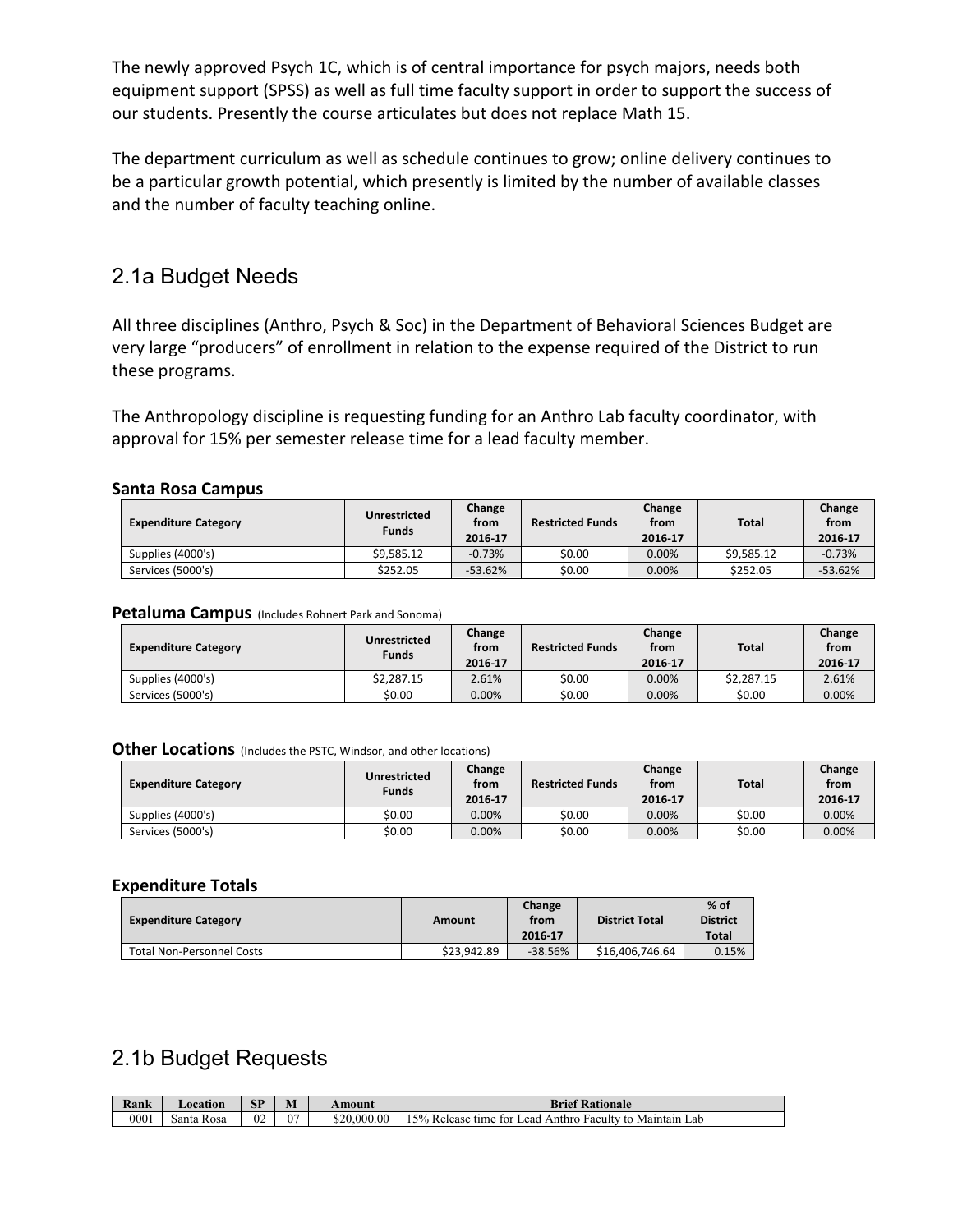## 2.2a Current Classified Positions

| <b>Position</b>              | Hr/Wk | Mo/Yr | <b>Job Duties</b>                                    |
|------------------------------|-------|-------|------------------------------------------------------|
| Administrative Assistant III | 40.00 | 12.00 | Supervises the Lower Emeritus Service Center         |
|                              |       |       | where 6 academic departments process their           |
|                              |       |       | schedules, budgets, faculty hiring, evaluations, and |
|                              |       |       | campus forms.                                        |
| Administrative Assistant II  | 20.00 | 12.00 | Assists the supervising of the Lower Emeritus        |
|                              |       |       | Service Center where 6 academic departments          |
|                              |       |       | process their schedules, budgets, faculty hiring,    |
|                              |       |       | evaluations, and campus forms.                       |

## 2.2b Current Management/Confidential Positions

| <b>Position</b>            | Hr/Wk | Mo/Yr | <b>Job Duties</b>                                   |
|----------------------------|-------|-------|-----------------------------------------------------|
| Department Chair (All DBS) | 28.00 | 10.00 | Coordinates the curriculum, scheduling, evaluation, |
|                            |       |       | hiring, and facilities support for all academic     |
|                            |       |       | programs.                                           |
| Museum Manager             | 40.00 | 12.00 | 12 month position provides the Santa Rosa Junior    |
|                            |       |       | College Museum with collections management for      |
|                            |       |       | over 5000 pieces or art or artifacts, supervises    |
|                            |       |       | student employees, plans and installs exhibits with |
|                            |       |       | the Faculty Supervisor at the Museum, and manages   |
|                            |       |       | the day-to-day operations.                          |

## 2.2c Current STNC/Student Worker Positions

| <b>Position</b>                 | Hr/Wk | Mo/Yr | <b>Job Duties</b>                                                                                                                                                                                                                                                                                      |
|---------------------------------|-------|-------|--------------------------------------------------------------------------------------------------------------------------------------------------------------------------------------------------------------------------------------------------------------------------------------------------------|
| <b>Student Museum Employees</b> | 10.00 | 9.00  | Two student assistants work a total of around 20<br>hours per week during the school year. They<br>represent the essential work force for visitor<br>support, general clerical work, and supervised<br>collections care. They work under the supervision<br>of both the Exhibit Curator and the Museum |
|                                 |       |       | Director.                                                                                                                                                                                                                                                                                              |
|                                 | 0.00  | 12.00 |                                                                                                                                                                                                                                                                                                        |

## 2.2d Adequacy and Effectiveness of Staffing

The continued increased of foot traffic, student use and community visitors, in the Museum has confirmed the importance of maintaining the Museum Director position at 40% reassigned time. The Museum plays an important role in instructional curriculum and course credit for students.

### Museum:

The Museum Store launched successfully this year, providing an additional revenue for categorical program needs. The recent 5-day Museum sale brought new visitors and supporters into the Museum, while generating close to \$10,000 in revenue. The Museum is open, and exhibits are focused on the local Native American community during the SRJC Day Under the Oaks Open House and the Annual Native American Celebration.

The Behavioral and Social Sciences disciplines integrate course curriculum with Museum exhibits and planning which has led to increased student demand; therefore, creating a demand for the development of a Museum of Science Certificate.

Due to the common large lecture class size in the department, faculty workload has increased. Therefore, it is essential that professors receive instructional assistance with grading papers and exams by continuing to provide reader assistance.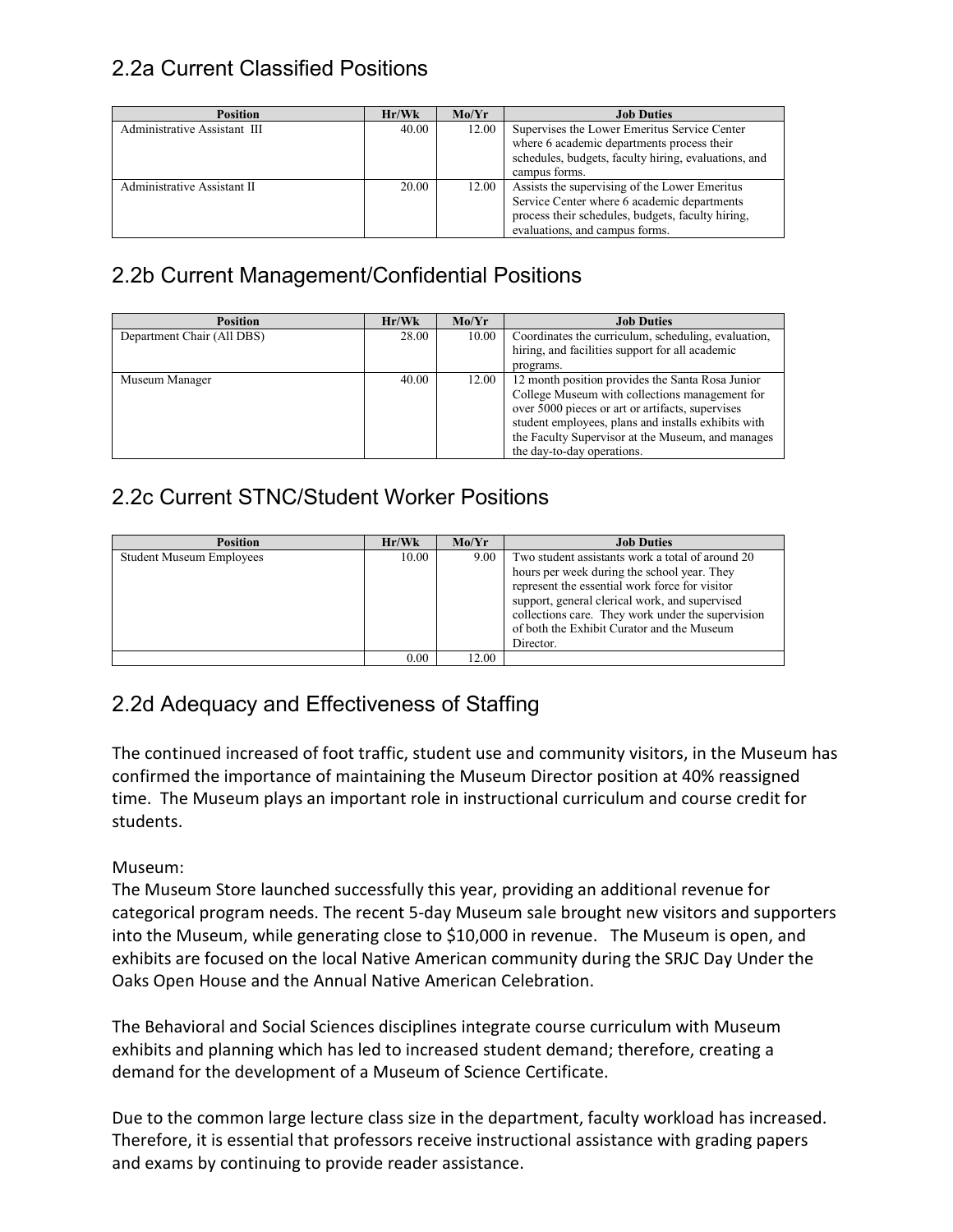# 2.2e Classified, STNC, Management Staffing Requests

| Rank | <b>_ocation</b> | <b>SP</b> | 11L     | <b>Title</b><br>urrent.                | <b>Title</b><br>Proposed                 | $\mathbf{T}_{\mathbf{Y}}$ $\mathbf{p}$ |
|------|-----------------|-----------|---------|----------------------------------------|------------------------------------------|----------------------------------------|
| 0001 | Santa<br>Rosa   | 02        | $_{01}$ | AAIII<br>Center<br>service<br>Emeritus | AAIII<br>Center<br>Emeritus<br>Service ' | $\sim$<br>$\sim$<br>lassified          |

# 2.3a Current Contract Faculty Positions

| <b>Position</b> | <b>Description</b>                                                                      |
|-----------------|-----------------------------------------------------------------------------------------|
| 5 Anthropology  | 4 Regular Faculty at SR campus and one Petaluma anchor position. One instructor         |
|                 | receives 40% reassigned time for responsibilities as Director of the Museum             |
|                 | beginning fall 2017.                                                                    |
| 7 Psychology    | 5 Regular Faculty at SR campus and 2 in Petaluma. All Psychology courses are            |
|                 | offered on both campuses and online, using a semester course rotation. Classes close    |
|                 | early with wait lists and maintain high enrollment demand. The discipline utilizes      |
|                 | hybrid, online, and face to face instructional formats. Key courses are also offered in |
|                 | Extended Large Lecture (ELL) format. All courses are approved for online                |
|                 | instruction. All, students are able to fulfill the requirements for an AA-T in          |
|                 | Psychology online and or Psych AA. Five of the seven regular Psychology faculty         |
|                 | members are of potential retirement age. All Psychology course SLO assessments          |
|                 | have been completed this year.                                                          |
| 3 Sociology     | 2 Regular Faculty at the SR campus, 1 Regular in Petaluma.                              |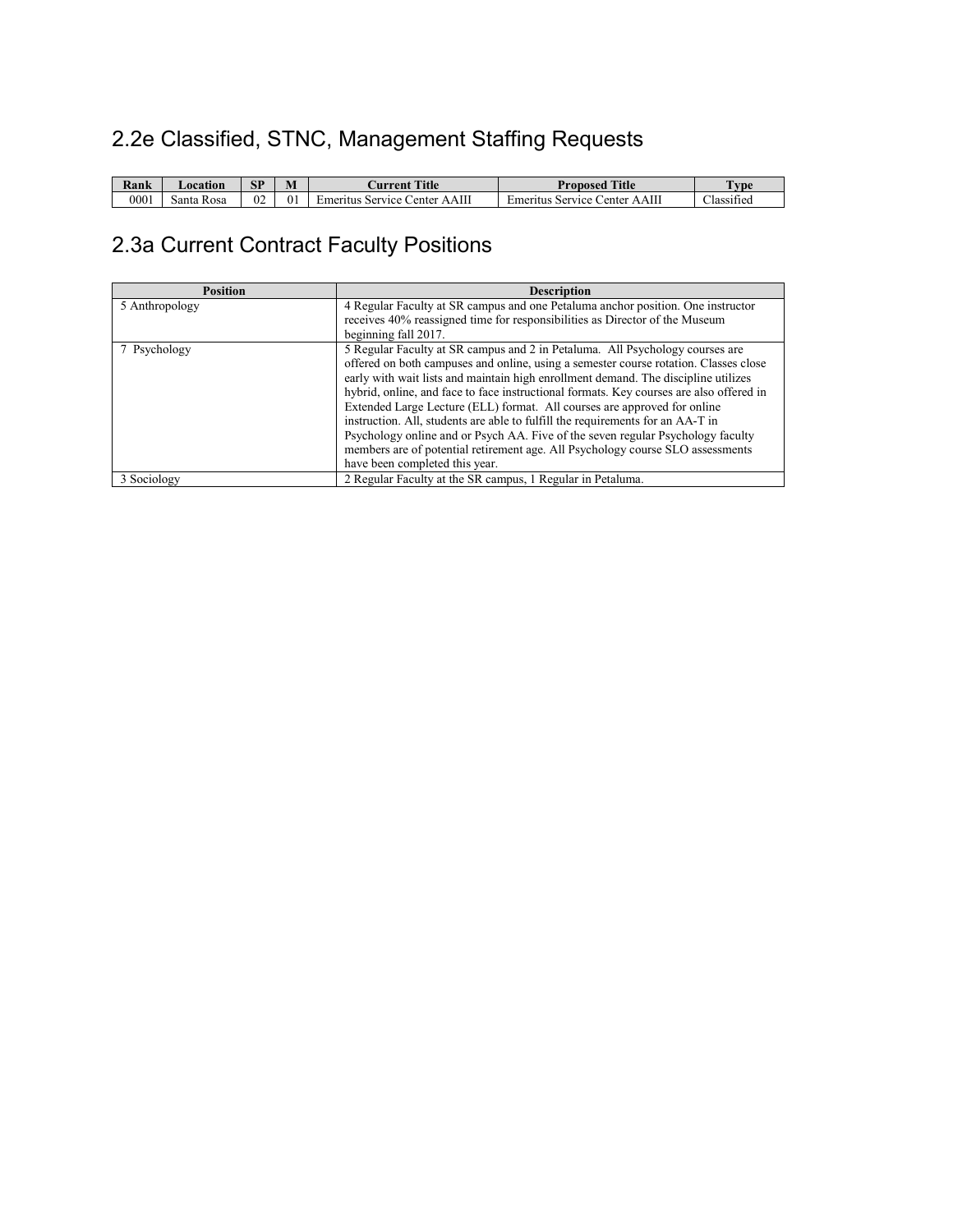# 2.3b Full-Time and Part-Time Ratios

| <b>Discipline</b> | FTEF   | $%$ Reg | FTEF   | % Adj   | <b>Description</b>                                                                                 |
|-------------------|--------|---------|--------|---------|----------------------------------------------------------------------------------------------------|
|                   | Reg    | Load    | Adi    | Load    |                                                                                                    |
| Anthropology      | 3.8100 | 53,0000 | 3.3500 | 47,0000 | In Fall 2015, Anthropology total FTEF was 7.92 representing 63% FT and 37% PT.                     |
| Psychology        | 5.6900 | 48,0000 | 6.1900 | 52,0000 | When Petaluma fulltime faculty are removed from the data (2 FTEF) SR based faculty ratios are:     |
|                   |        |         |        |         | 33% FT, 67% PT/overload. With the department chair from this discipline it is difficult for the    |
|                   |        |         |        |         | department to staff classes unless all FT do overload.                                             |
| Sociology         | 2.0000 | 48,0000 | 2.2000 | 52,0000 | This discipline is growing back - and will need to plan for the addition of a FT faculty member in |
|                   |        |         |        |         | the next few years.                                                                                |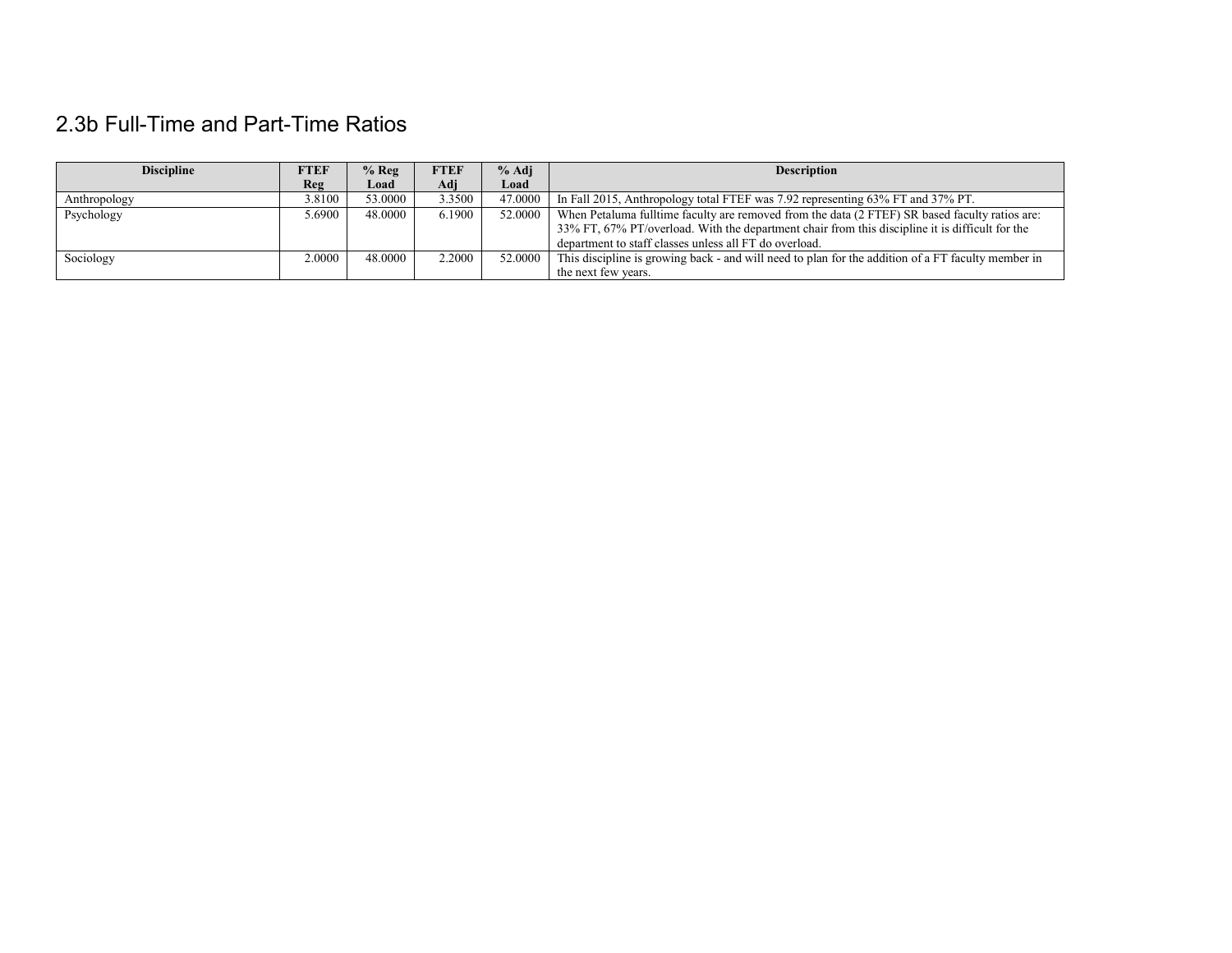## 2.3c Faculty Within Retirement Range

According to the data provided for this PRPP document, seven of our current 11 regular faculty are age 55 or older. The fall of 2019 will see the retirement of 3 FT Psychology faculty, all of whom routinely carry an overload (140% = 7 classes, or 2 Extended lecture  $+$  1). These three faculty teach 1,030 students a semester for 103 FTES/semester.

## 2.3d Analysis of Faculty Staffing Needs and Rationale to Support Requests

### The Behavioral Sciences Department is requesting: **2 FT Psychology, Regular Faculty Request (Santa Rosa Campus)**

### The **summary reasons** are as follows:

The fall of 2019 will see the retirement of 3 FT Psychology faculty, all of whom routinely carry an overload (140% = 7 classes, or 2 Extended lecture  $+$  1). These three faculty teach 1,030 students a semester for 103 FTES/semester. Of the three retiring, 2 will be requested for replacement in the faculty staffing process.

- 1. For many semesters, the psychology discipline has had difficulty **recruiting sufficient qualified faculty** for its adjunct pool, despite opening the pool and interviewing every semester.
- 2. The psychology discipline has **interviewed** every year during the past three years, usually adding 1 to 2 faculty members to the pool.
- **3.** The Santa Rosa psychology discipline presently **does not have adequate regular faculty support** to complete its governance duties (SLO assessments, curriculum revisions and development, faculty evaluations, etc.)
- **4. With increased student demand for Psychology AA & transfer majors, the discipline has a need for an additional instructional hires to meet the schedule of classes needed.**
- 5. The psychology discipline on the Santa Rosa campus is highly **productive** and makes a significant contribution to the academic and financial well-being of SRJC. On issues of efficiency, average class size, retention, program completion, curriculum currency, diversity, and transfer alignment, the discipline is doing as well as other departments or better.

### **1. Faculty Recruitment**

**The Psychology discipline interviews every semester for adjunct faculty to fill the need in this growing discipline.** Over the past 4 semesters, fewer than 6 qualified applicants could be interviewed, resulting in only 4 adjunct faculty members being added to the pool. Each of them have received assignments immediately. This still leaves FT faculty needing to take overload in order to cover all open sections.

### **2. Faculty Interviews**

**The discipline has opened its adjunct pool whenever possible and we screened and interviewed on each of these occasions.** At the same time, the department has had several long time adjunct faculty retire and for the past 4 semesters, all adjuncts have been at 40% and several at 60%. Our pool depth is insufficient. In recent semesters it has been a struggle to cover class offerings, despite the reduced number of class offerings.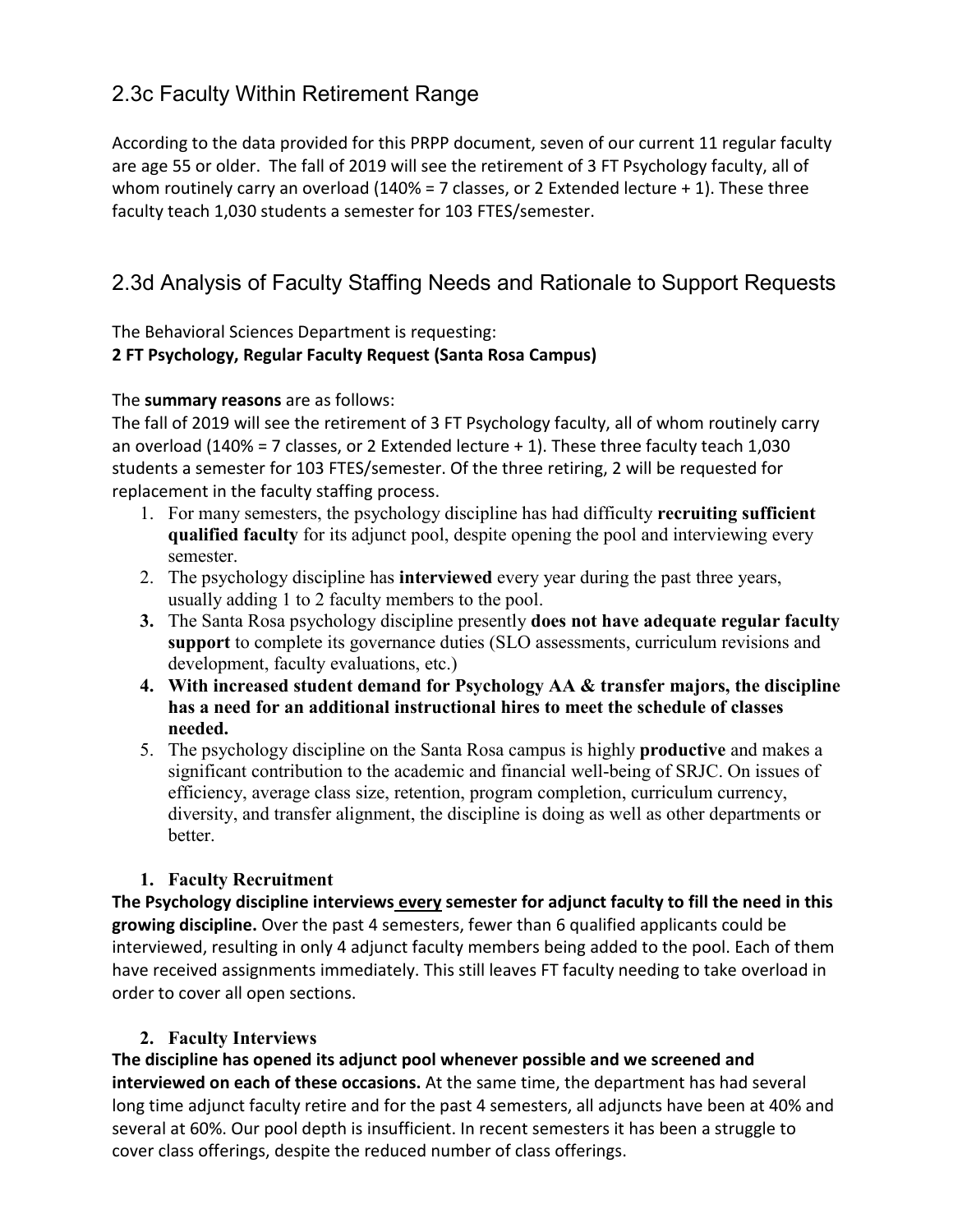### **3. Adequacy of Staffing**

**The Santa Rosa psychology discipline presently does not have adequate regular faculty support to complete its governance duties (SLO assessments, curriculum revisions, faculty evaluations, etc.) without overburdening individual faculty and the adjunct pool depth is insufficient and has made scheduling and ongoing challenge.**

### **4. Negative Impact on Staffing**

Currently, the discipline teaches between 2 and 4 classes in the extended lecture format (class limit 198), which carry a higher load – a FT faculty member's number of classes is limited when teaching in the EL classroom. The loss of the current EL faculty and online faculty expert will create a stress on the course modalities being offered.

### **5. Program Productivity**

The program has been flexible and forward looking in its **curricular development** as well as the use of different delivery formats. The psychology discipline has been at the forefront of online and hybrid delivery and transfer students have been able to complete their requirements entirely online for several semesters now. We continue to develop new classes to address student needs (Psych 9 and Psych 8) and reflect recent developments in our discipline. Our curriculum is current and up-to-date and aligned with transfer requirements.

Historically our **enrollment efficiency** has been high (86-106% in Santa Rosa), with an average class size of 53 to 71, and a productivity coefficient of 24 to 33 (based on data from 2011 – 2014). Both **retention** and **passing** rates are comparable to district averages**.** Overall the psychology discipline is highly productive and efficient.

The majority of **psychology classes close**, before open registration begins. Almost all psychology classes have a waiting list with a significant number of hits after close (up to 79). Online classes commonly close before regular registration begins.

The contributions of the Santa Rosa psychology discipline are solid as indicated in detail by the statistics presented in detail under Performance Measures in the PRPP.

### **6. Position Request for Faculty With Special Expertise in Statistics and Research Methods**

The psychology discipline requests two full time psychology positions, in order to be able to fulfill its current teaching and governance obligations. To meet the growing demand for Psych 9 (Statistics) the department is requesting one positon with special expertise in Statistics and the second positon a generalist. With the State mandated transfer requirements for the Psychology AA-T, the department needs one replacement who will have a strong background in statistics and methodology; strengthening this area of the curriculum is the responsibility of regular faculty. Furthermore, it is critical that the new faculty members are able and willing to teach both online and in extended lecture format. Given faculty concerns about the quality of online delivery, an additional faculty member with the necessary expertise is highly desirable. In order to support growth in enrollment, student success and completion as well as transfer students, the department is committed to extending the number of online sections taught by regular faculty as well as qualified adjunct faculty.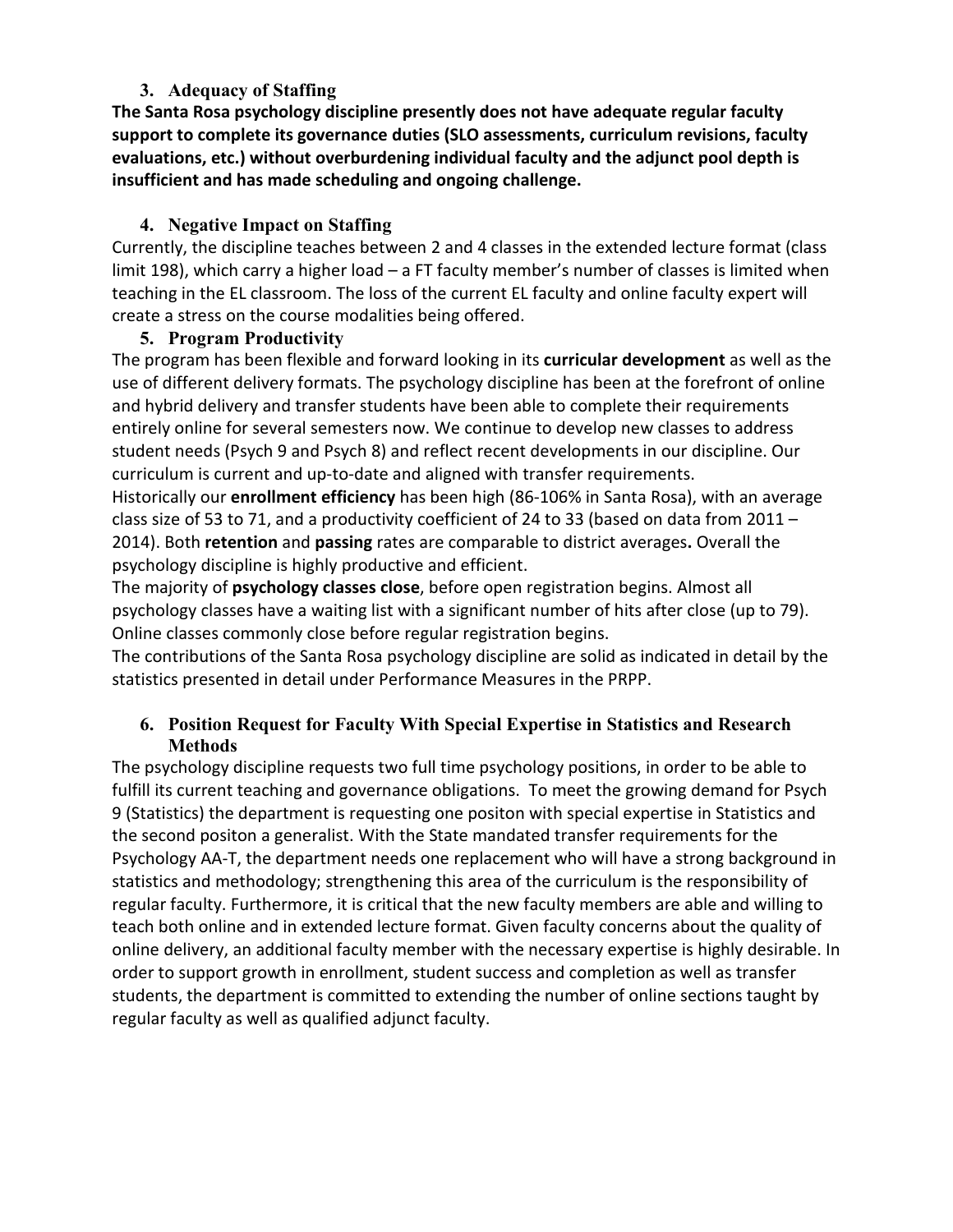# 2.3e Faculty Staffing Requests

| Rank | $\angle$ ocation | SP -            | M  | <b>Discipline</b>    | <b>SLO Assessment Rationale</b>                                                                                |
|------|------------------|-----------------|----|----------------------|----------------------------------------------------------------------------------------------------------------|
| 0001 | Santa Rosa       | 02 <sub>1</sub> | 01 | Psychology $(100\%)$ | With over 10 courses, some requiring special expertise to teach (Psych 9), and the retirement of 3 key faculty |
|      |                  |                 |    |                      | members, replacement faculty will be needed to keep up with the SLO's                                          |
| 0001 | Santa Rosa       | 02 <sub>1</sub> | 01 | Psychology $(100\%)$ | With over 10 courses, some requiring special expertise to teach (Psych 9), and the retirement of 3 key faculty |
|      |                  |                 |    |                      | members, replacement faculty will be needed to keep up with the SLO's                                          |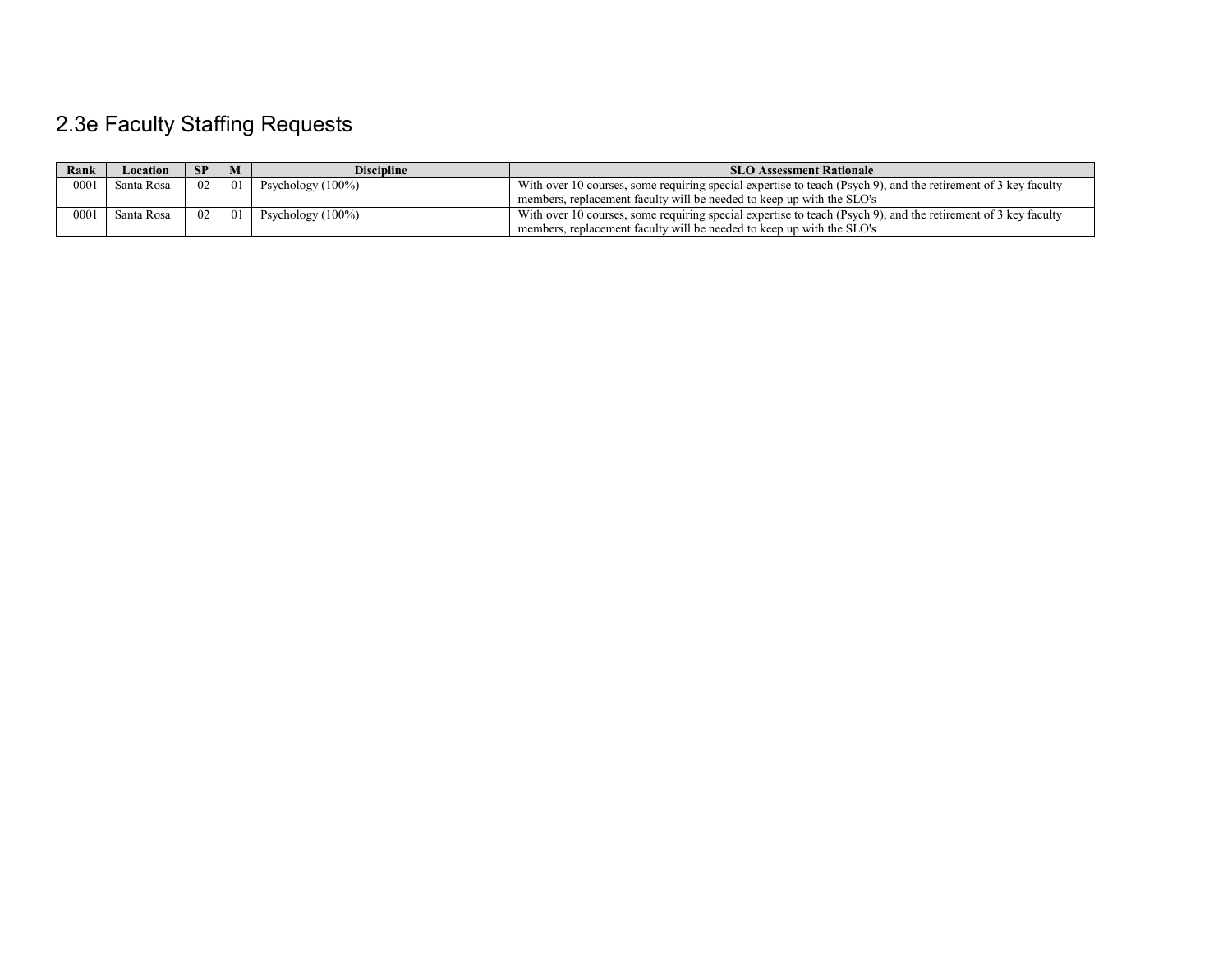## 2.4b Rationale for Instructional and Non-Instructional Equipment, Technology, and Software

### **Interactive Flat Panel Screen Requested for the Museum Conference Room:**

The addition of this will also more meeting to take place in the Museum Conference Room and reduce the work to constantly put a projector in that room for use.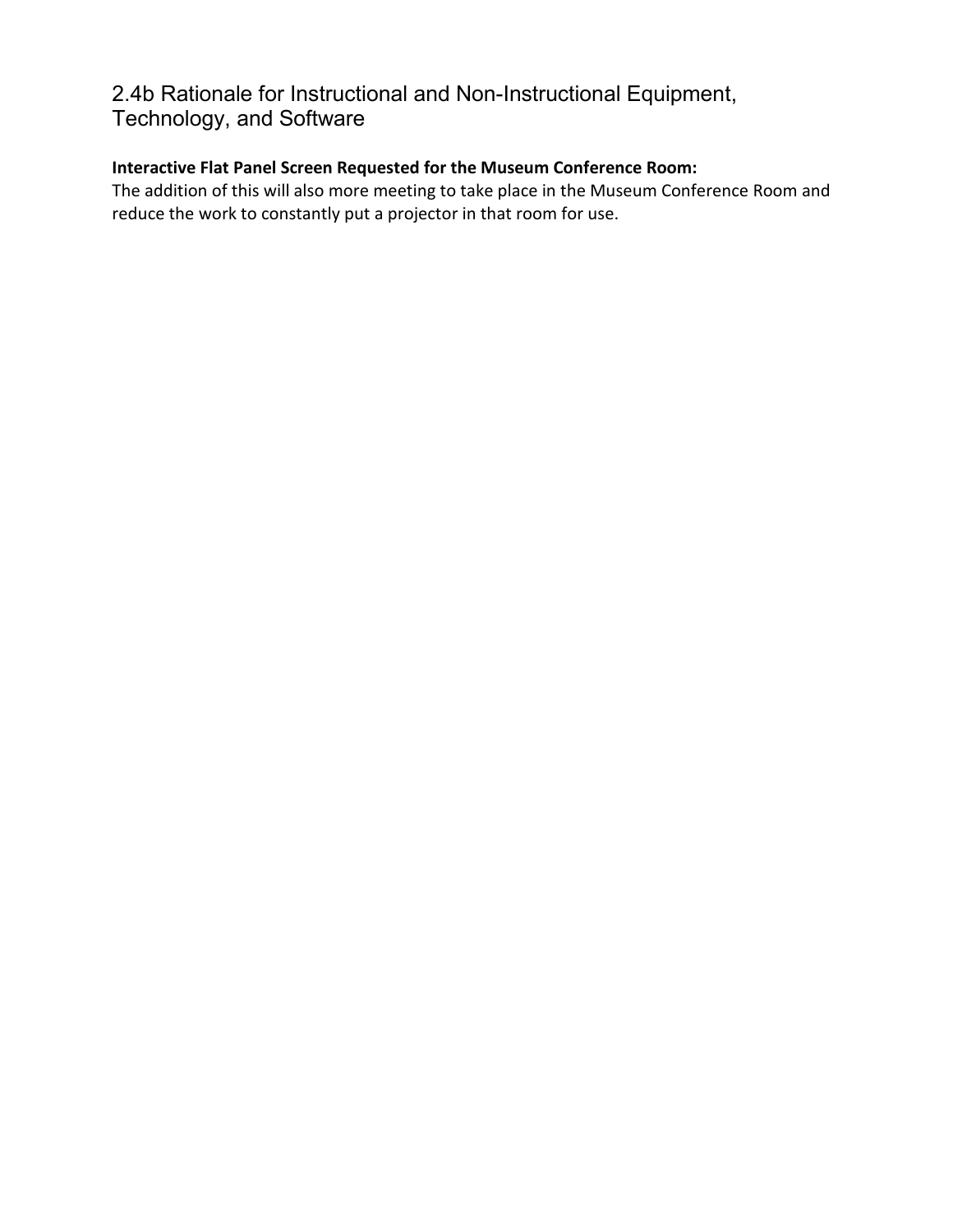# 2.4c Instructional Equipment Requests

| Rank | Location   | <b>SP</b> |      | <b>Item Description</b>                   | Oty | <b>Cost Each</b> | <b>Total Cost</b> | <b>Requestor</b> | Room/Space        | Contact        |
|------|------------|-----------|------|-------------------------------------------|-----|------------------|-------------------|------------------|-------------------|----------------|
| 0001 | Santa Rosa | 04        | - 07 | Interactive Flat Panel Screen             |     | \$12,500.00      | \$12,500.00       | Theresa Molino   | <b>SRJC</b> Multi | Theresa Molino |
|      |            |           |      |                                           |     |                  |                   |                  | Cultural Museum   |                |
| 0003 | Santa Rosa | 02        | 01   | SPSS Instructor software for Psych 9 & 1B |     | \$350.00         | \$700.00          | Brianna Scott &  | Office            | Brenda         |
|      |            |           |      | support                                   |     |                  |                   | Narmeen Naseem   |                   | Flyswithhawks  |

# 2.4d Non-Instructional Equipment and Technology Requests

| Rank | Location | эd<br>n i | tem<br>scription | Otv | Each<br>.os | <b>CONT</b><br>otal<br>Cost | mestor<br>Kear | <b>Room/Space</b> | Contac |
|------|----------|-----------|------------------|-----|-------------|-----------------------------|----------------|-------------------|--------|

# 2.5a Minor Facilities Requests

| Rank | Location   | <b>SP</b> | M   | <b>Time Frame</b> | <b>Building</b> | <b>Room Number</b> | <b>Est. Cost</b> | <b>Description</b>                                                       |
|------|------------|-----------|-----|-------------------|-----------------|--------------------|------------------|--------------------------------------------------------------------------|
| 0001 | Santa Rosa | 04        | 07  | Urgent            | Multi Cultural  | Multi Cultural     | \$15,000.00      | Security System for Museum: Upgrades needed to current system,           |
|      |            |           |     |                   | Museum          | Museum             |                  | including monitoring system for museum floor viewable from               |
|      |            |           |     |                   |                 |                    |                  | achieves room. Also need for emergency alert button for staff working    |
|      |            |           |     |                   |                 |                    |                  | alone in building.                                                       |
| 0001 | Santa Rosa | 04        | 07  | Urgent            | Emeritus 1594   | 1594 Lab           | \$5,000.00       | Updated lighting. Currently all the lights are on or off, which makes it |
|      |            |           |     |                   |                 |                    |                  | hard to show any kind of media on the screen. Updated lighting to        |
|      |            |           |     |                   |                 |                    |                  | provide an option to have part of the light on and part off.             |
| 0001 | Santa Rosa | 04        | -07 | Urgent            | Emeritus        | 1st floor staff    | \$1,000.00       | Upgrade bathroom lighting and fan, deep clean and paint.                 |
|      |            |           |     |                   |                 | restrooms          |                  |                                                                          |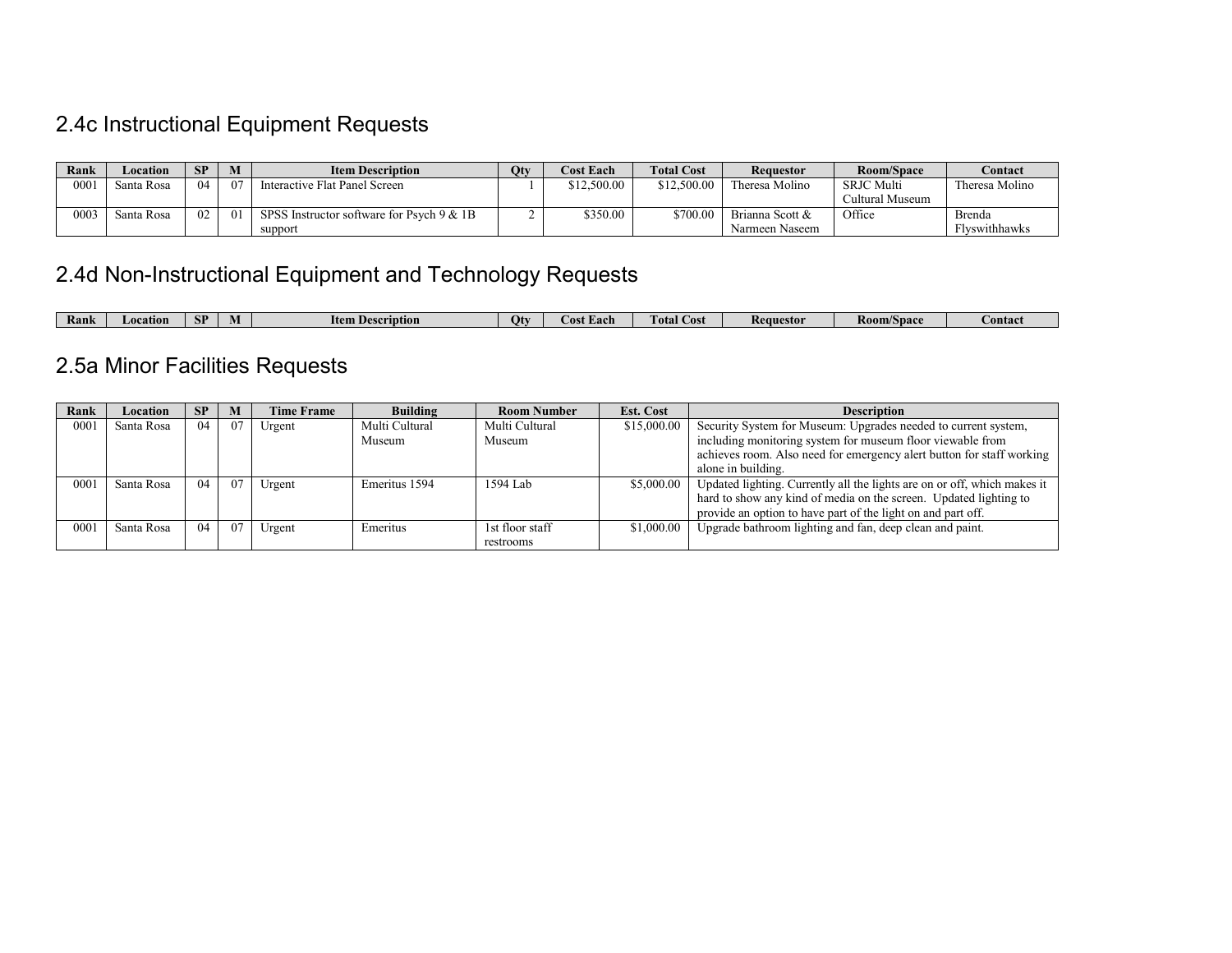## 2.5b Analysis of Existing Facilities

Recent curriculum re-alignments for Anthropology, needed for compliance with state ADT's, have expanded Anthropology offerings to include 2 additional courses requiring lab space for instructional purposes. Per this need DBS is requesting an additional room (adjacent to current room 1594) 1596 to be re-assigned as a lab classroom. Due to enrollment demand, the lab classes are in dire need of additional space.

The Emeritus Hall restrooms need refurbishing. Only cleaning and small cosmetic changes have taken place in the past 30+ years. Their overuse and overcrowding should be analyzed for a better way to serve students and visitors as well as maintain the space.

Much of the furniture is cumbersome and not supportive of student interactivity.

### 3.1 Develop Financial Resources

### Museum:

The Museum Store launched successfully this year, providing an additional revenue for categorical program needs. The recent 5-day Museum sale brought new visitors and supporters into the Museum, while generating close to \$10,000 in revenue. The Museum is open, and exhibits are focused on the local Native American community during the SRJC Day Under the Oaks Open House and the Annual Native American Celebration.

### 3.2 Serve our Diverse Communities

All of our regular and adjunct faculty advertisements state we are seeking individuals with familiarity with diversity and ability to teach diverse student populations. Our applications request a statement from each applicant regarding their sensitivity to diversity or their experience teaching or working with diverse students and/or learning styles.

The current DBS is among the most diverse departments in the District in ethnicity, gender, age, and general social background.

Hiring trends in recent years has found the department employing more women to teach than men; this is also reflected in a larger number of female applicants.

The Santa Rosa Junior College Museum is another means by which the DBS promotes sensitivity to diversity. Ten years ago, the SRJC Museum grew in breadth by including "Multicultural Exhibits" in its title and description. The collections have always held some African, Hispanic, Asian and other artifacts, but the larger collections have been and currently are Native American in origin. Along with the inclusion of diversity through the title shift to a Multicultural label, we have increased both permanent and borrowed collections from a diverse range of cultures. We have exhibited and held activities for Asian, African, Hispanic, and Jewish cultures.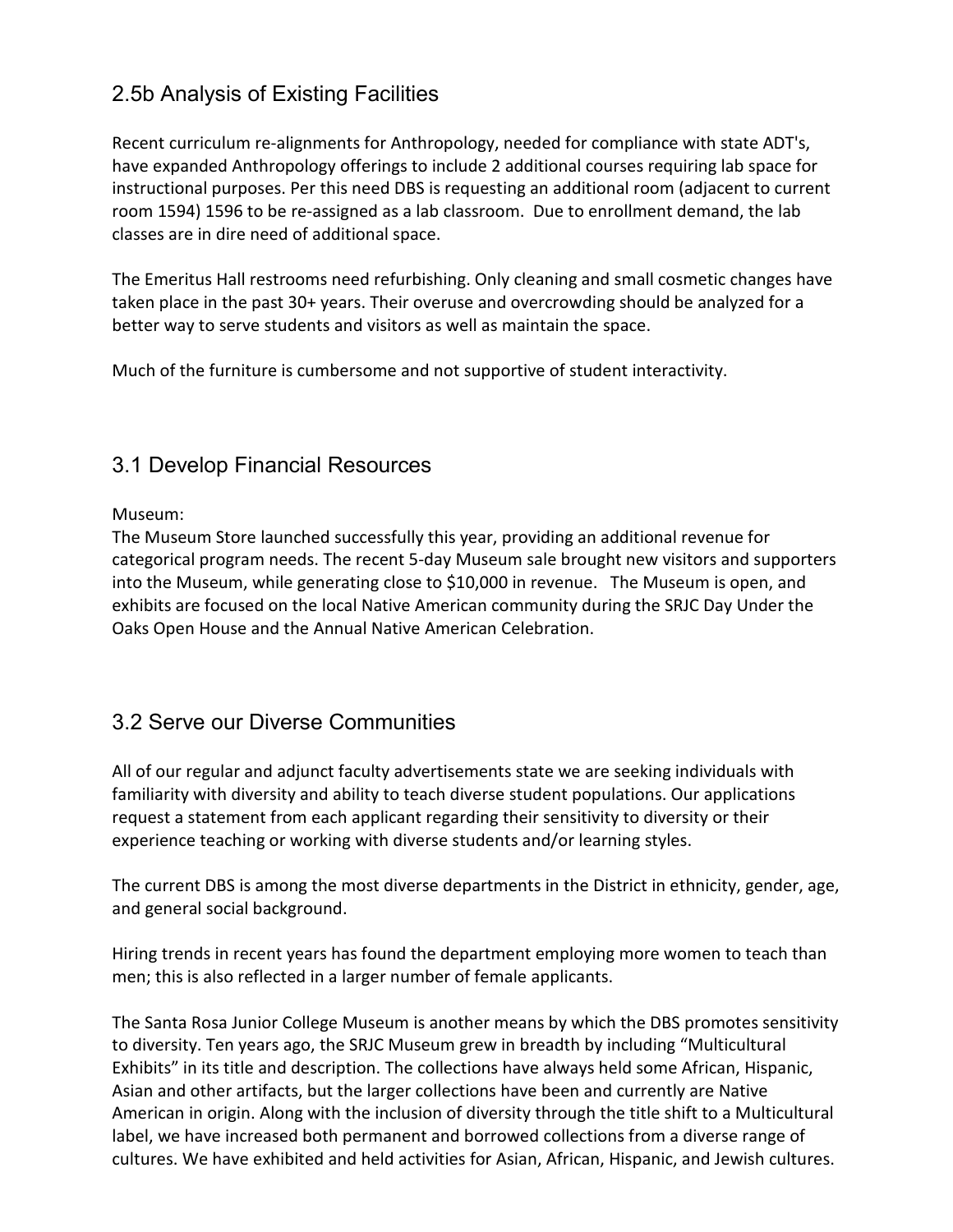This year, we have included an Eritrean exhibit that has reached out to both our own local populations as well as population in surrounding states.

Every May (with the exception of the cancellation of event due to the H1N1 scare and two years due to budget cuts), the campus community in conjunction with the SRJC Museum, partake in Days Under the Oaks. Here is a brief description:

"For nearly three decades, Santa Rosa Junior College has proudly held one of the most popular and unique community events in Sonoma County, Day Under the Oaks. Each year thousands of members of the community come to the beautiful, park-like Santa Rosa Campus on the first Sunday in May from 10:00 AM to 4:00 PM for a free open house and community education fair. DUO attendees explore SRJC's outstanding instructional program exhibits and demonstrations and and a festive array of other colorful activities, plus sample the delicious array of food prepared by student clubs! At Day Under the Oaks you can visit the stunning world class Pomo basket collection in the Jesse Peter Museum and watch the colorful Native American dancers or the dramatic Chinese Dragon Dance Troup. Attend the children's theatre, enjoy sports clinics and fencing and karate competitions, do crafts at the Bookstore, and discover dazzling magic shows in the Chemistry Lab. There are free shuttles and campus tours, pony rides, fire and emergency equipment, craft booths galore featuring the works of local artists, space travel in our Planetarium, jazz and other live music under shaded oaks, and so much more at Day Under the Oaks."

Virtually hundreds participate in this colorful, welcoming, and heartfelt event and many thousands more are visitors to the event. The museum is typically open on this day as well. At one recent time, over 1600 individuals were counted entering the main museum door. The event produces cultural education, pride, and sensitivity and unites peoples of all generations. Dr. Brenda Flyswithhawks, a Psychology Instructor in the Department of Behavioral Sciences, has become the most recent coordinator of this large and complex event; Museum staff and other faculty concurrently support the museum displays and visitation. Due to budget cuts in recent years, Brenda Flyswithhawks (and the event) is dependent on variable and unpredictable private support and funding. She has raised funds for this year from outside sources and has led the activity for five years. The 2008 costs for the Native American Celebration at Day Under the Oaks are approximately \$8,200.00.

## 3.3 Cultivate a Healthy Organization

Both Administrative Assistants in the Lower Emeritus Service Center seek and are encouraged to obtain opportunities to learn new software. When requested, work on other classified hiring committees or District groups is encouraged if their own work schedule permits.

Adjunct and Fulltime faculty hiring is done with a focus on building a strong, diverse, and robust instructional team. Professional development is encouraged for all faculty and staff in the department, several faculty members partcipate as presentors or attendees at discipline conferences or symposiums. Classified staff are encouraged to partcipate in opportunites offered at the JC and elsewhere to strengthen their skills.

## 3.4 Safety and Emergency Preparedness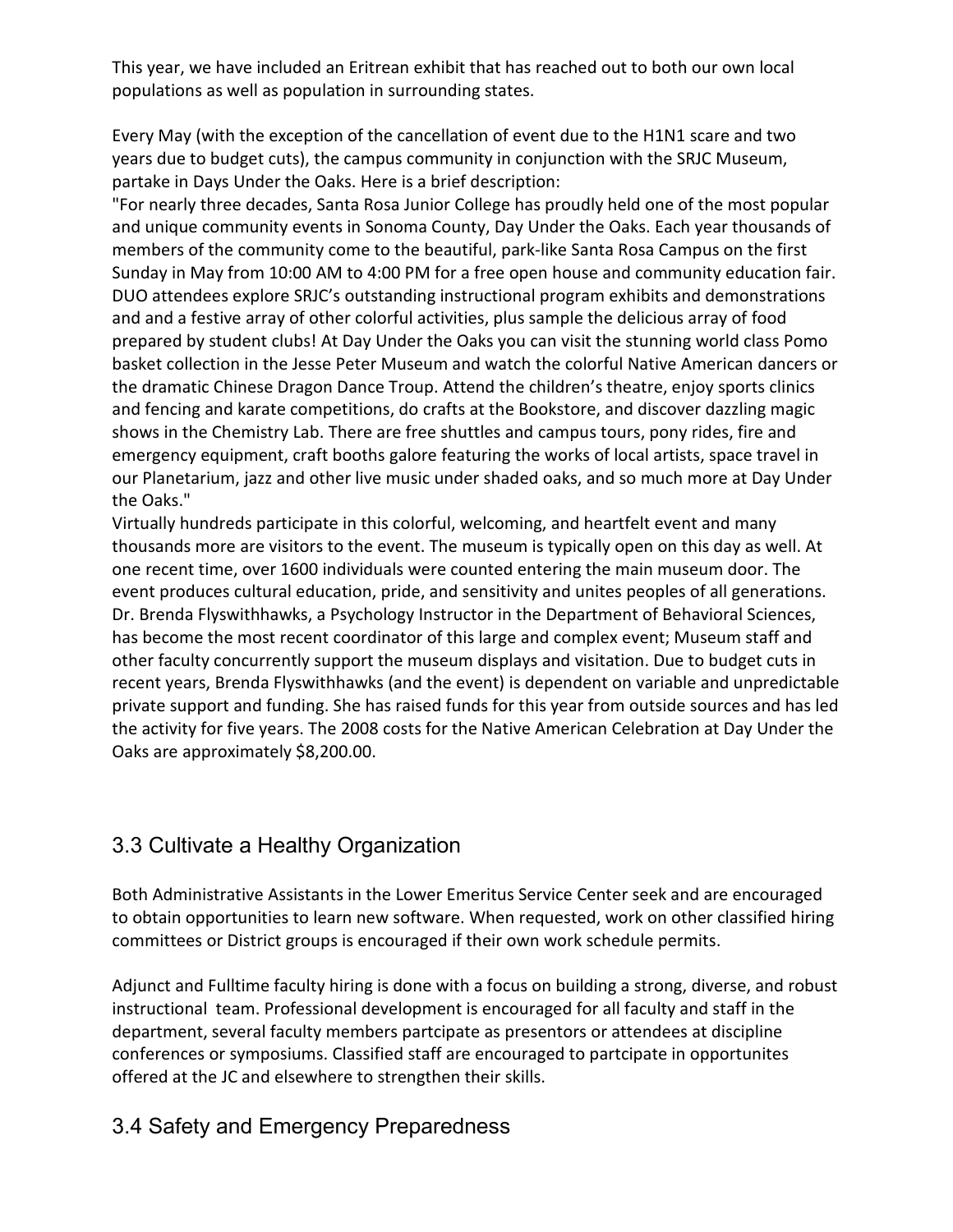Department Safety Leader(s). List the names of department safety leaders in Emeritus: Brenda Flyswithhawks Lori Derum

## 3.5 Establish a Culture of Sustainability

The Department has worked assiduously to use the available online resources to avoid printing and copies. The majority of syllabi are now available on line and many classes have required online components to save paper. All faculty have been and continue to be encouraged to make full use of our online environments.

## 4.1a Course Student Learning Outcomes Assessment

DBS is in the process of bringing all disciplines to 100% on SLO assessments on all active classes.

## 4.1b Program Student Learning Outcomes Assessment

The department is dedicated to supporting student learning.

| Assessment Date    | <b>Instruction Mode</b>  | Courses             |
|--------------------|--------------------------|---------------------|
| <b>FALL 2016</b>   | Hybrid                   | PSYCH <sub>7</sub>  |
| <b>SPRING 2016</b> | On Campus                | PSYCH <sub>30</sub> |
| SPRING 2016        | On Campus                | PSYCH <sub>5</sub>  |
| <b>SPRING 2017</b> | Hybrid (Majority Online) | SOC <sub>1</sub>    |
| <b>SPRING 2017</b> | Hybrid (Majority Online) | SOC <sub>1</sub>    |
| <b>SPRING 2017</b> | Hybrid (Majority Online) | SOC <sub>1</sub>    |
| SPRING 2017        | Online                   | SOC <sub>2</sub>    |
| <b>SPRING 2017</b> | Online                   | SOC <sub>2</sub>    |
| SPRING 2017        | On Campus                | PSYCH 1B            |
| SPRING 2017        | On Campus                | PSYCH <sub>8</sub>  |
| SPRING 2017        | On Campus                | <b>SOC 10</b>       |
| SPRING 2017        | Hybrid (Majority Online) | <b>SOC 30</b>       |
| <b>SPRING 2017</b> |                          | <b>ANTHRO 31</b>    |
| SPRING 2017        | On Campus                | <b>ANTHRO 2</b>     |
| SPRING 2017        | On Campus                | <b>ANTHRO 30</b>    |
| SPRING 2017        | Hybrid (Majority Online) | PSYCH 1A            |
| <b>SPRING 2017</b> | Hybrid (Majority Online) | PSYCH <sub>3</sub>  |
| SPRING 2017        | On Campus                | PSYCH <sub>34</sub> |
| SPRING 2017        | On Campus                | PSYCH <sub>4</sub>  |
| <b>SPRING 2017</b> | On Campus                | PSYCH <sub>52</sub> |
| <b>SPRING 2017</b> | Online                   | PSYCH <sub>56</sub> |
| <b>SPRING 2017</b> | On Campus                | PSYCH <sub>57</sub> |

### **Course and Program SLO Assessment**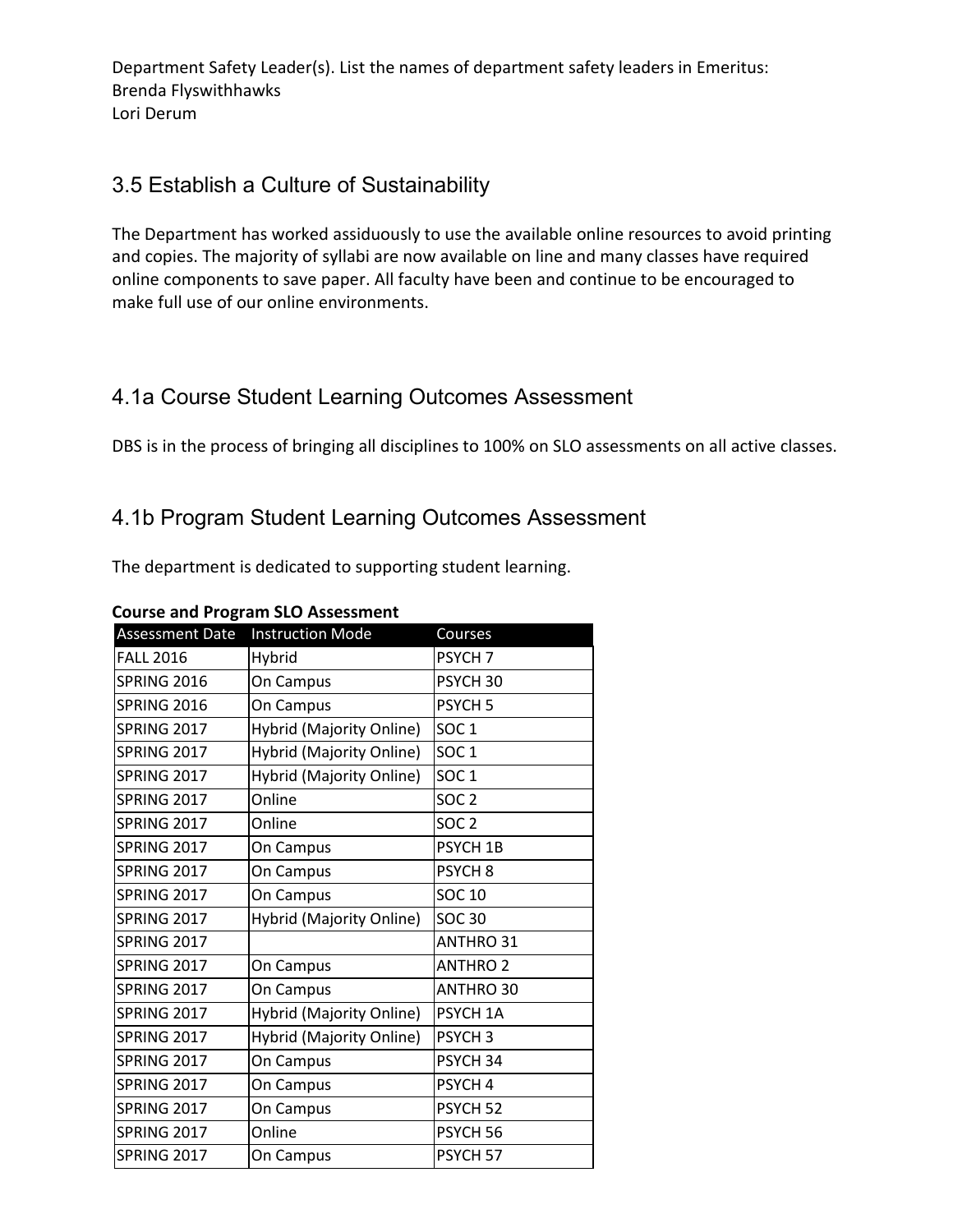| <b>ISPRING 2017</b> |               | <b>IPSYCH 9</b>    |
|---------------------|---------------|--------------------|
| <b>ISPRING 2017</b> |               | <b>JANTHRO 3</b>   |
| <b>ISPRING 2018</b> | <b>Online</b> | ISOC <sub>10</sub> |
| <b>ISPRING 2019</b> | On Campus     | <b>SOC 5</b>       |

# 4.1c Student Learning Outcomes Reporting

| <b>Type</b>       | <b>Name</b>                    | <b>Student</b><br><b>Assessment</b><br><b>Implemented</b> | <b>Assessment</b><br><b>Results Analyzed</b> | Change<br>Implemented |
|-------------------|--------------------------------|-----------------------------------------------------------|----------------------------------------------|-----------------------|
| Course            | Anthro 1                       | Spring $2011$                                             | Spring 2011                                  | N/A                   |
| Course            | Anthro 1L                      | N/A                                                       | N/A                                          | N/A                   |
| Course            | Anthro 2                       | N/A                                                       | N/A                                          | N/A                   |
| Course            | Anthro 21                      | N/A                                                       | N/A                                          | N/A                   |
| Course            | Anthro 3                       | N/A                                                       | N/A                                          | N/A                   |
| Course            | Anthro 30                      | N/A                                                       | N/A                                          | N/A                   |
| Course            | Anthro 31                      | Spring $2011$                                             | Spring 2011                                  | N/A                   |
| Course            | Anthro 32                      | N/A                                                       | N/A                                          | N/A                   |
| Course            | Anthro 34                      | N/A                                                       | N/A                                          | N/A                   |
| Course            | Anthro 43                      | Spring 2011                                               | Spring 2011                                  | N/A                   |
| Course            | Anthro 70A                     | N/A                                                       | N/A                                          | N/A                   |
| Course            | Anthro 70B                     | N/A                                                       | N/A                                          | N/A                   |
| Course            | Anthro 70C                     | N/A                                                       | N/A                                          | N/A                   |
| Course            | Anthro 70D                     | N/A                                                       | N/A                                          | N/A                   |
| Course            | Soc 1                          | N/A                                                       | N/A                                          | N/A                   |
| Course            | Soc $10$                       | N/A                                                       | N/A                                          | N/A                   |
| Course            | Soc 2                          | N/A                                                       | N/A                                          | N/A                   |
| Course            | Soc $3$                        | N/A                                                       | N/A                                          | N/A                   |
| Course            | Soc $30$                       | N/A                                                       | N/A                                          | N/A                   |
| Course            | Psych 1A                       | <b>Fall 2008</b>                                          | Spring 2009                                  | N/A                   |
| Course            | Psych 1B                       | Spring 2011                                               | Spring 2011                                  | N/A                   |
| Course            | Psych 3                        | N/A                                                       | N/A                                          | N/A                   |
| Course            | Psych 4                        | N/A                                                       | N/A                                          | N/A                   |
| Course            | Psych 5                        | N/A                                                       | N/A                                          | N/A                   |
| Course            | Psych 7                        | N/A                                                       | N/A                                          | N/A                   |
| Course            | Psych 30                       | N/A                                                       | N/A                                          | N/A                   |
| Course            | Psych 34                       | N/A                                                       | N/A                                          | N/A                   |
| Course            | Psych 40                       | N/A                                                       | N/A                                          | N/A                   |
| Course            | Psych 52                       | N/A                                                       | N/A                                          | N/A                   |
| Course            | Psych 56                       | N/A                                                       | N/A                                          | N/A                   |
| Certificate/Major | <b>Global Studies</b>          | N/A                                                       | N/A                                          | N/A                   |
| Certificate/Major | Social and Behavioral Sciences | N/A                                                       | N/A                                          | N/A                   |
| Certificate/Major | Anthro                         | N/A                                                       | N/A                                          | N/A                   |
| Certificate/Major | Psych                          | <b>Fall 2008</b>                                          | Spring 2009                                  | N/A                   |
| Certificate/Major | Soc                            | N/A                                                       | N/A                                          | N/A                   |

# 4.2a Key Courses or Services that address Institutional Outcomes

| <b>Course/Service</b> | 1a | 1 <sub>b</sub> | 1c | 2a | 2 <sub>h</sub> | 2c | 2d          | 3a | 3 <sub>h</sub> | 4a | 4 <sub>b</sub> | 5 | 6а | 6h | 6с | $\overline{7}$ |
|-----------------------|----|----------------|----|----|----------------|----|-------------|----|----------------|----|----------------|---|----|----|----|----------------|
| Anthro 1              |    | Х              | X  | X  | X              | X  | X           | X  | X              | Х  | Х              | X | Х  | Х  | X  | X              |
| Anthro 1L             | X  | X              | X  | X  | X              | X  | X           | X  | X              | X  | X              | X | X  | X  | X  | X              |
| Anthro 2              |    | X              | X  | X  | X              | X  | X           | X  | X              | Х  | Х              | X | Х  | X  | X  | X              |
| Anthro 3              |    | Χ              | X  | X  | X              | X  | X           | X  | X              | X  | X              | Х | X  | Х  | X  | X              |
| Anthro 30             |    | X              | X  | X  | X              | Х  | X           | X  | X              | Х  | Х              | Х | Х  | Х  | X  | X              |
| Anthro 43             |    | Х              | X  | X  | X              | Х  | X           | X  | X              | Х  | Х              | X | X  | X  | X  | X              |
| Psych 1A              |    | X              | X  | X  | X              | X  | X           | X  | X              | X  | X              | Х | X  | X  | X  | X              |
| Psych 1B              | X  | X              | X  | X  | X              |    | X           | X  | X              | X  | X              | X | X  | X  | X  | $\mathbf{X}$   |
| Psych 3               |    | X              | X  | X  | X              | X  | Х           | X  | X              | X  | X              | X | X  | X  | X  | $\mathbf{X}$   |
| Psych 30              |    | X              | X  | X  | X              | Х  | X           | X  | X              | Х  | Х              | X | Х  | Х  | X  | X              |
| Psych 34              |    | X              | X  | X  | X              | X  | X           | X  | X              | Х  | Х              | X | X  | Х  | X  | X              |
| Psych 4               |    | Χ              | X  | X  | X              | X  | $\mathbf x$ | X  | $\mathbf x$    | X  | X              | X | X  | X  | X  | $\mathbf{X}$   |
| Psych 40              |    | X              | X  | X  | X              | X  | X           | X  | X              | X  | X              | X | Х  | Х  | X  | X              |
| Psych 5               |    | X              | X  | X  | X              | X  | X           | X  | X              | Х  | Х              | X | Х  | X  | X  | X              |
| Psych 52              |    | Χ              | X  | X  | X              | X  | X           | X  | X              | X  | X              | X | X  | X  | X  | X              |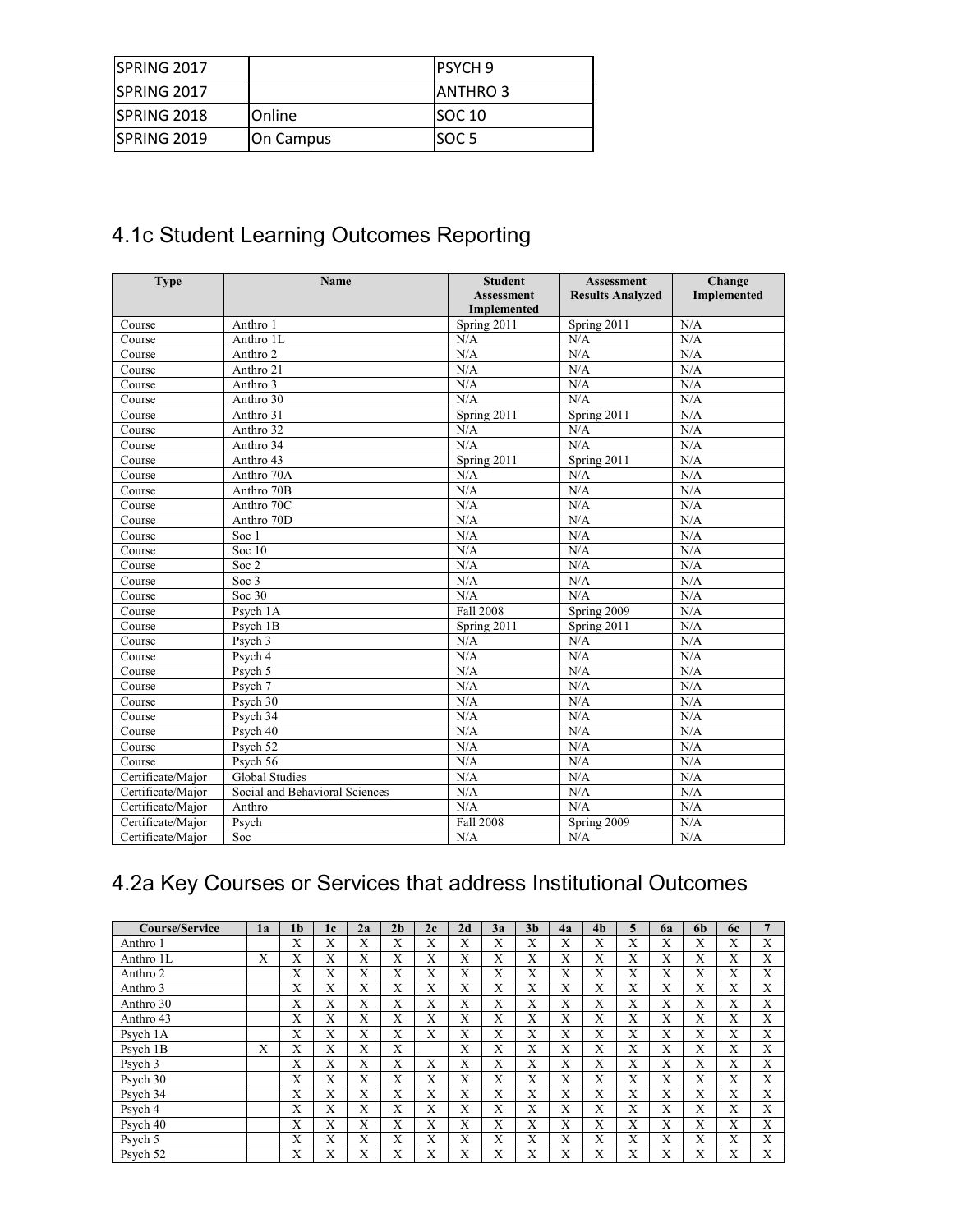| Psych 56 | ٦Z<br>$\Lambda$           | ۳z<br>$\Lambda$           | $\mathbf{v}$<br>$\Lambda$ | $\Lambda$                     | $\Lambda$              | $\Lambda$             | $\lambda$        | $\mathbf{v}$<br>$\Lambda$ | $\mathbf{x}$<br>л         | $\mathbf{v}$<br>л         | $\mathbf{x}$<br>$\Lambda$ | $\mathbf{v}$<br>A         | $\Lambda$       | $\Lambda$       | v y<br>$\lambda$       |
|----------|---------------------------|---------------------------|---------------------------|-------------------------------|------------------------|-----------------------|------------------|---------------------------|---------------------------|---------------------------|---------------------------|---------------------------|-----------------|-----------------|------------------------|
| Psych 7  | $\mathbf{v}$<br>$\Lambda$ | $\mathbf{v}$<br>$\Lambda$ | $\mathbf{v}$<br>$\Lambda$ | $\mathbf{v}$<br>$\Lambda$     | v v<br>$\Lambda$       | <b>x</b><br>$\Lambda$ | v v<br>л         | $\mathbf{v}$<br>$\Lambda$ | $\mathbf{v}$<br>$\Lambda$ | $\mathbf{v}$<br>$\Lambda$ | $\mathbf{v}$<br>$\Lambda$ | $\mathbf{v}$<br>$\Lambda$ | ٦Z<br>$\Lambda$ | ۳z<br>$\Lambda$ | <b>XF</b><br>$\lambda$ |
| Soc 1    | $\mathbf{v}$<br>$\Lambda$ | $\mathbf{v}$<br>$\Lambda$ | $\mathbf{v}$<br>$\Lambda$ | <b>W</b><br>$\Lambda$         | v v<br>$\Lambda$       | $\Lambda$             | v v<br>$\lambda$ | $\mathbf{v}$<br>$\Lambda$ | $\mathbf{v}$<br>л         | $\mathbf{v}$<br>л         | $\mathbf{v}$<br>$\Lambda$ | $\mathbf{v}$<br>$\Lambda$ | $\Lambda$       | $\lambda$       | <b>x</b><br>$\lambda$  |
| Soc 10   | $\mathbf{v}$<br>$\Lambda$ | $\mathbf{v}$<br>$\Lambda$ | v<br>$\Lambda$            | $\mathbf{v}$<br>$\Lambda$     | v v<br>$\Lambda$       | $\Lambda$             | ۳z<br>$\Lambda$  | $\mathbf{v}$<br>$\Lambda$ | $\mathbf{v}$<br>л         | $\mathbf{v}$<br>л         | $\mathbf{v}$<br>$\Lambda$ | $\mathbf{v}$<br>$\Lambda$ | $\Lambda$       | ٦Z<br>$\Lambda$ | <b>XF</b><br>$\lambda$ |
| Soc $2$  | $\mathbf{v}$<br>$\Lambda$ | $\mathbf{v}$<br>$\Lambda$ | v<br>$\Lambda$            | $\mathbf{v}$<br>$\Lambda$     | <b>xr</b><br>$\Lambda$ | $\Lambda$             | ۳z<br>$\Lambda$  | $\mathbf{v}$<br>$\lambda$ | $\mathbf{v}$<br>$\Lambda$ | $\mathbf{v}$<br>A         | $\mathbf{v}$<br>$\Lambda$ | $\mathbf{v}$<br>$\Lambda$ | ٦Z<br>$\Lambda$ | ٦Z<br>$\Lambda$ | <b>T</b><br>$\lambda$  |
| Soc 3    | $\mathbf{v}$<br>$\Lambda$ | v<br>$\Lambda$            | $\mathbf{v}$<br>$\Lambda$ | $\mathbf{v}$<br>$\Lambda$     | . .<br>$\Lambda$       | $\Lambda$             | <br>$\lambda$    | $\mathbf{v}$<br>$\lambda$ | $\mathbf{v}$<br>$\Lambda$ | $\mathbf{v}$<br>$\Lambda$ | $\mathbf{v}$<br>$\Lambda$ | $\mathbf{v}$<br>$\Lambda$ | ٦z<br>$\Lambda$ | $\Lambda$       | . .<br>$\overline{ }$  |
| Soc 30   | $\mathbf{v}$<br>$\Lambda$ | $\mathbf{v}$<br>$\Lambda$ | $\mathbf{x}$<br>$\Lambda$ | $\mathbf{v}$<br>$\rightarrow$ | v v<br>$\lambda$       | $\overline{ }$        | v v<br>∡⊾        | $\mathbf{v}$<br>$\Lambda$ | $\mathbf{x}$<br>$\Lambda$ | $\mathbf{v}$<br>$\Lambda$ | $\mathbf{v}$<br>$\Lambda$ | $\mathbf{v}$<br>$\Lambda$ | ٦z<br>$\Lambda$ | $\overline{ }$  | $\mathbf{v}$           |

## 4.2b Narrative (Optional)

Curriculum in Anthropology, Psychology and Sociology includes:

-Personal Development and Management through increased awareness of "self "in one's society and/or culture.

-Communication (listening actively and respectfully) through classroom participation.

-Critical Analysis is required through the study of the data and theory common to our fields.

- Critical analysis leads to the development of reasonable conclusions, decisions, and problem solving through class discussion, paper development and learning exercises.

-Intercultural literacy is fostered, recognized, acknowledged, and respectfully practiced in all sections due to our inclusion of diversity issues and information in all DBS curriculum.

-The role of personality responsibility is addressed in the data, themes, and theories of the courses. These help students connect personal identity with the obligations and responsibilities of society and culture.

## 5.0 Performance Measures

Despite budget cuts and a decrease in the number of classes offered in DBS, student headcounts continue to rise in all DBS disciplines, with an average class size of around 53. This shows the willingness of the faculty to teach larger classes and take in extra students in our classes.

# Santa Rosa Junior College - Program Unit Review Behavioral Science - FY 2017-18 (plus current FY Summer and Fall)

**5.1 Student Headcounts** The number of students enrolled in each Discipline at first census (duplicated headcount).

#### **Santa Rosa Campus**

| <b>Discipline</b>         | X2015 | F2015 | S2016 | X2016 | F2016 | S2017 | X2017 | F2017 | S2018 |
|---------------------------|-------|-------|-------|-------|-------|-------|-------|-------|-------|
| Anthropology              | 209   | 1288  | 1409  | 296   | 1277  | 1300  | 290   | 1279  |       |
| <b>Behavioral Science</b> |       |       |       |       |       |       |       |       |       |
| Psychology                | 525   | 2066  | 1939  | 550   | 2006  | 1930  | 612   | 1987  |       |
| Sociology                 | 261   | 872   | 775   | 255   | 887   | 842   | 326   | 845   |       |
| <b>ALL Disciplines</b>    | 996   | 4228  | 4123  | 1101  | 4170  | 4073  | 1229  | 4112  | 37    |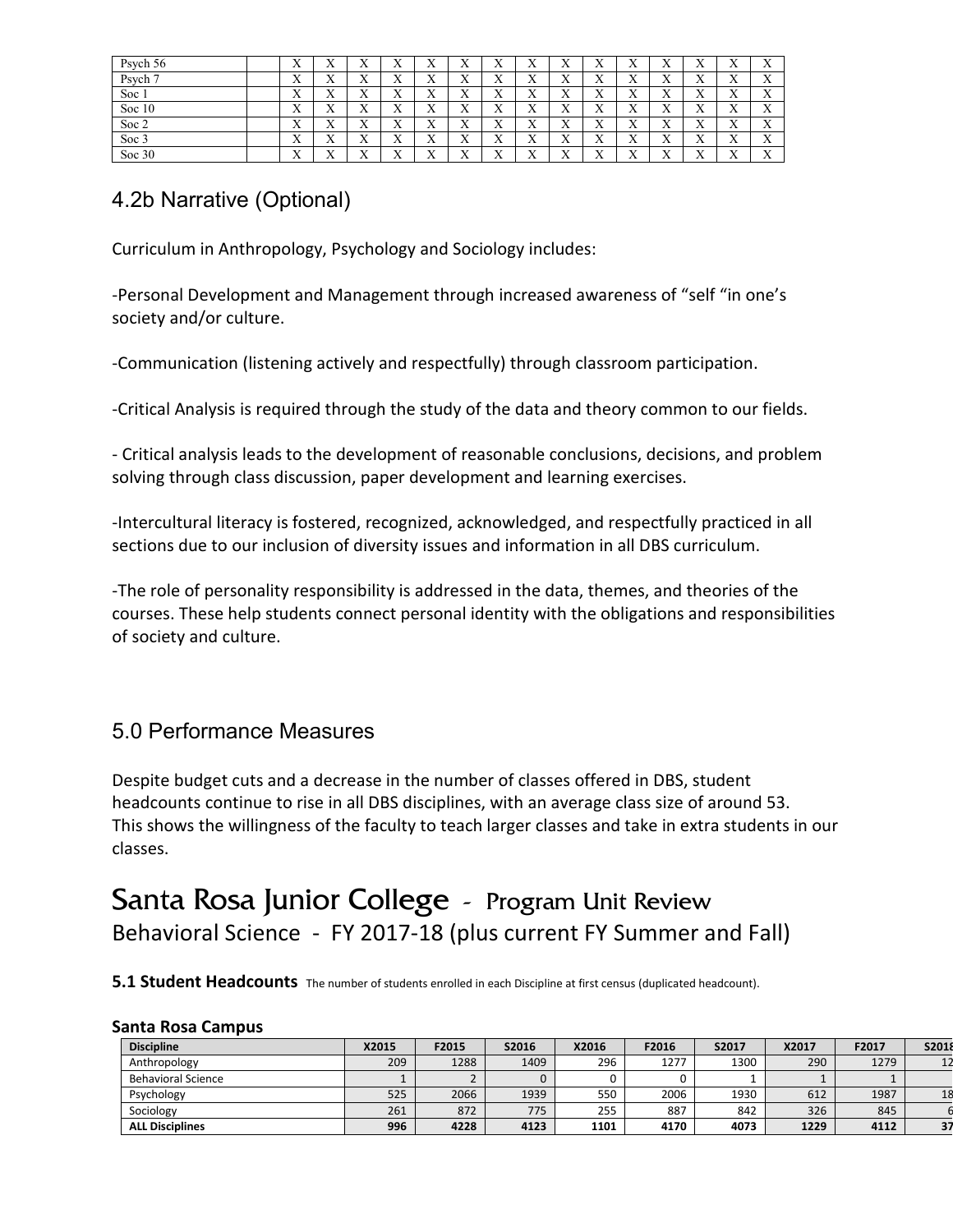#### **Petaluma Campus** (Includes Rohnert Park and Sonoma)

| <b>Discipline</b>         | X2015 | F2015 | S2016 | X2016 | F2016 | S2017 | X2017              | F2017 | S2018 |
|---------------------------|-------|-------|-------|-------|-------|-------|--------------------|-------|-------|
| Anthropology              | 50    | 370   | 311   | 27    | 319   | 259   | $\mathbf{a}$<br>22 | 232   |       |
| <b>Behavioral Science</b> |       |       |       |       |       |       |                    |       |       |
| Psychology                | 83    | 522   | 421   | 59    | 446   | 304   | 49                 | 365   |       |
| Sociology                 | 47    | 129   | 99    | 32    | 83    | 122   | 35                 |       |       |
| <b>ALL Disciplines</b>    | 180   | 1021  | 831   | 118   | 848   | 685   | 106                | 597   |       |

### **Other Locations** (Includes the PSTC, Windsor, and other locations)

| <b>Discipline</b>         | X2015 | F2015 | S2016 | X2016 | F2016 | S2017 | X2017 | F2017 | S2018 |
|---------------------------|-------|-------|-------|-------|-------|-------|-------|-------|-------|
| Anthropology              |       |       | 54    |       |       |       |       |       |       |
| <b>Behavioral Science</b> |       |       |       |       |       |       |       |       |       |
| Psychology                |       |       | 70    |       |       | 33    |       |       |       |
| Sociology                 |       | 32    | 18    |       |       |       |       |       |       |
| <b>ALL Disciplines</b>    |       | 32    | 142   |       |       | 33    |       |       |       |

### **ALL Locations** (Combined totals from ALL locations in the District)

| <b>Discipline</b>         | X2015 | F2015 | S2016 | X2016 | F2016 | S2017 | X2017 | F2017 | S2018 |
|---------------------------|-------|-------|-------|-------|-------|-------|-------|-------|-------|
| Anthropology              | 259   | 1658  | 1774  | 323   | 1596  | 1559  | 312   | 1511  |       |
| <b>Behavioral Science</b> |       |       |       |       |       |       |       |       |       |
| Psychology                | 608   | 2588  | 2430  | 609   | 2452  | 2267  | 661   | 2352  | 22    |
| Sociology                 | 308   | 1033  | 892   | 287   | 970   | 964   | 361   | 845   |       |
| <b>ALL Disciplines</b>    | 1176  | 5281  | 5096  | 1219  | 5018  | 4791  | 1335  | 4709  | 43    |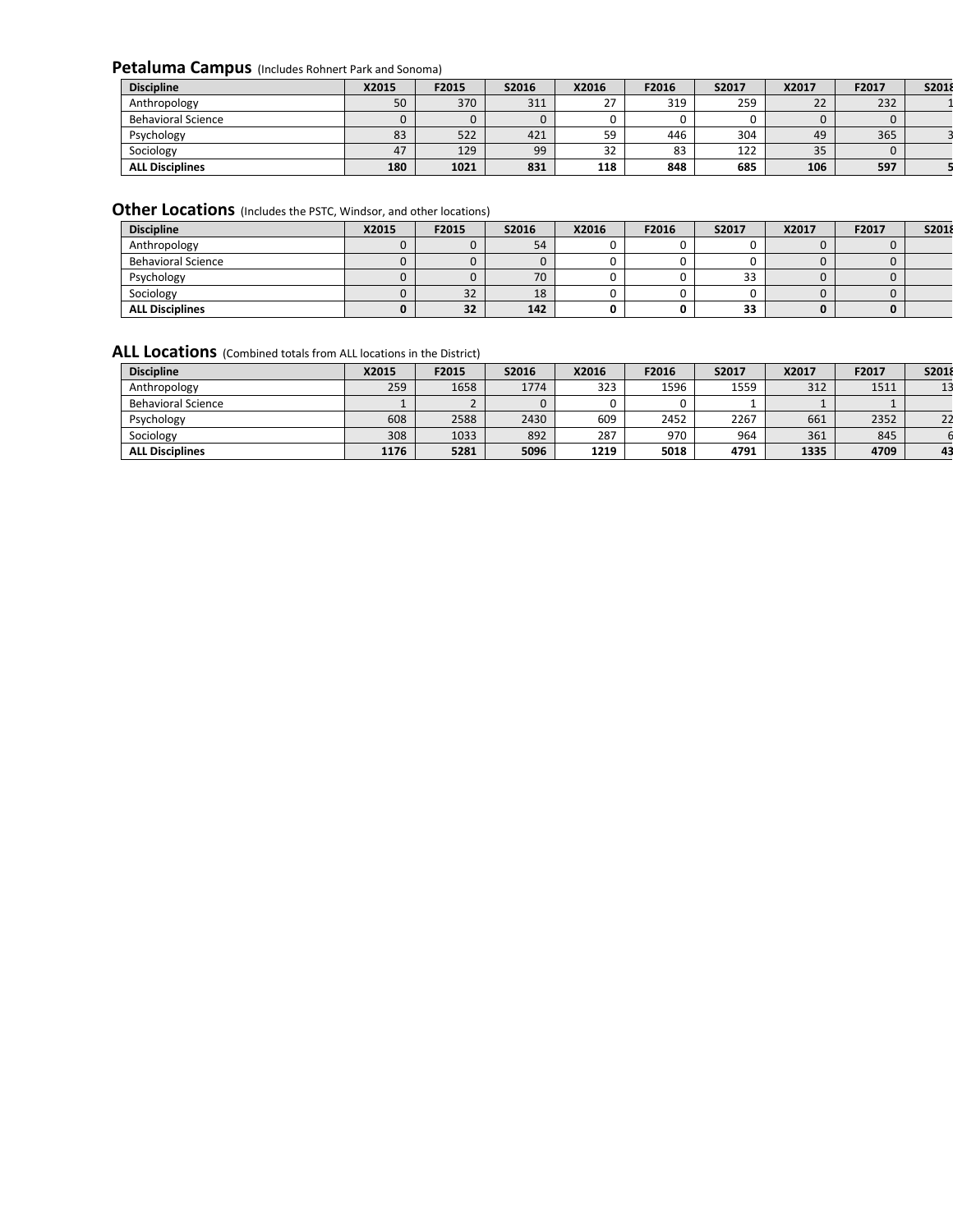#### **5.2a Enrollment Efficiency** The percentage of seats filled in each Discipline at first census based on class limit (not room size).

#### **Santa Rosa Campus**

| <b>Discipline</b>         | X2015 | F2015 | S2016 | X2016 | F2016 | S2017 | X2017 | F2017 | S2018 |
|---------------------------|-------|-------|-------|-------|-------|-------|-------|-------|-------|
| Anthropology              | 74.6% | 78.8% | 77.1% | 82.2% | 84.1% | 86.9% | 92.1% | 93.3% | 85.   |
| <b>Behavioral Science</b> | 0.0%  | 0.0%  | 0.0%  | 0.0%  | 0.0%  | 0.0%  | 0.0%  | 0.0%  | 0.1   |
| Psychology                | 76.6% | 87.5% | 78.9% | 71.0% | 92.8% | 86.9% | 87.9% | 91.2% | 88.   |
| Sociology                 | 84.2% | 83.2% | 77.3% | 81.0% | 77.7% | 86.7% | 90.6% | 95.5% | 83.   |
| <b>ALL Disciplines</b>    | 78.0% | 83.8% | 78.0% | 75.9% | 86.5% | 86.9% | 89.6% | 92.7% | 86.1  |

#### **Petaluma Campus** (Includes Rohnert Park and Sonoma)

| <b>Discipline</b>         | X2015 | F2015 | S2016 | X2016   | F2016   | S2017   | X2017 | F2017 | S2018 |
|---------------------------|-------|-------|-------|---------|---------|---------|-------|-------|-------|
| Anthropology              | 61.3% | 90.2% | 79.7% | 30.0%   | 92.5%   | 89.9%   | 73.3% | 86.2% | 94.   |
| <b>Behavioral Science</b> | 0.0%  | 0.0%  | 0.0%  | $0.0\%$ | $0.0\%$ | $0.0\%$ | 0.0%  | 0.0%  | 0.    |
| Psychology                | 69.2% | 70.3% | 84.2% | 49.2%   | 81.8%   | 66.1%   | 40.8% | 83.9% | 71.1  |
| Sociology                 | 52.2% | 71.7% | 78.6% | 35.6%   | 92.2%   | 90.4%   | 77.8% | 0.0%  | 0.1   |
| <b>ALL Disciplines</b>    | 61.7% | 76.6% | 81.8% | 39.3%   | 86.5%   | 77.6%   | 54.4% | 84.8% | 77.1  |

#### **Other Locations** (Includes the PSTC, Windsor, and other locations)

| <b>Discipline</b>         | X2015   | F2015 | S2016 | X2016   | F2016   | S2017   | X2017 | F2017 | S2018 |
|---------------------------|---------|-------|-------|---------|---------|---------|-------|-------|-------|
| Anthropology              | $0.0\%$ | 0.0%  | 51.4% | $0.0\%$ | $0.0\%$ | 0.0%    | 0.0%  | 0.0%  | 0.1   |
| <b>Behavioral Science</b> | $0.0\%$ | 0.0%  | 0.0%  | $0.0\%$ | $0.0\%$ | $0.0\%$ | 0.0%  | 0.0%  | 0.1   |
| Psychology                | $0.0\%$ | 0.0%  | 30.0% | $0.0\%$ | $0.0\%$ | 73.3%   | 0.0%  | 0.0%  | 0.I   |
| Sociology                 | $0.0\%$ | 71.1% | 60.0% | $0.0\%$ | $0.0\%$ | $0.0\%$ | 0.0%  | 0.0%  | 0.    |
| <b>ALL Disciplines</b>    | $0.0\%$ | 71.1% | 38.6% | 0.0%    | 0.0%    | 73.3%   | 0.0%  | 0.0%  | 0.1   |

#### **ALL Locations** (Combined totals from ALL locations in the District)

| <b>Discipline</b>         | X2015   | F2015 | S2016 | X2016   | F2016   | S2017   | X2017 | F2017 | S2018 |
|---------------------------|---------|-------|-------|---------|---------|---------|-------|-------|-------|
| Anthropology              | 71.7%   | 81.1% | 76.4% | 71.8%   | 85.6%   | 87.4%   | 90.4% | 92.1% | 86.   |
| <b>Behavioral Science</b> | $0.0\%$ | 0.0%  | 0.0%  | $0.0\%$ | $0.0\%$ | $0.0\%$ | 0.0%  | 0.0%  | 0.1   |
| Psychology                | 75.5%   | 83.4% | 76.2% | 68.0%   | 90.6%   | 83.2%   | 81.0% | 90.0% | 85.   |
| Sociology                 | 77.0%   | 81.1% | 77.0% | 70.9%   | 78.8%   | 87.2%   | 89.1% | 95.5% | 83.   |
| <b>ALL Disciplines</b>    | 75.0%   | 82.2% | 76.4% | 69.7%   | 86.5%   | 85.3%   | 85.2% | 91.6% | 85.1  |

**5.2b Average Class Size** The average class size in each Discipline at first census (excludes cancelled classes).

#### **Santa Rosa Campus**

| <b>Discipline</b>         | X2015 | F2015 | S2016 | X2016   | F2016 | S2017 | X2017 | F2017 | <b>S2018</b>   |
|---------------------------|-------|-------|-------|---------|-------|-------|-------|-------|----------------|
| Anthropology              | 29.9  | 47.7  | 45.5  | 32.9    | 45.6  | 41.9  | 36.3  | 49.2  | $\overline{4}$ |
| <b>Behavioral Science</b> | 0.0   | 0.0   | 0.0   | $0.0\,$ | 0.0   | 0.0   | 0.0   | 0.0   |                |
| Psychology                | 32.8  | 47.0  | 47.3  | 30.6    | 54.2  | 49.5  | 36.0  | 47.3  |                |
| Sociology                 | 37.3  | 41.5  | 38.8  | 36.4    | 46.7  | 44.3  | 40.8  | 46.9  | $\overline{4}$ |
| <b>ALL Disciplines</b>    | 33.2  | 45.9  | 44.8  | 32.4    | 49.6  | 45.8  | 37.2  | 47.8  |                |

#### **Petaluma Campus** (Includes Rohnert Park and Sonoma)

| <b>Discipline</b>         | X2015 | F2015 | S2016 | X2016 | F2016 | S2017 | X2017 | F2017 | S2018          |
|---------------------------|-------|-------|-------|-------|-------|-------|-------|-------|----------------|
| Anthropology              | 24.5  | 37.0  | 31.1  | 13.5  | 35.4  | 32.4  | 22.0  | 33.1  | $\overline{a}$ |
| <b>Behavioral Science</b> | 0.0   | 0.0   | 0.0   | 0.0   | 0.0   | 0.0   | 0.0   | 0.0   |                |
| Psychology                | 27.7  | 34.8  | 32.4  | 19.7  | 31.9  | 25.3  | 16.3  | 33.2  |                |
| Sociology                 | 23.5  | 32.3  | 33.0  | 16.0  | 41.5  | 40.7  | 35.0  | 0.0   |                |
| <b>ALL Disciplines</b>    | 25.6  | 35.2  | 32.0  | 16.9  | 33.9  | 29.8  | 21.2  | 33.2  |                |

#### **Other Locations** (Includes the PSTC, Windsor, and other locations)

| <b>Discipline</b>         | X2015 | F2015 | <b>S2016</b> | X2016 | F2016   | S2017 | X2017 | F2017 | <b>S2018</b> |
|---------------------------|-------|-------|--------------|-------|---------|-------|-------|-------|--------------|
| Anthropology              | 0.0   | 0.0   | 18.0         | 0.0   | $0.0\,$ | 0.0   | 0.0   | 0.0   |              |
| <b>Behavioral Science</b> | 0.0   | 0.0   | 0.0          | 0.0   | 0.0     | 0.0   | 0.0   | 0.0   |              |
| Psychology                | 0.0   | 0.0   | 35.0         | 0.0   | 0.0     | 33.0  | 0.0   | 0.0   |              |
| Sociology                 | 0.0   | 32.0  | 18.0         | 0.0   | $0.0\,$ | 0.0   | 0.0   | 0.0   |              |
| <b>ALL Disciplines</b>    | 0.0   | 32.0  | 23.7         | 0.0   | 0.0     | 33.0  | 0.0   | 0.0   |              |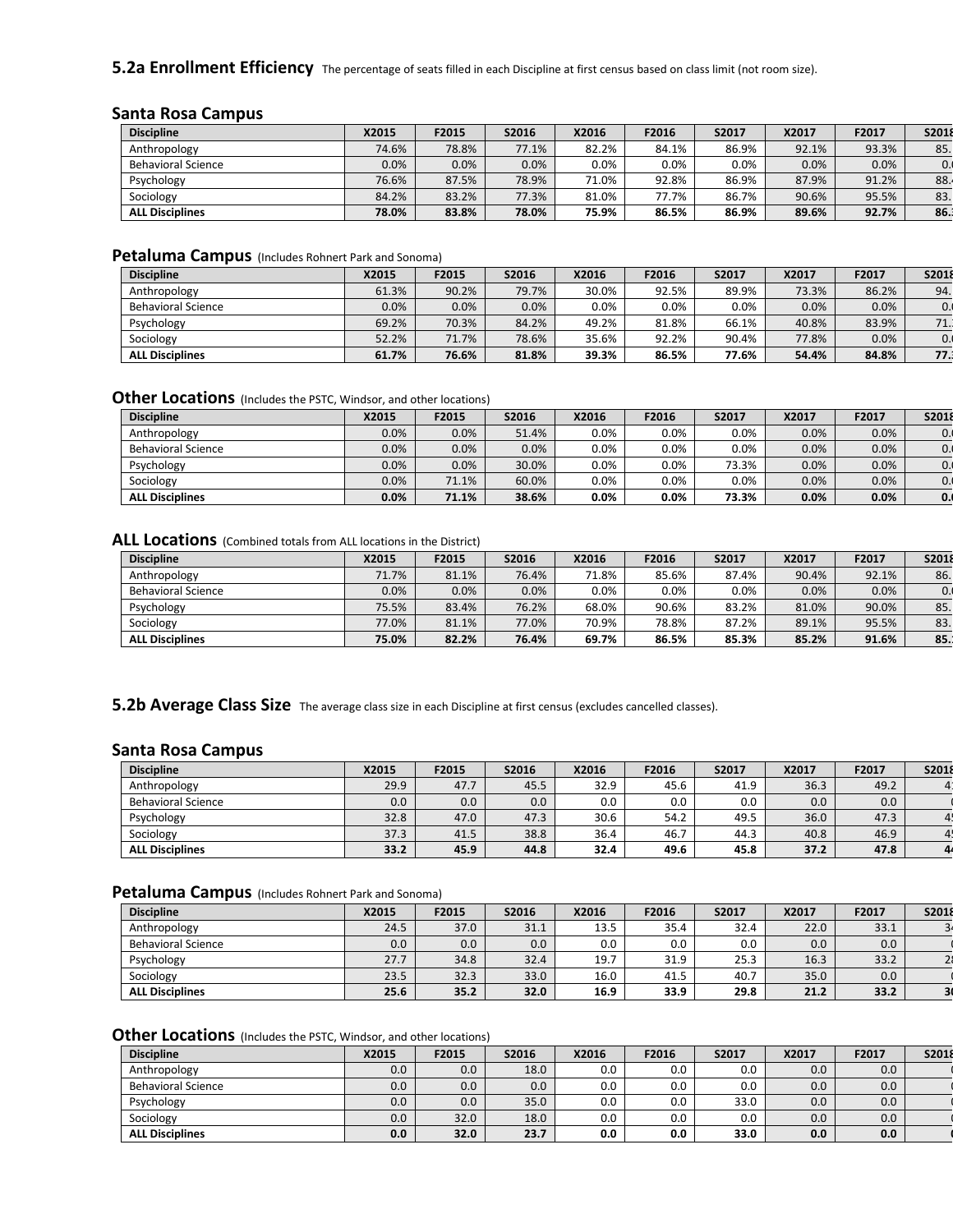ALL Locations (Combined totals from ALL locations in the District)

| <b>Discipline</b>         | X2015 | F2015 | S2016 | X2016 | F2016 | S2017 | X2017 | F2017 | <b>S2018</b>   |
|---------------------------|-------|-------|-------|-------|-------|-------|-------|-------|----------------|
| Anthropology              | 28.7  | 44.8  | 40.3  | 29.4  | 43.1  | 40.0  | 34.7  | 45.8  |                |
| <b>Behavioral Science</b> | 0.0   | 0.0   | 0.0   | 0.0   | 0.0   | 0.0   | 0.0   | 0.0   |                |
| Psychology                | 32.0  | 43.9  | 43.4  | 29.0  | 48.1  | 43.6  | 33.1  | 44.4  | $\mathbf{4}$   |
| Sociology                 | 34.2  | 39.7  | 37.2  | 31.9  | 46.2  | 43.8  | 40.1  | 46.9  | $\overline{4}$ |
| <b>ALL Disciplines</b>    | 31.7  | 43.3  | 41.1  | 29.7  | 46.0  | 42.4  | 35.1  | 45.3  | $\mathbf{4}$   |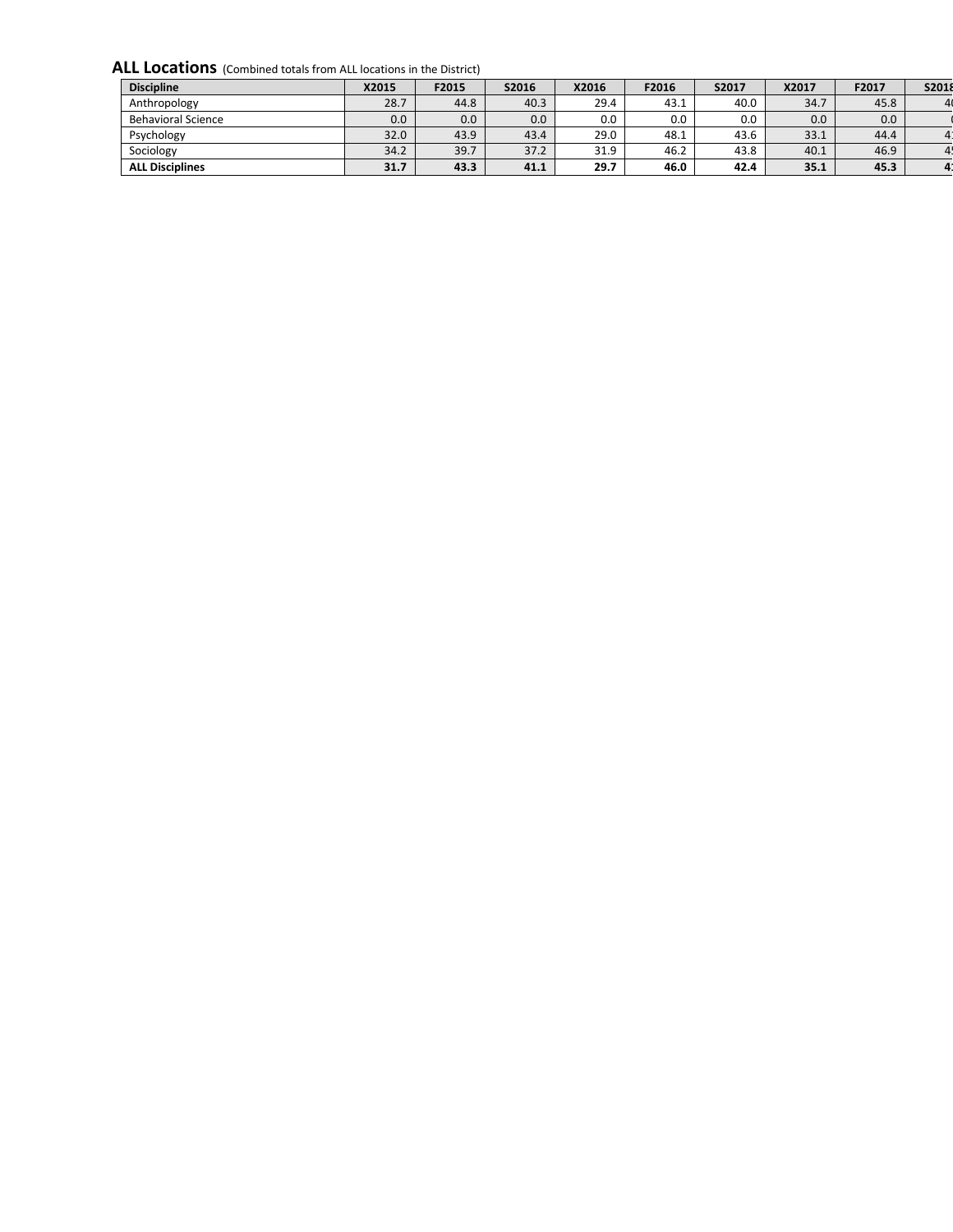## 5.1 Effective Class Schedule: Course Offerings, Times, Locations, and Delivery Modes (annual)

### **Overview**

All disciplines in the DBS offer courses throughout the traditional 7:30am-10pm MTWTH week. We also offer Psychology and Anthropology on Fridays at SR, and have rotated all three disciplines through the weekend college since its inception. Our teaching styles vary and we offer small sections of lab style classes (Anthro 1L and Psych 1B), regular lecture and discussion sections ranging from 25-60 students each, as well as the majority of the Large Lecture Load sections in Newman Auditorium (198 seats) and Ellis Auditorium (250 seats).

### **Delivery Method**

Psychology has become a phenomenal role model for all other JC general education programs in its rich and varied creation of online courses. To date, Psych 1A, 1B, 3, 4, 5, 7, 30 and 56 are all offered online. More online courses will be developed within the coming year. Anthropology has begun to offer online classes (Anthro 1 and 2). Sociology is currently offering two online class (Soc 1 and 30).

### **Locations**

DBS courses are offered at SR, PET, and Gualala. Due to the recent budget cuts, classes in Windsor, Rohnert Park, and Sonoma are no longer offered.

### **Serving Students**

In the last five (5) years, DBS has averaged around or above the District statistics for Retention and Course Completion. The minor fluctuations both between Psych, Soc, and Anthro seen below most likely reflect the challenge seen in online education where retention and passing are known to be challenging, especially with students unprepared (and insufficiently supported) to be successful in an online environment.

# Santa Rosa Junior College - Program Unit Review Behavioral Science - FY 2017-18 (plus current FY Summer and Fall)

**5.1 Student Headcounts** The number of students enrolled in each Discipline at first census (duplicated headcount).

#### **Santa Rosa Campus**

| <b>Discipline</b>         | X2015 | F2015 | S2016 | X2016 | F2016 | S2017 | X2017 | F2017 | S2018 |
|---------------------------|-------|-------|-------|-------|-------|-------|-------|-------|-------|
| Anthropology              | 209   | 1288  | 1409  | 296   | 1277  | 1300  | 290   | 1279  |       |
| <b>Behavioral Science</b> |       |       |       |       |       |       |       |       |       |
| Psychology                | 525   | 2066  | 1939  | 550   | 2006  | 1930  | 612   | 1987  |       |
| Sociology                 | 261   | 872   | 775   | 255   | 887   | 842   | 326   | 845   |       |
| <b>ALL Disciplines</b>    | 996   | 4228  | 4123  | 1101  | 4170  | 4073  | 1229  | 4112  | 37    |

#### **Petaluma Campus** (Includes Rohnert Park and Sonoma)

| <b>Discipline</b>         | X2015 | F2015 | S2016 | X2016 | F2016 | S2017 | X2017              | F2017 | S2018 |
|---------------------------|-------|-------|-------|-------|-------|-------|--------------------|-------|-------|
| Anthropology              | 50    | 370   | 311   | 27    | 319   | 259   | $\mathbf{a}$<br>22 | 232   |       |
| <b>Behavioral Science</b> |       |       |       | ◠     |       |       |                    |       |       |
| Psychology                | 83    | 522   | 421   | 59    | 446   | 304   | 49                 | 365   |       |
| Sociology                 | 47    | 129   | 99    | 32    | 83    | 122   | 35<br>ر ر          |       |       |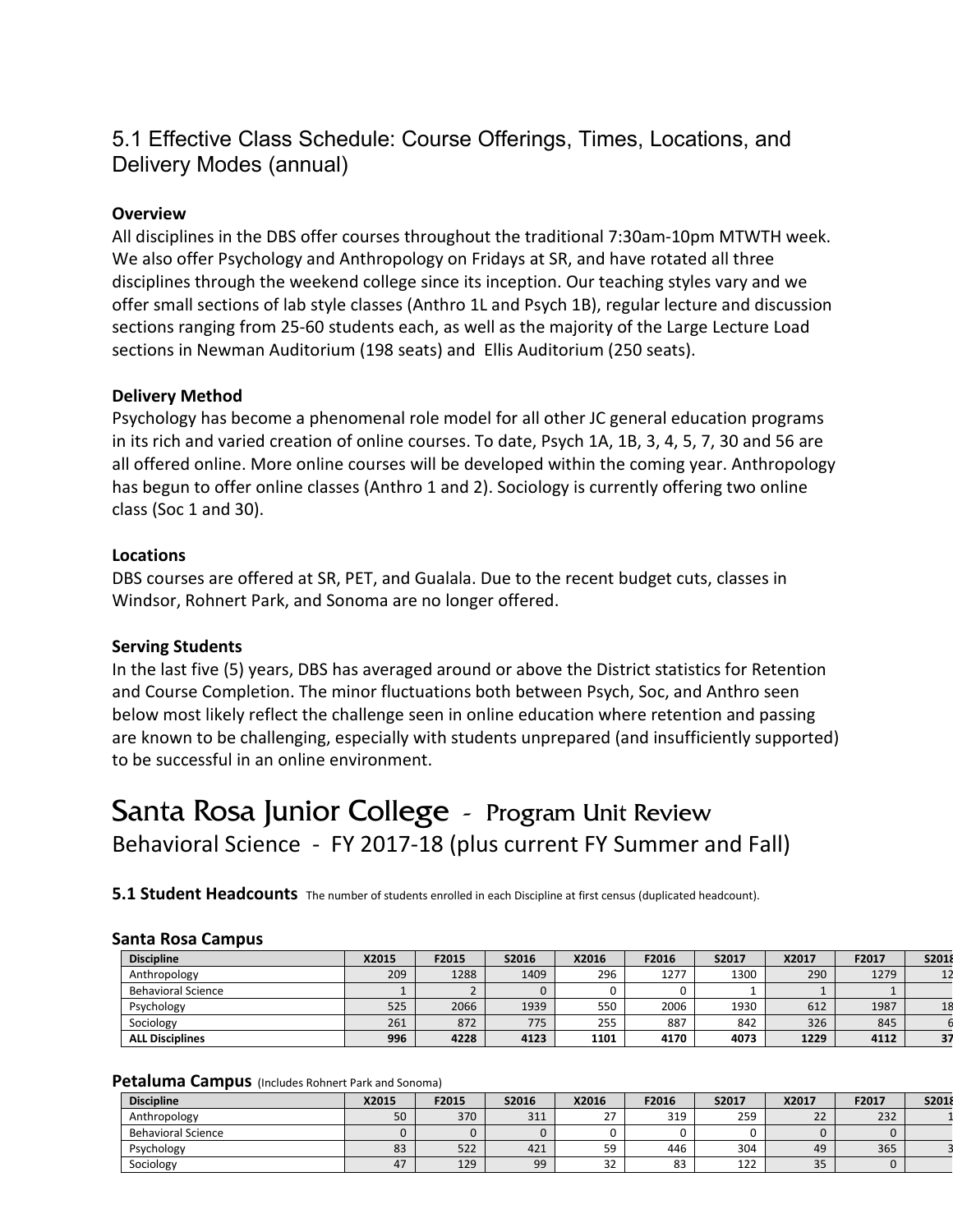| $\sim$<br>$\cdot$<br><b>AL</b><br><b>Disciplines</b> | 180 | 1021 | $\mathbf{a}$<br>03. | 118<br>and the control of the control of the | 848 | 685 | 106 | 597 |  |
|------------------------------------------------------|-----|------|---------------------|----------------------------------------------|-----|-----|-----|-----|--|
|                                                      |     |      |                     |                                              |     |     |     |     |  |

**Other Locations** (Includes the PSTC, Windsor, and other locations)

| <b>Discipline</b>         | X2015 | F2015 | S2016 | X2016 | F2016 | S2017 | X2017 | F2017 | S2018 |
|---------------------------|-------|-------|-------|-------|-------|-------|-------|-------|-------|
| Anthropology              |       |       | 54    |       |       |       |       |       |       |
| <b>Behavioral Science</b> |       |       |       |       |       |       |       |       |       |
| Psychology                |       |       | 70    |       |       | 33    |       |       |       |
| Sociology                 |       | 32    | 18    |       |       |       |       |       |       |
| <b>ALL Disciplines</b>    |       | 32    | 142   |       |       | 33    |       |       |       |

|  | ALL Locations (Combined totals from ALL locations in the District) |  |  |  |  |  |  |
|--|--------------------------------------------------------------------|--|--|--|--|--|--|
|--|--------------------------------------------------------------------|--|--|--|--|--|--|

| <b>Discipline</b>         | X2015 | F2015 | S2016 | X2016 | F2016 | S2017 | X2017 | F2017 | S2018          |
|---------------------------|-------|-------|-------|-------|-------|-------|-------|-------|----------------|
| Anthropology              | 259   | 1658  | 1774  | 323   | 1596  | 1559  | 312   | 1511  |                |
| <b>Behavioral Science</b> |       |       |       |       |       |       |       | -     |                |
| Psychology                | 608   | 2588  | 2430  | 609   | 2452  | 2267  | 661   | 2352  | 22             |
| Sociology                 | 308   | 1033  | 892   | 287   | 970   | 964   | 361   | 845   |                |
| <b>ALL Disciplines</b>    | 1176  | 5281  | 5096  | 1219  | 5018  | 4791  | 1335  | 4709  | 4 <sub>3</sub> |

### 5.2a Enrollment Efficiency

As the DBS has been willing to schedule classes in some of the largest of classrooms found in the District (Newman Aud 198 seats and other 45-60 seat classes), our Efficiency figures can and do fluctuate at both the SR and PET campuses. Holding so many of our DBS sections in Newman Auditorium (and increasingly in Ellis Auditorium) has an interesting impact on our efficiently. A class of 170 students still has about 25 empty seats…if productivity is measured by empty seats alone, we are disadvantaged by this statistic.

"Efficiency" is not always a fair or full measure of the heavy loads carried in the DBS programs. The following figures make the most sense only when seen in relation to the following section on Average Class Size.

DBS is the most productive department in the district with a ratio of expenses to revenue, the highest across all departments.

# Santa Rosa Junior College - Program Unit Review Behavioral Science - FY 2017-18 (plus current FY Summer and Fall)

**5.2a Enrollment Efficiency** The percentage of seats filled in each Discipline at first census based on class limit (not room size).

#### **Santa Rosa Campus**

| <b>Discipline</b>         | X2015   | F2015 | S2016 | X2016   | F2016 | S2017 | X2017 | F2017 | S2018 |
|---------------------------|---------|-------|-------|---------|-------|-------|-------|-------|-------|
| Anthropology              | 74.6%   | 78.8% | 77.1% | 82.2%   | 84.1% | 86.9% | 92.1% | 93.3% | 85.   |
| <b>Behavioral Science</b> | $0.0\%$ | 0.0%  | 0.0%  | $0.0\%$ | 0.0%  | 0.0%  | 0.0%  | 0.0%  | 0.1   |
| Psychology                | 76.6%   | 87.5% | 78.9% | 71.0%   | 92.8% | 86.9% | 87.9% | 91.2% | 88.   |
| Sociology                 | 84.2%   | 83.2% | 77.3% | 81.0%   | 77.7% | 86.7% | 90.6% | 95.5% | 83.   |
| <b>ALL Disciplines</b>    | 78.0%   | 83.8% | 78.0% | 75.9%   | 86.5% | 86.9% | 89.6% | 92.7% | 86.1  |

#### **Petaluma Campus** (Includes Rohnert Park and Sonoma)

| <b>Discipline</b>         | X2015   | F2015 | S2016 | X2016 | F2016   | S2017   | X2017 | F2017 | S2018 |
|---------------------------|---------|-------|-------|-------|---------|---------|-------|-------|-------|
| Anthropology              | 61.3%   | 90.2% | 79.7% | 30.0% | 92.5%   | 89.9%   | 73.3% | 86.2% | 94.   |
| <b>Behavioral Science</b> | $0.0\%$ | 0.0%  | 0.0%  | 0.0%  | $0.0\%$ | $0.0\%$ | 0.0%  | 0.0%  | 0.1   |
| Psychology                | 69.2%   | 70.3% | 84.2% | 49.2% | 81.8%   | 66.1%   | 40.8% | 83.9% | 71.1  |
| Sociology                 | 52.2%   | 71.7% | 78.6% | 35.6% | 92.2%   | 90.4%   | 77.8% | 0.0%  | 0.1   |
| <b>ALL Disciplines</b>    | 61.7%   | 76.6% | 81.8% | 39.3% | 86.5%   | 77.6%   | 54.4% | 84.8% | 77.1  |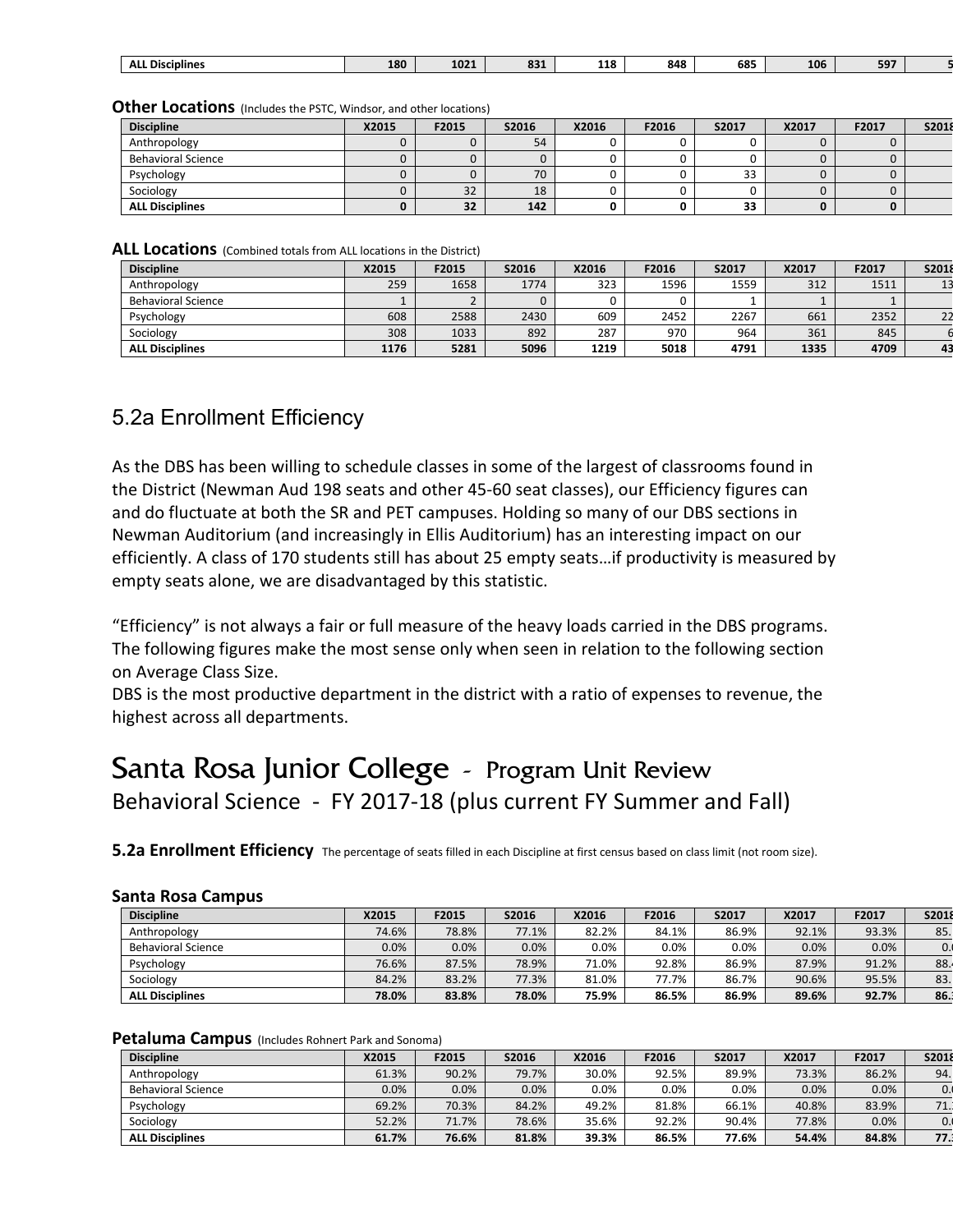**Other Locations** (Includes the PSTC, Windsor, and other locations)

| <b>Discipline</b>         | X2015 | F2015   | S2016   | X2016   | F2016   | S2017 | X2017 | F2017 | S2018 |
|---------------------------|-------|---------|---------|---------|---------|-------|-------|-------|-------|
| Anthropology              | 0.0%  | $0.0\%$ | 51.4%   | $0.0\%$ | 0.0%    | 0.0%  | 0.0%  | 0.0%  | 0.1   |
| <b>Behavioral Science</b> | 0.0%  | 0.0%    | $0.0\%$ | $0.0\%$ | $0.0\%$ | 0.0%  | 0.0%  | 0.0%  | 0.    |
| Psychology                | 0.0%  | $0.0\%$ | 30.0%   | $0.0\%$ | 0.0%    | 73.3% | 0.0%  | 0.0%  | 0.1   |
| Sociology                 | 0.0%  | 71.1%   | 60.0%   | $0.0\%$ | $0.0\%$ | 0.0%  | 0.0%  | 0.0%  | 0.1   |
| <b>ALL Disciplines</b>    | 0.0%  | 71.1%   | 38.6%   | 0.0%    | $0.0\%$ | 73.3% | 0.0%  | 0.0%  | 0.0   |

#### ALL Locations (Combined totals from ALL locations in the District)

| <b>Discipline</b>         | X2015 | F2015 | S2016 | X2016   | F2016   | S2017   | X2017 | F2017 | S2018 |
|---------------------------|-------|-------|-------|---------|---------|---------|-------|-------|-------|
| Anthropology              | 71.7% | 81.1% | 76.4% | 71.8%   | 85.6%   | 87.4%   | 90.4% | 92.1% | 86.   |
| <b>Behavioral Science</b> | 0.0%  | 0.0%  | 0.0%  | $0.0\%$ | $0.0\%$ | $0.0\%$ | 0.0%  | 0.0%  | 0.1   |
| Psychology                | 75.5% | 83.4% | 76.2% | 68.0%   | 90.6%   | 83.2%   | 81.0% | 90.0% | 85.   |
| Sociology                 | 77.0% | 81.1% | 77.0% | 70.9%   | 78.8%   | 87.2%   | 89.1% | 95.5% | 83.   |
| <b>ALL Disciplines</b>    | 75.0% | 82.2% | 76.4% | 69.7%   | 86.5%   | 85.3%   | 85.2% | 91.6% | 85.1  |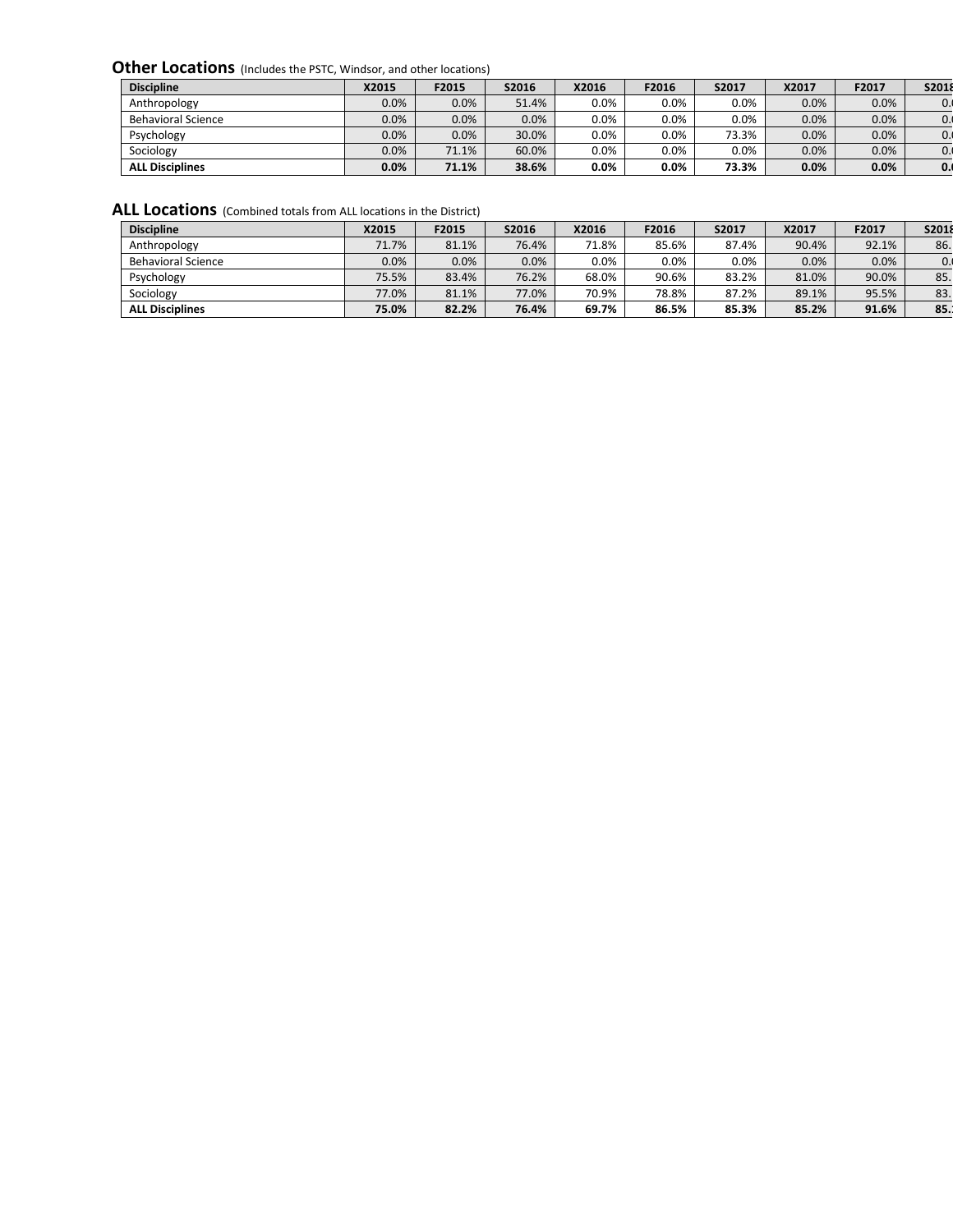## 5.2b Average Class Size

# Behavioral Science - FY 2017-18 (plus current FY Summer and Fall)

**5.2b Average Class Size** The average class size in each Discipline at first census (excludes cancelled classes).

#### **Santa Rosa Campus**

| <b>Discipline</b>         | X2015 | F2015 | S2016            | X2016 | F2016 | S2017 | X2017 | F2017 | <b>S2018</b>   |
|---------------------------|-------|-------|------------------|-------|-------|-------|-------|-------|----------------|
| Anthropology              | 29.9  | 47.7  | 45.5             | 32.9  | 45.6  | 41.9  | 36.3  | 49.2  | $\overline{4}$ |
| <b>Behavioral Science</b> | 0.0   | 0.0   | 0.0 <sub>1</sub> | 0.0   | 0.0   | 0.0   | 0.0   | 0.0   |                |
| Psychology                | 32.8  | 47.0  | 47.3             | 30.6  | 54.2  | 49.5  | 36.0  | 47.3  | $\overline{4}$ |
| Sociology                 | 37.3  | 41.5  | 38.8             | 36.4  | 46.7  | 44.3  | 40.8  | 46.9  | $\overline{4}$ |
| <b>ALL Disciplines</b>    | 33.2  | 45.9  | 44.8             | 32.4  | 49.6  | 45.8  | 37.2  | 47.8  |                |

#### **Petaluma Campus** (Includes Rohnert Park and Sonoma)

| <b>Discipline</b>         | X2015 | F2015 | <b>S2016</b> | X2016 | F2016 | S2017 | X2017 | F2017 | S2018          |
|---------------------------|-------|-------|--------------|-------|-------|-------|-------|-------|----------------|
| Anthropology              | 24.5  | 37.0  | 31.1         | 13.5  | 35.4  | 32.4  | 22.0  | 33.1  | $\overline{a}$ |
| <b>Behavioral Science</b> | 0.0   | 0.0   | 0.0          | 0.0   | 0.0   | 0.0   | 0.0   | 0.0   |                |
| Psychology                | 27.7  | 34.8  | 32.4         | 19.7  | 31.9  | 25.3  | 16.3  | 33.2  |                |
| Sociology                 | 23.5  | 32.3  | 33.0         | 16.0  | 41.5  | 40.7  | 35.0  | 0.0   |                |
| <b>ALL Disciplines</b>    | 25.6  | 35.2  | 32.0         | 16.9  | 33.9  | 29.8  | 21.2  | 33.2  |                |

#### **Other Locations** (Includes the PSTC, Windsor, and other locations)

| <b>Discipline</b>         | X2015 | F2015 | S2016 | X2016 | F2016 | S2017 | X2017 | F2017 | <b>S2018</b> |
|---------------------------|-------|-------|-------|-------|-------|-------|-------|-------|--------------|
| Anthropology              | 0.0   | 0.0   | 18.0  | 0.0   | 0.0   | 0.0   | 0.0   | 0.0   |              |
| <b>Behavioral Science</b> | 0.0   | 0.0   | 0.0   | 0.0   | 0.0   | 0.0   | 0.0   | 0.0   |              |
| Psychology                | 0.0   | 0.0   | 35.0  | 0.0   | 0.0   | 33.0  | 0.0   | 0.0   |              |
| Sociology                 | 0.0   | 32.0  | 18.0  | 0.0   | 0.0   | 0.0   | 0.0   | 0.0   |              |
| <b>ALL Disciplines</b>    | 0.0   | 32.0  | 23.7  | 0.0   | 0.0   | 33.0  | 0.0   | 0.0   |              |

### **ALL Locations** (Combined totals from ALL locations in the District)

| <b>Discipline</b>         | X2015 | F2015 | S2016            | X2016 | F2016   | S2017 | X2017 | F2017 | S2018          |
|---------------------------|-------|-------|------------------|-------|---------|-------|-------|-------|----------------|
| Anthropology              | 28.7  | 44.8  | 40.3             | 29.4  | 43.1    | 40.0  | 34.7  | 45.8  |                |
| <b>Behavioral Science</b> | 0.0   | 0.0   | 0.0 <sub>1</sub> | 0.0   | $0.0\,$ | 0.0   | 0.0   | 0.0   |                |
| Psychology                | 32.0  | 43.9  | 43.4             | 29.0  | 48.1    | 43.6  | 33.1  | 44.4  | 4              |
| Sociology                 | 34.2  | 39.7  | 37.2             | 31.9  | 46.2    | 43.8  | 40.1  | 46.9  | $\overline{4}$ |
| <b>ALL Disciplines</b>    | 31.7  | 43.3  | 41.1             | 29.7  | 46.0    | 42.4  | 35.1  | 45.3  | 4 <sup>1</sup> |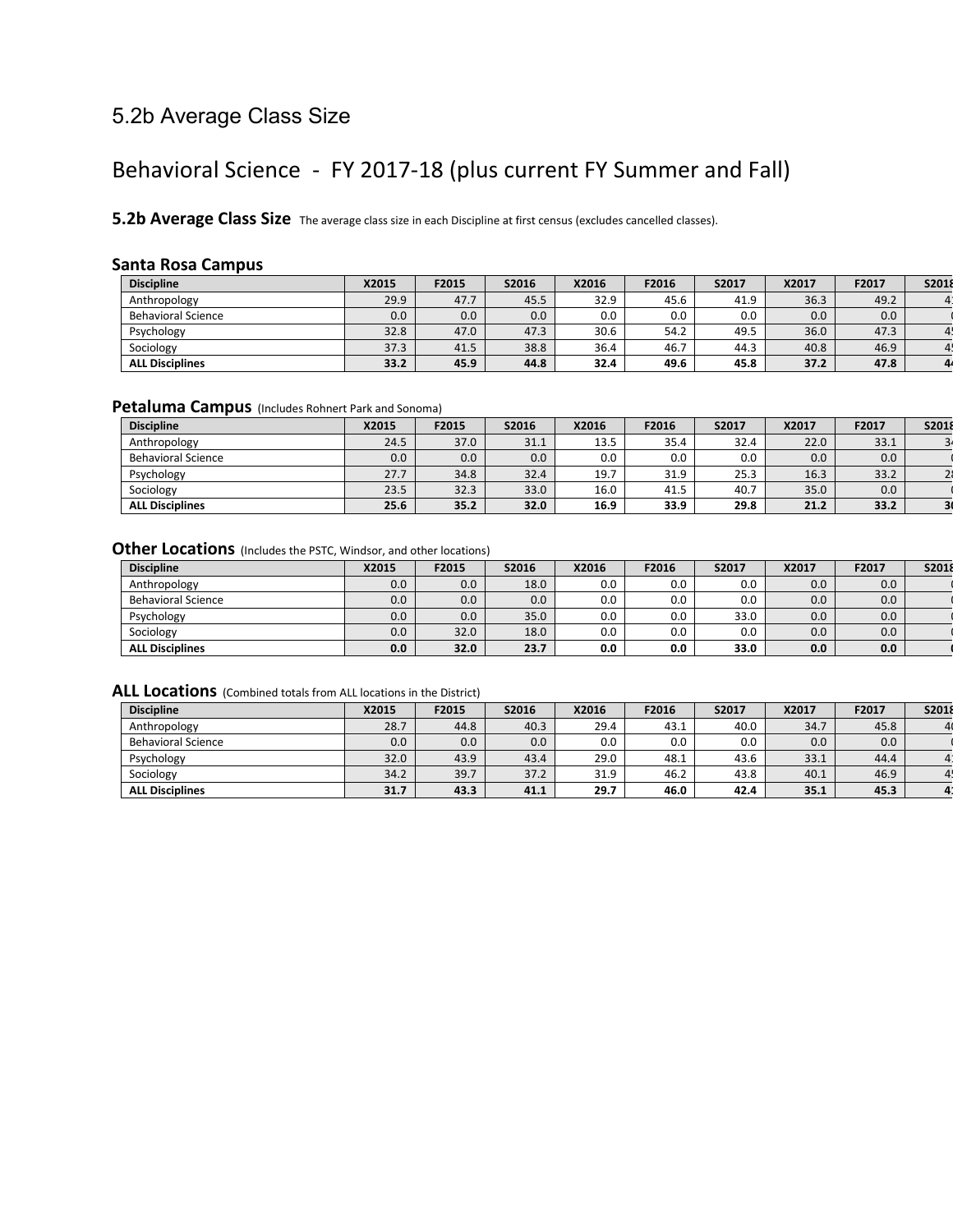## 5.3 Instructional Productivity

### **Overview**

The ratio of Full-Time Equivalent Students (FTES) to Full-Time Equivalent Faculty (FTEF) in each discipline at first census.

### **Instructional Productivity**

Core areas of the DBS are compared to the District below.

All DBS disciplines in all locations exceed this ideal by a major range that in some years, approaches double the District Productivity. The ability of the DBS to "carry smaller enrolled programs" around the District is great. It is hoped that all staffing committees in the future realize that we are carrying that responsibility and at present are willing to continue and enlarge upon that support if provided with new Regular Staff positions.

Without the College Service contributions of Regular Faculty for assisting the Chair to manage evaluations, orientation, curriculum, SLOs, labs, and the museum, we cannot continue to add new Adjunct Faculty. The PRPP data demonstrate that we can manage large enrollments, but we cannot manage all the support needed for such large enrollments without a better PT/FT ratio of instructors. At present, our PT/FT ratios are not supportive of the load we carry. See section 2.3.b

## Behavioral Science - FY 2017-18 (plus current FY Summer and Fall)

**5.3 Instructional Productivity** The ratio of Full-Time Equivalent Students (FTES) to Full-Time Equivalent Faculty (FTEF) in each Discipline at first census.

### **Santa Rosa Campus**

| Anthropology              |             | X2015 | F2015  | S2016  | X2016 | F2016  | S2017  | X2017 | F2017  | <b>S2018</b> |
|---------------------------|-------------|-------|--------|--------|-------|--------|--------|-------|--------|--------------|
|                           | <b>FTES</b> | 20.98 | 135.89 | 147.92 | 29.66 | 134.85 | 136.52 | 28.46 | 134.50 | 126.8        |
|                           | <b>FTEF</b> | 1.37  | 6.00   | 6.70   | 1.77  | 5.74   | 6.52   | 1.56  | 5.63   | 5.8          |
|                           | Ratio       | 15.30 | 22.64  | 22.09  | 16.73 | 23.50  | 20.94  | 18.30 | 23.89  | 21.7         |
|                           |             |       |        |        |       |        |        |       |        |              |
| <b>Behavioral Science</b> |             | X2015 | F2015  | S2016  | X2016 | F2016  | S2017  | X2017 | F2017  | <b>S2018</b> |
|                           | <b>FTES</b> | 0.10  | 0.17   | 0.00   | 0.00  | 0.00   | 0.10   | 0.03  | 0.10   | 0.0          |
|                           | <b>FTEF</b> | 0.00  | 0.00   | 0.00   | 0.00  | 0.00   | 0.00   | 0.00  | 0.00   | 0.0          |
|                           | Ratio       | 0.00  | 0.00   | 0.00   | 0.00  | 0.00   | 0.00   | 0.00  | 0.00   | 0.0          |
|                           |             |       |        |        |       |        |        |       |        |              |
| Psychology                |             | X2015 | F2015  | S2016  | X2016 | F2016  | S2017  | X2017 | F2017  | <b>S2018</b> |
|                           | <b>FTES</b> | 52.19 | 215.20 | 201.83 | 54.46 | 208.20 | 200.34 | 60.08 | 205.48 | 195.8        |
|                           | <b>FTEF</b> | 3.27  | 9.66   | 9.13   | 4.29  | 8.68   | 8.87   | 3.43  | 9.37   | 9.3          |
|                           | Ratio       | 15.97 | 22.27  | 22.12  | 12.71 | 24.00  | 22.59  | 17.52 | 21.94  | 21.0         |
|                           |             |       |        |        |       |        |        |       |        |              |
| Sociology                 |             | X2015 | F2015  | S2016  | X2016 | F2016  | S2017  | X2017 | F2017  | <b>S2018</b> |
|                           | <b>FTES</b> | 26.09 | 89.75  | 78.78  | 25.53 | 89.91  | 85.81  | 32.63 | 85.72  | 69.5         |
|                           |             |       |        |        |       |        |        |       |        |              |

**Ratio 18.26 20.19 16.90 17.73 21.66 21.19 19.83 22.56 21.7**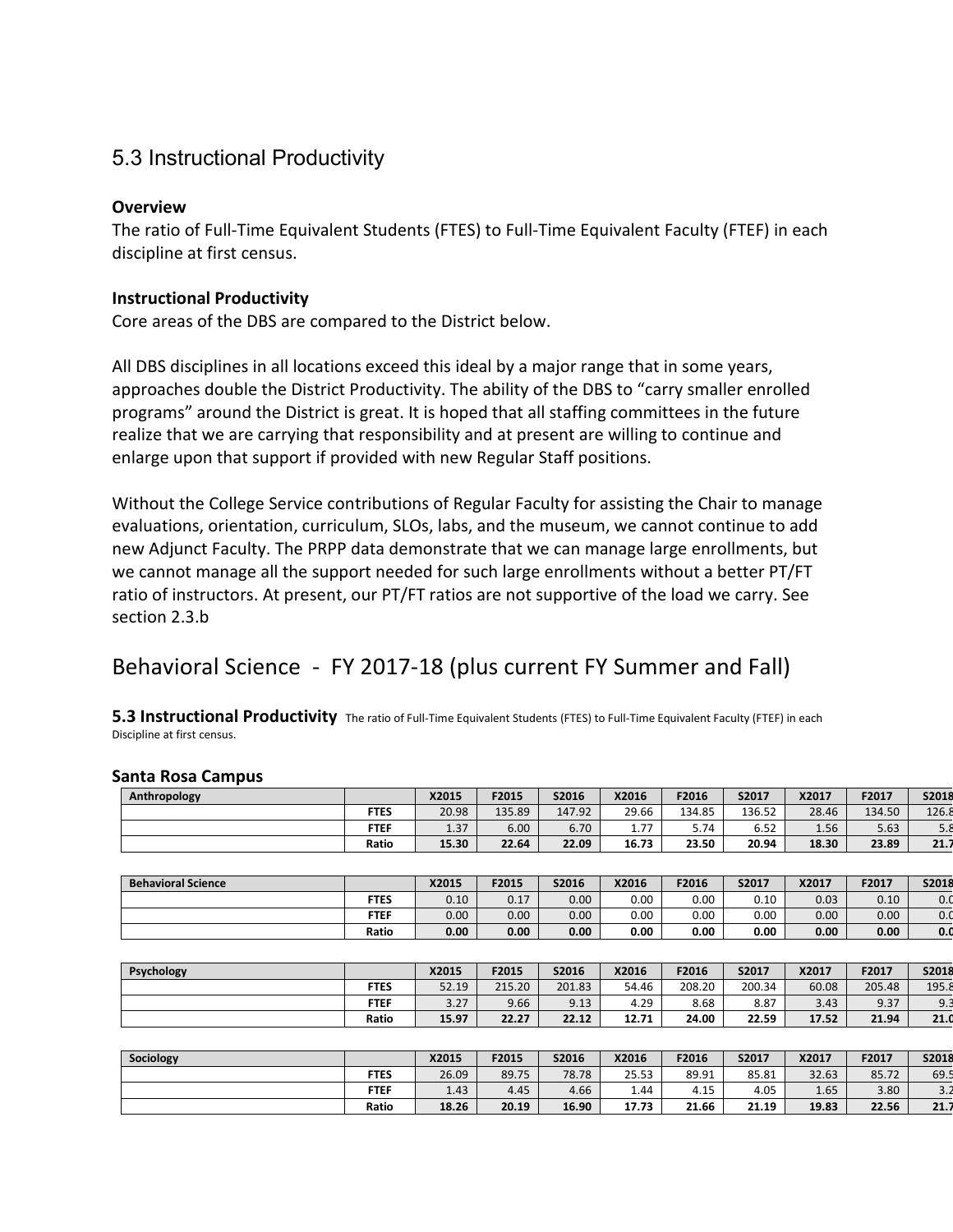**Petaluma Campus** (Includes Rohnert Park and Sonoma)

| Anthropology |             | X2015 | F2015 | S2016 | X2016          | F2016 | S2017 | X2017 | F2017 | S2018          |
|--------------|-------------|-------|-------|-------|----------------|-------|-------|-------|-------|----------------|
|              | <b>FTES</b> | 5.05  | 38.61 | 31.63 | 2.72<br>2. I 2 | 32.30 | 26.08 | 2.24  | 23.75 | 17.7           |
|              | <b>FTEF</b> | 0.41  | 1.88  | 1.84  | 0.41           | 1.68  | 1.50  | 0.21  | 1.43  | 1 <sub>0</sub> |
|              | Ratio       | 12.45 | 20.56 | 17.24 | 6.61           | 19.18 | 17.44 | 10.88 | 16.56 | 17.3           |

| <b>Behavioral Science</b> |             | X2015 | F2015 | S2016 | X2016 | F2016 | S2017 | X2017 | F2017 | S2018 |
|---------------------------|-------------|-------|-------|-------|-------|-------|-------|-------|-------|-------|
|                           | <b>FTES</b> | 0.00  | 0.00  | 0.00  | 0.00  | 0.00  | 0.00  | 0.00  | 0.00  | 0.0   |
|                           | <b>FTEF</b> | 0.00  | 0.00  | 0.00  | 0.00  | 0.00  | 0.00  | 0.00  | 0.00  | 0.0   |
|                           | Ratio       | 0.00  | 0.00  | 0.00  | 0.00  | 0.00  | 0.00  | 0.00  | 0.00  | 0.0   |

| Psychology |             | X2015 | F2015 | S2016 | X2016 | F2016 | S2017 | X2017 | F2017 | S2018         |
|------------|-------------|-------|-------|-------|-------|-------|-------|-------|-------|---------------|
|            | <b>FTES</b> | 8.28  | 54.70 | 44.12 | 5.78  | 45.93 | 31.36 | 4.80  | 37.79 | 38.3          |
|            | <b>FTEF</b> | 0.60  | 3.20  | 2.60  | 0.61  | 2.83  | 2.43  | 0.61  | 2.23  | $\sim$<br>z.a |
|            | Ratio       | 13.83 | 17.08 | 16.98 | 9.55  | 16.21 | 12.91 | 7.93  | 16.96 | 14.5          |

| Sociology |             | X2015 | F2015 | S2016 | X2016 | F2016 | S2017        | X2017 | F2017 | S2018           |
|-----------|-------------|-------|-------|-------|-------|-------|--------------|-------|-------|-----------------|
|           | <b>FTES</b> | 4.72  | 13.58 | 10.13 | 3.21  | 8.30  | 127<br>14.IL | 3.50  | 0.00  | 0.0             |
|           | <b>FTEF</b> | 0.41  | 0.80  | 0.60  | 0.41  | 0.40  | 0.60         | 0.21  | 0.00  | 0.0             |
|           | Ratio       | 11.46 | 16.98 | 16.89 | 7.80  | 20.75 | 21.20        | 17.01 | 0.00  | 0. <sub>C</sub> |

# **Other Locations** (Includes the PSTC, Windsor, and other locations)

| Anthropology |             | X2015 | F2015 | S2016             | X2016 | F2016 | S2017 | X2017 | F2017             | S2018 |
|--------------|-------------|-------|-------|-------------------|-------|-------|-------|-------|-------------------|-------|
|              | <b>FTES</b> | 0.00  | 0.00  | 4.53              | 0.00  | 0.00  | 0.00  | 0.00  | 0.00 <sub>1</sub> | 0.0   |
|              | <b>FTEF</b> | 0.00  | 0.00  | 0.00 <sub>1</sub> | 0.00  | 0.00  | 0.00  | 0.00  | 0.00              | 0.0   |
|              | Ratio       | 0.00  | 0.00  | 0.00 <sub>1</sub> | 0.00  | 0.00  | 0.00  | 0.00  | 0.00              | 0.0   |

| <b>Behavioral Science</b> |             | X2015             | F2015 | S2016             | X2016 | F2016 | S2017 | X2017 | F2017 | S2018 |
|---------------------------|-------------|-------------------|-------|-------------------|-------|-------|-------|-------|-------|-------|
|                           | <b>FTES</b> | 0.00              | 0.00  | 0.00              | 0.00  | 0.00  | 0.00  | 0.00  | 0.00  | 0.0   |
|                           | <b>FTEF</b> | 0.00 <sub>1</sub> | 0.00  | 0.00 <sub>1</sub> | 0.00  | 0.00  | 0.00  | 0.00  | 0.00  | 0.0   |
|                           | Ratio       | 0.00              | 0.00  | 0.00              | 0.00  | 0.00  | 0.00  | 0.00  | 0.00  | 0.0   |

| Psychology |             | X2015 | F2015 | S2016 | X2016 | F2016 | S2017 | X2017             | F2017 | S2018 |
|------------|-------------|-------|-------|-------|-------|-------|-------|-------------------|-------|-------|
|            | <b>FTES</b> | 0.00  | 0.00  | 7.00  | 0.00  | 0.00  | 3.30  | 0.00              | 0.00  | 0.0   |
|            | <b>FTEF</b> | 0.00  | 0.00  | 0.40  | 0.00  | 0.00  | 0.20  | 0.00 <sub>1</sub> | 0.00  | 0.0   |
|            | Ratio       | 0.00  | 0.00  | 17.50 | 0.00  | 0.00  | 16.50 | 0.00              | 0.00  | 0.0   |

| Sociology |             | X2015 | F2015 | S2016             | X2016 | F2016    | S2017 | X2017 | F2017 | S2018 |
|-----------|-------------|-------|-------|-------------------|-------|----------|-------|-------|-------|-------|
|           | <b>FTES</b> | 0.00  | 3.20  | 1.80 <sub>1</sub> | 0.00  | 0.00     | 0.00  | 0.00  | 0.00  | 0.0   |
|           | <b>FTEF</b> | 0.00  | 0.20  | 0.20              | 0.00  | $0.00\,$ | 0.00  | 0.00  | 0.00  | 0.0   |
|           | Ratio       | 0.00  | 16.00 | 9.09              | 0.00  | 0.00     | 0.00  | 0.00  | 0.00  | 0.0   |

### **ALL Locations** (Combined totals from ALL locations in the District)

| Anthropology |             | X2015 | F2015  | S2016  | X2016 | F2016  | S2017  | X2017 | F2017  | S2018 |
|--------------|-------------|-------|--------|--------|-------|--------|--------|-------|--------|-------|
|              | <b>FTES</b> | 26.03 | 174.50 | 184.08 | 32.38 | 167.15 | 162.60 | 30.70 | 158.25 | 144.6 |
|              | <b>FTEF</b> | 1.78  | 7.88   | 8.53   | 2.18  | 7.42   | 8.02   | 1.76  | 7.06   | 6.8   |
|              | Ratio       | 14.65 | 22.14  | 21.57  | 14.83 | 22.52  | 20.28  | 17.43 | 22.40  | 21.0  |

| <b>Behavioral Science</b> |             | X2015 | F2015 | S2016    | X2016 | F2016 | S2017 | X2017 | F2017 | S2018 |
|---------------------------|-------------|-------|-------|----------|-------|-------|-------|-------|-------|-------|
|                           | <b>FTES</b> | 0.10  | 0.17  | $0.00\,$ | 0.00  | 0.00  | 0.10  | 0.03  | 0.10  | 0.0   |
|                           | <b>FTEF</b> | 0.00  | 0.00  | 0.00     | 0.00  | 0.00  | 0.00  | 0.00  | 0.00  | 0.0   |
|                           | Ratio       | 0.00  | 0.00  | 0.00     | 0.00  | 0.00  | 0.00  | 0.00  | 0.00  | 0.0   |

| Psychology |             | X2015 | F2015  | S2016  | X2016 | F2016  | S2017  | X2017 | F2017  | S2018 |
|------------|-------------|-------|--------|--------|-------|--------|--------|-------|--------|-------|
|            | <b>FTES</b> | 60.47 | 269.90 | 252.95 | 60.25 | 254.14 | 234.99 | 64.89 | 243.27 | 234.1 |
|            | <b>FTEF</b> | 3.87  | 12.87  | 12.12  | 4.89  | 11.51  | 11.50  | 4.03  | 11.60  | 11.9  |
|            | Ratio       | 15.64 | 20.98  | 20.86  | 12.32 | 22.08  | 20.44  | 16.08 | 20.98  | 19.6  |

| Sociology |             | X2015 | F2015  | S2016 | X2016                        | F2016 | S2017 | X2017 | F2017 | <b>S2018</b> |
|-----------|-------------|-------|--------|-------|------------------------------|-------|-------|-------|-------|--------------|
|           | <b>FTES</b> | 30.80 | 106.53 | 90.72 | $\rightarrow$<br>າດ<br>28.74 | 98.21 | 98.53 | 36.13 | 85.72 | 69.5         |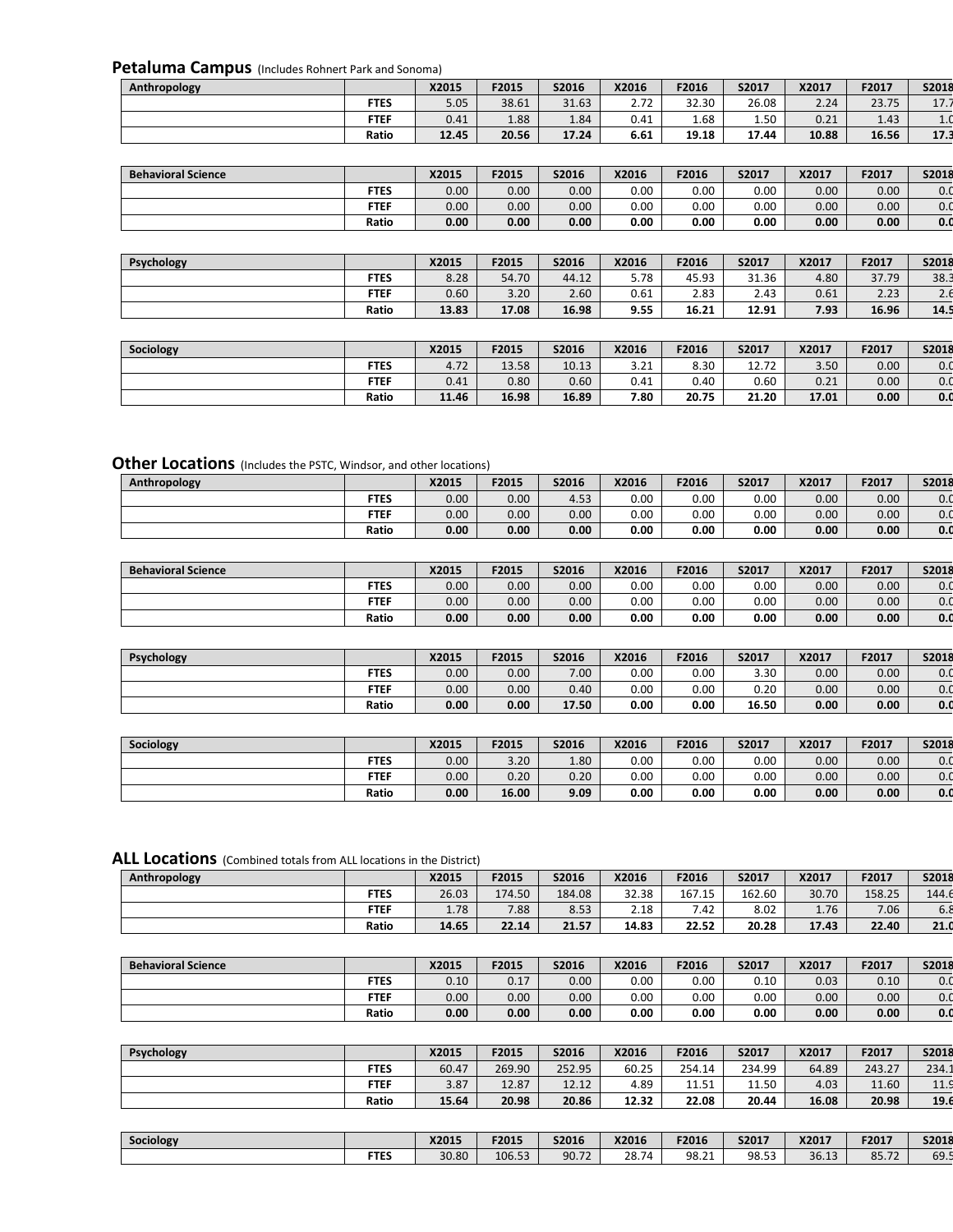| <b>FTEF</b> | 1.84  | 5.45  | 3.46  | 1.85                 | $- -$<br>4.ວ⊳ | $\sim$ $\sim$<br>4.bS | 1.85  | 3.80  | ∽<br>ے ۔ |
|-------------|-------|-------|-------|----------------------|---------------|-----------------------|-------|-------|----------|
| Ratio       | 16.74 | 19.56 | 16.62 | <b>1552</b><br>15.54 | 21.58         | 21.19                 | 19.52 | 22.56 | 21.7     |
|             |       |       |       |                      |               |                       |       |       |          |

# 5.4 Curriculum Currency

| Course #           | <b>Course Description (Short)</b>   | Last Full Review | <b>Next Review</b><br>Due |
|--------------------|-------------------------------------|------------------|---------------------------|
| <b>ANTHRO 1</b>    | <b>BIOLOGICAL ANTHROPOLOGY</b>      | 2/22/2016        | 2021-22                   |
| <b>ANTHRO 19</b>   | <b>FORENSIC ANTHROPOLOGY</b>        | 9/26/2016        | 2022-23                   |
| <b>ANTHRO 1L</b>   | <b>BIOLOGICAL ANTHRO LAB</b>        | 2/22/2016        | 2021-22                   |
| <b>ANTHRO 2</b>    | <b>CULTURAL ANTHROPOLOGY</b>        | 2/22/2016        | 2021-22                   |
| <b>ANTHRO 21</b>   | AMERICAN FOLKLORE/LIFE              | 5/23/2016        | 2021-22                   |
| <b>ANTHRO 3</b>    | <b>INTRO TO ARCHAEOLOGY</b>         | 9/22/2014        | 2020-21                   |
| ANTHRO 30          | <b>ANTHRO OF GLOBALIZATION</b>      | 5/8/2017         | 2022-23                   |
| ANTHRO 31          | <b>MESOAMERICAN ORIGINS</b>         | 2/8/2016         | 2021-22                   |
| <b>ANTHRO 32</b>   | <b>NATIVE CULTURES N.AMER</b>       | 5/8/2017         | 2022-23                   |
| <b>ANTHRO 34</b>   | <b>NATIVE CULTURES OF CALIF</b>     | 5/23/2016        | 2021-22                   |
| <b>ANTHRO 4</b>    | <b>ANCIENT PEOPLE &amp; SOCIETY</b> | 9/21/2015        | 2021-22                   |
| ANTHRO 43          | NAT. AMER. ART & CULTURE            | 2/8/2016         | 2021-22                   |
| BEHSC 49           | <b>INDEPENDENT STUDY</b>            | 3/26/2018        | 2023-24                   |
| ECON 1             | PRIN OF MACROECONOMICS              | 5/14/2018        | 2023-24                   |
| ECON 12            | <b>INTRO ECON &amp; ENVIRONMENT</b> | 5/11/2015        | 2020-21                   |
| ECON <sub>2</sub>  | PRIN OF MICROECONOMICS              | 5/14/2018        | 2023-24                   |
| <b>HIST 1.1</b>    | WORLD HISTORY TO 1500               | 3/26/2018        | 2023-24                   |
| <b>HIST 1.2</b>    | WORLD HIST SINCE 1500               | 3/26/2018        | 2023-24                   |
| <b>HIST 17.1</b>   | UNITED STATES TO 1877               | 3/14/2016        | 2021-22                   |
| <b>HIST 17.2</b>   | U S HIST 1877 TO PRESENT            | 3/28/2016        | 2021-22                   |
| <b>HIST 18.1</b>   | WOMEN IN THE US TO 1877             | 2/24/2014        | 2019-20                   |
| <b>HIST 18.2</b>   | WOMEN IN US SINCE 1877              | 2/24/2014        | 2019-20                   |
| HIST <sub>20</sub> | <b>US HISTORY SINCE 1945</b>        | 4/13/2015        | 2020-21                   |
| <b>HIST 21</b>     | RACE, ETHNIC AM CUL                 | 4/27/2015        | 2020-21                   |
| HIST <sub>22</sub> | <b>HISTORY OF CALIFORNIA</b>        | 10/26/2015       | 2021-22                   |
| <b>HIST 26</b>     | <b>CHICANO/LATINO HISTORY</b>       | 3/31/2014        | 2019-20                   |
| HIST 30            | AFRICAN AMERICAN HISTORY            | 2/26/2018        | 2023-24                   |
| HIST 33            | <b>HISTORY OF MEXICO</b>            | 3/31/2014        | 2019-20                   |
| <b>HIST 4.1</b>    | WESTERN CIV TO 1648 C.E.            | 3/28/2016        | 2021-22                   |
| <b>HIST 4.2</b>    | WEST CIV FROM 1648 C.E.             | 4/27/2015        | 2020-21                   |
| HIST <sub>5</sub>  | HIST MODERN MIDDLE EAST             | 4/11/2016        | 2021-22                   |
| <b>HIST 8.1</b>    | LATIN AMERICA TO 1830               | 2018-19          | 2018-19                   |
| <b>HIST 8.2</b>    | LATIN AMERICA FROM 1830             | 2018-19          | 2018-19                   |
| POLS <sub>1</sub>  | INTRO TO U.S. GOVERNMENT            | 3/14/2016        | 2021-22                   |
| POLS <sub>18</sub> | POLITICAL THEORY                    | 11/28/2016       | 2022-23                   |
| POLS <sub>2</sub>  | INTRO/COMPAR GOVT                   | 5/14/2018        | 2023-24                   |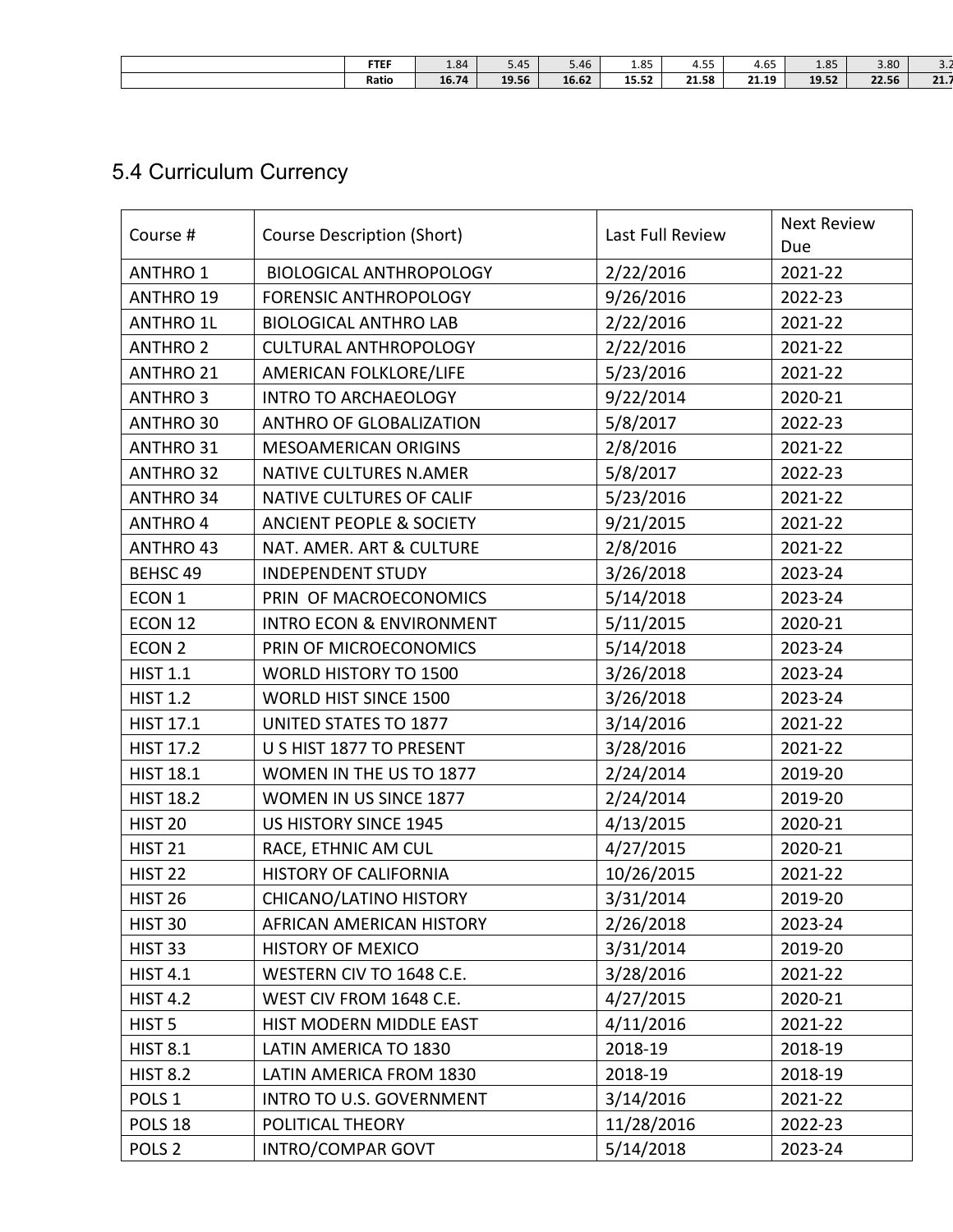| POLS <sub>25</sub>  | <b>INTRO TO INTL RELATIONS</b>      | 12/14/2015 | 2021-22 |
|---------------------|-------------------------------------|------------|---------|
| PSYCH <sub>10</sub> | <b>INTRO TO BIO PSYCHOLOGY</b>      | 2/27/2017  | 2022-23 |
| PSYCH 11            | <b>INTRO TO COGNITIVE PSYCH</b>     | 11/27/2017 | 2023-24 |
| PSYCH <sub>1A</sub> | <b>GENERAL PSYCHOLOGY</b>           | 10/28/2013 | 2019-20 |
| PSYCH 1B            | <b>INTRO/RESEARCH METHODS</b>       | 2/27/2017  | 2022-23 |
| PSYCH <sub>3</sub>  | <b>HUMAN SEXUALITY</b>              | 10/28/2013 | 2019-20 |
| PSYCH <sub>30</sub> | SOCIAL PSYCHOLOGY                   | 10/28/2013 | 2019-20 |
| PSYCH <sub>34</sub> | PREJUDICE/DISCRIMINATION            | 12/12/2016 | 2022-23 |
| PSYCH <sub>35</sub> | PERSONAL & SOCIAL ADJUST            | 2/27/2017  | 2022-23 |
| PSYCH <sub>4</sub>  | <b>CHILD &amp; ADOLESCENT PSYCH</b> | 10/28/2013 | 2019-20 |
| PSYCH 40            | <b>INTRO TO PSYCH OF GENDER</b>     | 12/12/2016 | 2022-23 |
| PSYCH <sub>5</sub>  | <b>ABNORMAL PSYCH</b>               | 10/28/2013 | 2019-20 |
| PSYCH <sub>52</sub> | <b>INTERPERSONAL COMM</b>           | 2/27/2017  | 2022-23 |
| PSYCH <sub>56</sub> | AGING, DYING & DEATH                | 10/28/2013 | 2019-20 |
| PSYCH <sub>57</sub> | <b>INTRO TO SPORTS PSYCH</b>        | 11/13/2017 | 2023-24 |
| PSYCH <sub>7</sub>  | THEORIES OF PERSONALITY             | 10/28/2013 | 2019-20 |
| PSYCH <sub>8</sub>  | INTRO/LIFESPAN PSYCH                | 2/24/2014  | 2019-20 |
| PSYCH <sub>9</sub>  | <b>INTRO/BEH SCI STATISTICS</b>     | 12/11/2017 | 2023-24 |
| SOC <sub>1</sub>    | <b>INTRO TO SOCIOLOGY</b>           | 1/23/2017  | 2022-23 |
| <b>SOC 10</b>       | <b>RELATIONS &amp; FAMILY LIFE</b>  | 5/8/2017   | 2022-23 |
| SOC <sub>2</sub>    | <b>MODERN SOCIAL PROBLEMS</b>       | 2/8/2016   | 2021-22 |
| SOC <sub>3</sub>    | SELF AND SOCIETY                    | 3/9/2015   | 2020-21 |
| <b>SOC 30</b>       | <b>RACE &amp; ETHNIC RELATIONS</b>  | 5/8/2017   | 2022-23 |
| SOC <sub>5</sub>    | <b>SOC RESEARCH METHODS</b>         | 10/16/2013 | 2019-20 |
| <b>SOCS 12</b>      | <b>ENV POLICY &amp; POLITICS</b>    | 3/9/2015   | 2020-21 |
| <b>SOCS 49</b>      | <b>INDEPENDENT STUDY</b>            | 5/14/2018  | 2023-24 |

### 5.5 Successful Program Completion

Anthropology, Psychology, and Social & Behavioral Sciences degrees currently have MAJOR courses of study while Sociology has submitted their Major for approval this semester.

While it is always satisfying for a student to declare a major in one of our disciplines, providing the broad based General Education courses for all transfer students is an equally important goal in our programs.

The DBS Faculty should add a discussion on "The Role of the Major at a Community College" to future department agendas. It is a discussion that would help us maintain a broad balance for student success in both majors and general education study.

This department does not award certificates, but our courses are included in the other Certificate Programs.

### **Behavioral Sciences Degree Completion**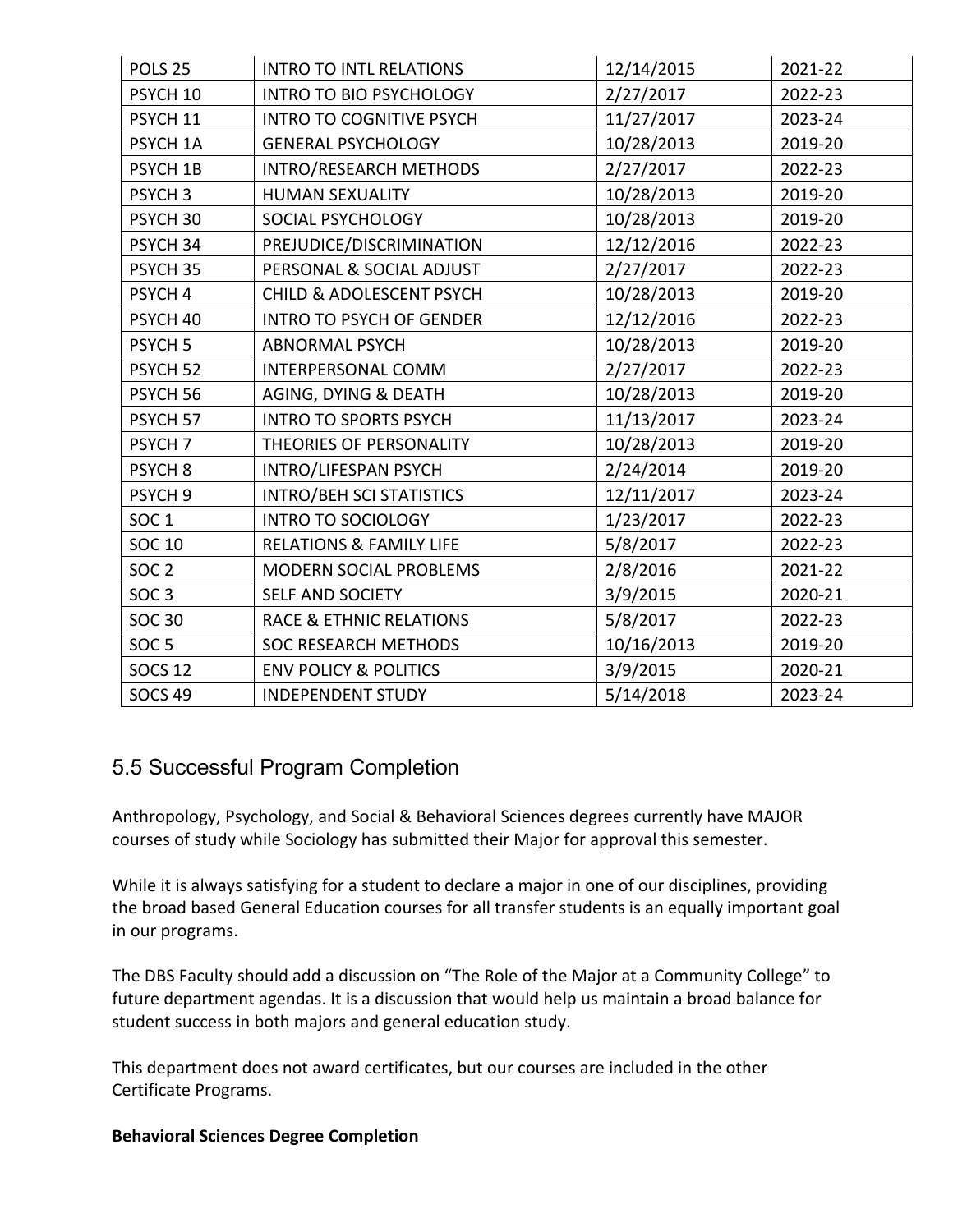| <b>Description</b>                | <b>Prog Type</b>                   | 2009<br>2010     | 2010<br>2011   | 2011<br>2012   |  |
|-----------------------------------|------------------------------------|------------------|----------------|----------------|--|
| Anthropology                      | AA-T                               | 12               | 11             | 23             |  |
| Anthropology (AA-T)               | AA-T                               | $\pmb{0}$        | $\mathbf 0$    | $\pmb{0}$      |  |
| <b>Totals</b>                     |                                    | 12               | 11             | 23             |  |
| Psychology                        | AA-T                               | 26               | 27             | 35             |  |
| Psychology (AA-T)                 | AA-T                               | $\boldsymbol{0}$ | $\mathbf 0$    | $\overline{2}$ |  |
| <b>Totals</b>                     |                                    | 26               | 27             | 37             |  |
| Sociology (AA-T)                  | AA-T                               | $\mathbf 0$      | $\mathbf 0$    | 13             |  |
| <b>Totals</b>                     |                                    | $\mathbf 0$      | $\overline{0}$ | 13             |  |
| <b>AA-T SS Only Totals</b>        |                                    | 38               | 38             | 73             |  |
| Social and Behavioral<br>Sciences | AA-T                               | 281              | 365            | 505            |  |
|                                   | <b>SS AA-T and SBS AA-T Totals</b> | 319              | 403            | 578            |  |

|                                  | 2009 2010 | 2010  | 2011  | 2012  | 2013  | 2014  |
|----------------------------------|-----------|-------|-------|-------|-------|-------|
|                                  |           | 2011  | 2012  | 2013  | 2014  | 2015  |
| All Awaded                       | 1495      | 1439  | 1735  | 2030  | 1980  | 1983  |
| Percentage of BS AA-T            | 2.5%      | 2.6%  | 4.2%  | 5.7%  | 8.1%  | 7.9%  |
| Percentage of SBS AA-T           | 18.8%     | 25.4% | 29.1% | 23.8% | 20.4% | 19.5% |
| Percentage of BS AA-T & SBS AA-T | 21.3%     | 28.0% | 33.3% | 29.5% | 28.5% | 27.4% |

5.6 Student Success

Behavioral Science - FY 2017-18 (plus current FY Summer and Fall)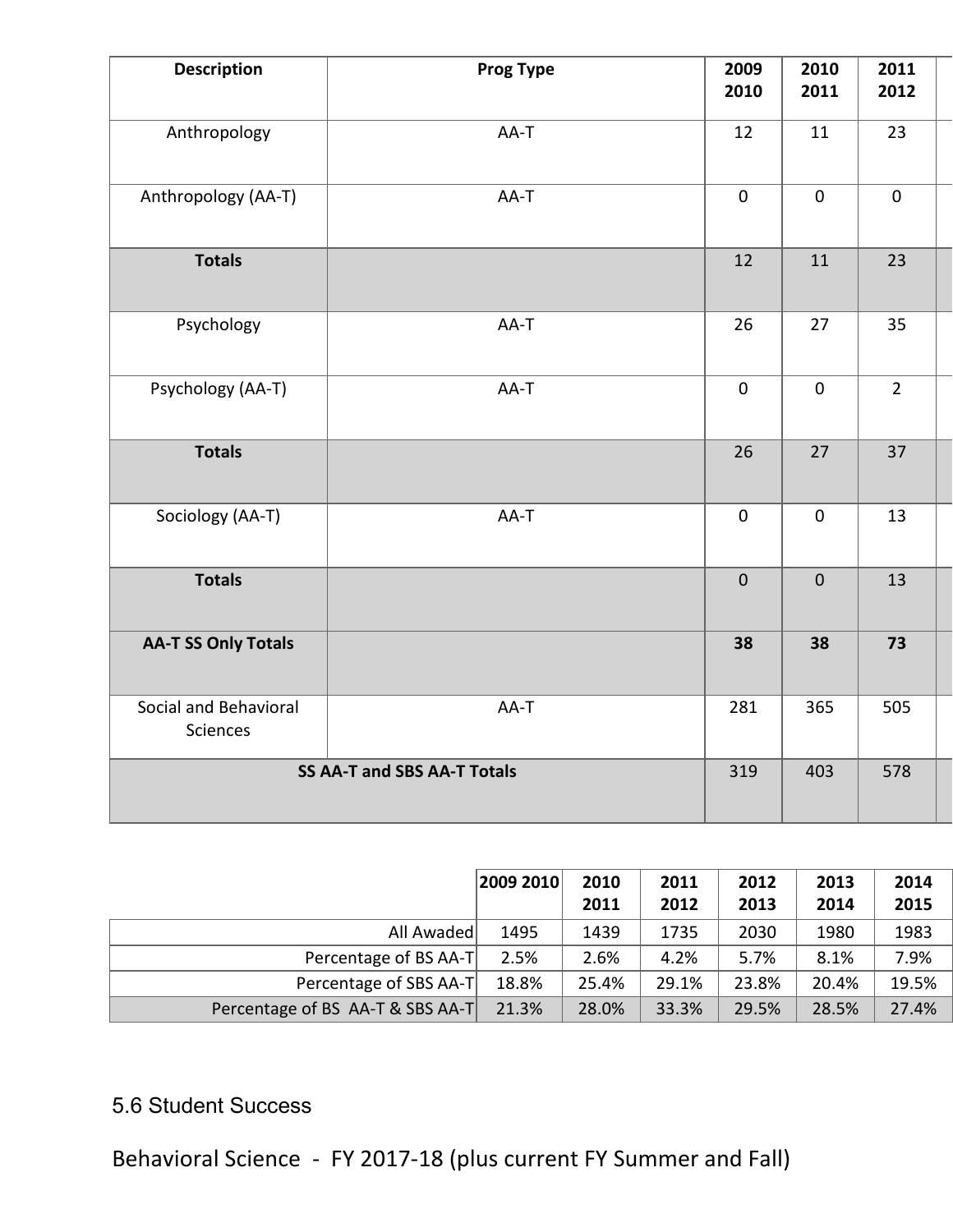**5.6a Retention** The percentage of students receiving a grade of A,B,C,D,CR, or I in each Discipline (duplicated headcount).

#### **Santa Rosa Campus**

| <b>Discipline</b>         | X2015  | F2015  | S2016   | X2016 | F2016 | S2017  | X2017  | F2017  | S2018 |
|---------------------------|--------|--------|---------|-------|-------|--------|--------|--------|-------|
| Anthropology              | 84.1%  | 81.8%  | 83.7%   | 83.3% | 79.6% | 83.6%  | 88.4%  | 82.8%  | 82.   |
| <b>Behavioral Science</b> | 100.0% | 100.0% | $0.0\%$ | 0.0%  | 0.0%  | 100.0% | 100.0% | 100.0% | 0.    |
| Psychology                | 73.7%  | 75.7%  | 75.8%   | 79.8% | 75.0% | 76.3%  | 81.1%  | 76.9%  | 74.   |
| Sociology                 | 74.1%  | 71.5%  | 77.7%   | 84.8% | 76.9% | 75.1%  | 84.5%  | 79.5%  | 76.   |
| <b>ALL Disciplines</b>    | 76.0%  | 76.7%  | 78.9%   | 81.9% | 76.8% | 78.4%  | 83.8%  | 79.3%  | 77.1  |

#### **Petaluma Campus** (Includes Rohnert Park and Sonoma)

| <b>Discipline</b>         | X2015 | F2015 | S2016 | X2016 | F2016   | S2017 | X2017  | F2017 | S2018 |
|---------------------------|-------|-------|-------|-------|---------|-------|--------|-------|-------|
| Anthropology              | 84.0% | 86.5% | 88.1% | 92.6% | 83.4%   | 81.9% | 100.0% | 85.3% | 90.1  |
| <b>Behavioral Science</b> | 0.0%  | 0.0%  | 0.0%  | 0.0%  | $0.0\%$ | 0.0%  | 0.0%   | 0.0%  | 0.    |
| Psychology                | 82.7% | 66.0% | 72.0% | 82.5% | 76.0%   | 73.2% | 74.5%  | 72.5% | 67.   |
| Sociology                 | 79.1% | 83.6% | 88.8% | 96.6% | 73.5%   | 92.6% | 82.9%  | 0.0%  | 0.    |
| <b>ALL Disciplines</b>    | 82.2% | 75.6% | 80.0% | 88.5% | 78.6%   | 79.9% | 82.7%  | 77.5% | 74.1  |

#### **Other Locations** (Includes the PSTC, Windsor, and other locations)

| <b>Discipline</b>         | X2015   | F2015 | S2016  | X2016   | F2016   | S2017   | X2017 | F2017 | S2018 |
|---------------------------|---------|-------|--------|---------|---------|---------|-------|-------|-------|
| Anthropology              | $0.0\%$ | 0.0%  | 100.0% | $0.0\%$ | 0.0%    | $0.0\%$ | 0.0%  | 0.0%  | 0.1   |
| <b>Behavioral Science</b> | $0.0\%$ | 0.0%  | 0.0%   | $0.0\%$ | 0.0%    | $0.0\%$ | 0.0%  | 0.0%  | 0.1   |
| Psychology                | 0.0%    | 0.0%  | 74.3%  | $0.0\%$ | 0.0%    | 69.7%   | 0.0%  | 0.0%  | 0.1   |
| Sociology                 | $0.0\%$ | 72.7% | 38.9%  | $0.0\%$ | 0.0%    | 0.0%    | 0.0%  | 0.0%  | 0.1   |
| <b>ALL Disciplines</b>    | 0.0%    | 72.7% | 79.6%  | 0.0%    | $0.0\%$ | 69.7%   | 0.0%  | 0.0%  | 0.    |

#### **ALL Locations** (Combined totals from ALL locations in the District)

| <b>Discipline</b>         | X2015  | F2015  | S2016 | X2016   | F2016   | S2017  | X2017  | F2017  | S2018 |
|---------------------------|--------|--------|-------|---------|---------|--------|--------|--------|-------|
| Anthropology              | 84.0%  | 82.8%  | 85.0% | 84.1%   | 80.4%   | 83.3%  | 89.3%  | 83.2%  | 83.   |
| <b>Behavioral Science</b> | 100.0% | 100.0% | 0.0%  | $0.0\%$ | $0.0\%$ | 100.0% | 100.0% | 100.0% | 0.1   |
| Psychology                | 74.9%  | 73.8%  | 75.1% | 80.0%   | 75.2%   | 75.8%  | 80.6%  | 76.2%  | 72.1  |
| Sociology                 | 74.8%  | 73.0%  | 78.1% | 86.0%   | 76.6%   | 77.4%  | 84.4%  | 79.5%  | 76.1  |
| <b>ALL Disciplines</b>    | 77.0%  | 76.5%  | 79.1% | 82.5%   | 77.1%   | 78.6%  | 83.7%  | 79.1%  | 76.   |

**5.6b Successful Course Completion** The percentage of students receiving a grade of A,B,C, or CR in each Discipline (duplicated headcount).

#### **Santa Rosa Campus**

| <b>Discipline</b>         | X2015  | F2015  | S2016   | X2016 | F2016 | S2017  | X2017  | F2017  | S2018 |
|---------------------------|--------|--------|---------|-------|-------|--------|--------|--------|-------|
| Anthropology              | 76.3%  | 74.7%  | 78.7%   | 79.3% | 72.3% | 77.0%  | 83.2%  | 77.5%  | 76.   |
| <b>Behavioral Science</b> | 100.0% | 100.0% | $0.0\%$ | 0.0%  | 0.0%  | 100.0% | 100.0% | 100.0% | 0.    |
| Psychology                | 69.4%  | 72.0%  | 72.1%   | 77.4% | 71.6% | 73.4%  | 79.4%  | 72.9%  | 70.   |
| Sociology                 | 69.8%  | 67.3%  | 73.8%   | 81.6% | 74.0% | 70.7%  | 80.8%  | 76.1%  | 74.1  |
| <b>ALL Disciplines</b>    | 71.0%  | 71.9%  | 74.7%   | 78.9% | 72.3% | 74.0%  | 80.7%  | 75.0%  | 73.   |

#### **Petaluma Campus** (Includes Rohnert Park and Sonoma)

| <b>Discipline</b>         | X2015   | F2015 | S2016 | X2016   | F2016   | S2017   | X2017  | F2017 | S2018 |
|---------------------------|---------|-------|-------|---------|---------|---------|--------|-------|-------|
| Anthropology              | 80.0%   | 81.1% | 81.0% | 88.9%   | 80.0%   | 77.6%   | 100.0% | 81.9% | 87.   |
| <b>Behavioral Science</b> | $0.0\%$ | 0.0%  | 0.0%  | $0.0\%$ | $0.0\%$ | $0.0\%$ | 0.0%   | 0.0%  | 0.    |
| Psychology                | 80.2%   | 58.6% | 67.7% | 77.2%   | 71.7%   | 68.9%   | 72.3%  | 68.7% | 62.1  |
| Sociology                 | 76.7%   | 78.9% | 86.7% | 96.6%   | 71.1%   | 91.8%   | 80.0%  | 0.0%  | 0.1   |
| <b>ALL Disciplines</b>    | 79.3%   | 69.3% | 75.0% | 85.0%   | 74.8%   | 76.3%   | 80.8%  | 73.8% | 70.1  |

**Other Locations** (Includes the PSTC, Windsor, and other locations)

| <b>Discipline</b>         | X2015   | F2015 | S2016   | X2016   | F2016   | S2017   | X2017 | F2017 | S2018 |
|---------------------------|---------|-------|---------|---------|---------|---------|-------|-------|-------|
| Anthropology              | $0.0\%$ | 0.0%  | 92.6%   | $0.0\%$ | $0.0\%$ | $0.0\%$ | 0.0%  | 0.0%  | 0.1   |
| <b>Behavioral Science</b> | $0.0\%$ | 0.0%  | $0.0\%$ | $0.0\%$ | $0.0\%$ | $0.0\%$ | 0.0%  | 0.0%  | 0.    |
| Psychology                | $0.0\%$ | 0.0%  | 71.4%   | $0.0\%$ | $0.0\%$ | 63.6%   | 0.0%  | 0.0%  | 0.1   |
| Sociology                 | $0.0\%$ | 66.7% | 33.3%   | $0.0\%$ | $0.0\%$ | $0.0\%$ | 0.0%  | 0.0%  | 0.1   |
| <b>ALL Disciplines</b>    | $0.0\%$ | 66.7% | 74.6%   | 0.0%    | $0.0\%$ | 63.6%   | 0.0%  | 0.0%  | 0.1   |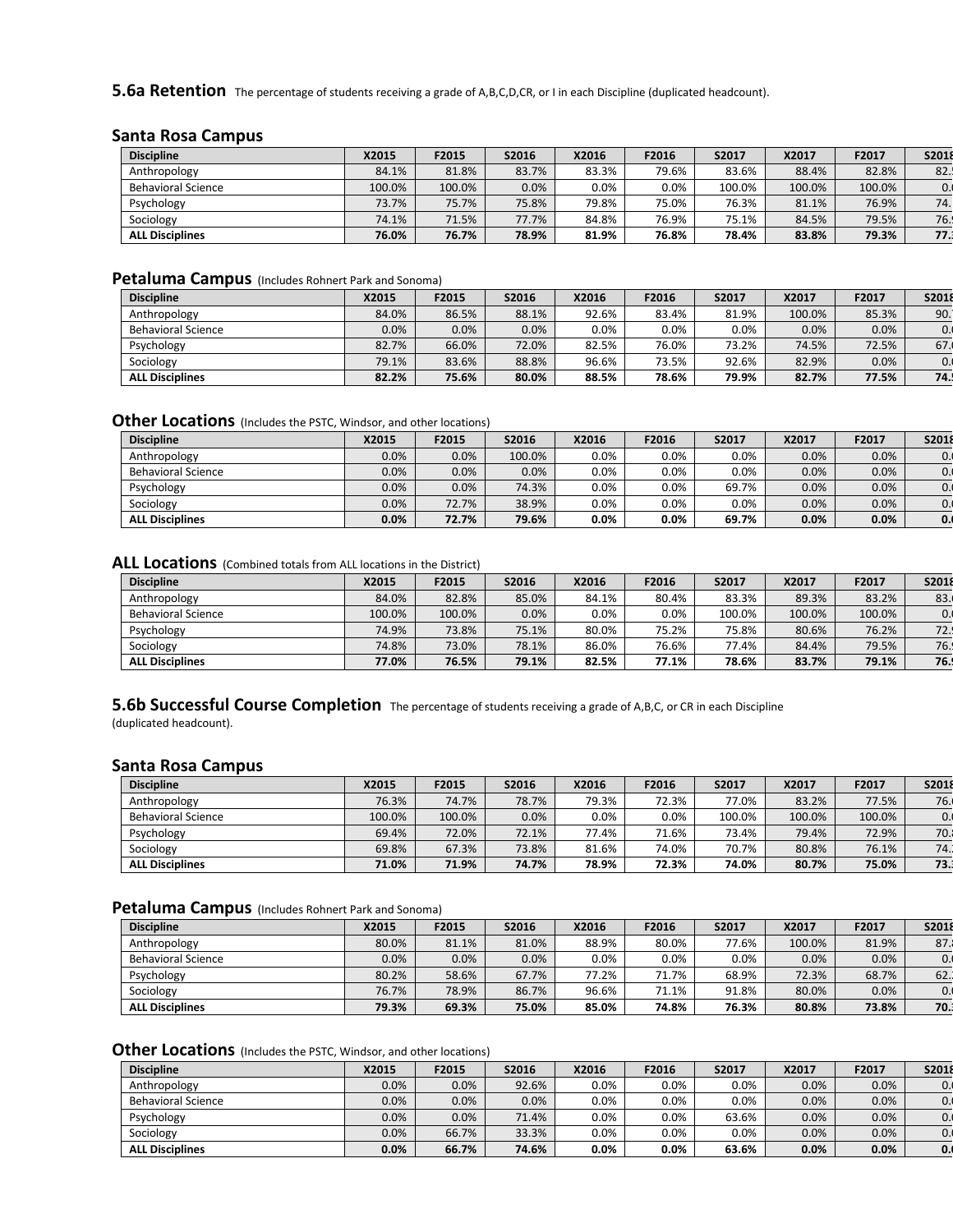#### **ALL Locations** (Combined totals from ALL locations in the District)

| <b>Discipline</b>         | X2015  | F2015  | S2016   | X2016   | F2016   | S2017  | X2017  | F2017  | S2018 |
|---------------------------|--------|--------|---------|---------|---------|--------|--------|--------|-------|
| Anthropology              | 77.0%  | 76.1%  | 79.5%   | 80.1%   | 73.9%   | 77.1%  | 84.4%  | 78.2%  | 78.   |
| <b>Behavioral Science</b> | 100.0% | 100.0% | $0.0\%$ | $0.0\%$ | $0.0\%$ | 100.0% | 100.0% | 100.0% | 0.    |
| Psychology                | 70.9%  | 69.3%  | 71.3%   | 77.3%   | 71.6%   | 72.6%  | 78.9%  | 72.2%  | 69.   |
| Sociology                 | 70.8%  | 68.7%  | 74.4%   | 83.2%   | 73.7%   | 73.4%  | 80.7%  | 76.1%  | 74.1  |
| <b>ALL Disciplines</b>    | 72.3%  | 71.3%  | 74.7%   | 79.4%   | 72.7%   | 74.3%  | 80.7%  | 74.9%  | 72.1  |

**5.6c Grade Point Average** The average GPA in each Discipline (UnitsTotal / GradePoints).

### **Santa Rosa Campus**

| <b>Discipline</b>         | X2015 | F2015 | S2016 | X2016 | F2016 | S2017 | X2017 | F2017 | S2018 |
|---------------------------|-------|-------|-------|-------|-------|-------|-------|-------|-------|
| Anthropology              | 2.68  | 2.47  | 2.69  | 2.84  | 2.46  | 2.54  | 2.81  | 2.58  |       |
| <b>Behavioral Science</b> | 4.00  | 4.00  | 0.00  | 0.00  | 0.00  | 4.00  | 4.00  | 4.00  |       |
| Psychology                | 2.73  | 2.58  | 2.64  | 3.12  | 2.56  | 2.71  | 3.18  | 2.72  |       |
| Sociology                 | 2.78  | 2.68  | 2.81  | 3.03  | 2.88  | 2.76  | 3.03  | 2.89  |       |
| <b>ALL Disciplines</b>    | 2.73  | 2.57  | 2.69  | 3.02  | 2.60  | 2.67  | 3.05  | 2.72  |       |

#### **Petaluma Campus** (Includes Rohnert Park and Sonoma)

| <b>Discipline</b>         | X2015 | F2015 | S2016 | X2016 | F2016 | S2017 | X2017 | F2017 | S2018 |
|---------------------------|-------|-------|-------|-------|-------|-------|-------|-------|-------|
| Anthropology              | 2.85  | 2.85  | 2.86  | 3.23  | 2.71  | 2.70  | 3.82  | 2.96  |       |
| <b>Behavioral Science</b> | 0.00  | 0.00  | 0.00  | 0.00  | 0.00  | 0.00  | 0.00  | 0.00  |       |
| Psychology                | 3.20  | 2.25  | 2.50  | 2.80  | 2.69  | 2.69  | 2.61  | 2.49  |       |
| Sociology                 | 2.67  | 3.06  | 3.30  | 3.32  | 2.75  | 3.44  | 2.97  | 0.00  |       |
| <b>ALL Disciplines</b>    | 2.97  | 2.57  | 2.72  | 3.05  | 2.70  | 2.84  | 3.01  | 2.68  |       |

#### **Other Locations** (Includes the PSTC, Windsor, and other locations)

| <b>Discipline</b>         | X2015 | F2015 | S2016 | X2016 | F2016 | S2017 | X2017 | F2017 | S2018 |
|---------------------------|-------|-------|-------|-------|-------|-------|-------|-------|-------|
| Anthropology              | 0.00  | 0.00  | 3.11  | 0.00  | 0.00  | 0.00  | 0.00  | 0.00  |       |
| <b>Behavioral Science</b> | 0.00  | 0.00  | 0.00  | 0.00  | 0.00  | 0.00  | 0.00  | 0.00  |       |
| Psychology                | 0.00  | 0.00  | 2.93  | 0.00  | 0.00  | 2.82  | 0.00  | 0.00  |       |
| Sociology                 | 0.00  | 3.08  | 2.22  | 0.00  | 0.00  | 0.00  | 0.00  | 0.00  |       |
| <b>ALL Disciplines</b>    | 0.00  | 3.08  | 2.96  | 0.00  | 0.00  | 2.82  | 0.00  | 0.00  | 0.    |

#### **ALL Locations** (Combined totals from ALL locations in the District)

| <b>Discipline</b>         | X2015 | F2015 | S2016 | X2016    | F2016 | S2017 | X2017 | F2017 | S2018 |
|---------------------------|-------|-------|-------|----------|-------|-------|-------|-------|-------|
| Anthropology              | 2.72  | 2.56  | 2.73  | 2.87     | 2.52  | 2.56  | 2.89  | 2.64  |       |
| <b>Behavioral Science</b> | 4.00  | 4.00  | 0.00  | $0.00\,$ | 0.00  | 4.00  | 4.00  | 4.00  |       |
| Psychology                | 2.79  | 2.52  | 2.62  | 3.09     | 2.59  | 2.71  | 3.14  | 2.68  |       |
| Sociology                 | 2.77  | 2.74  | 2.86  | 3.06     | 2.86  | 2.86  | 3.03  | 2.89  |       |
| <b>ALL Disciplines</b>    | 2.77  | 2.57  | 2.70  | 3.02     | 2.62  | 2.69  | 3.05  | 2.71  |       |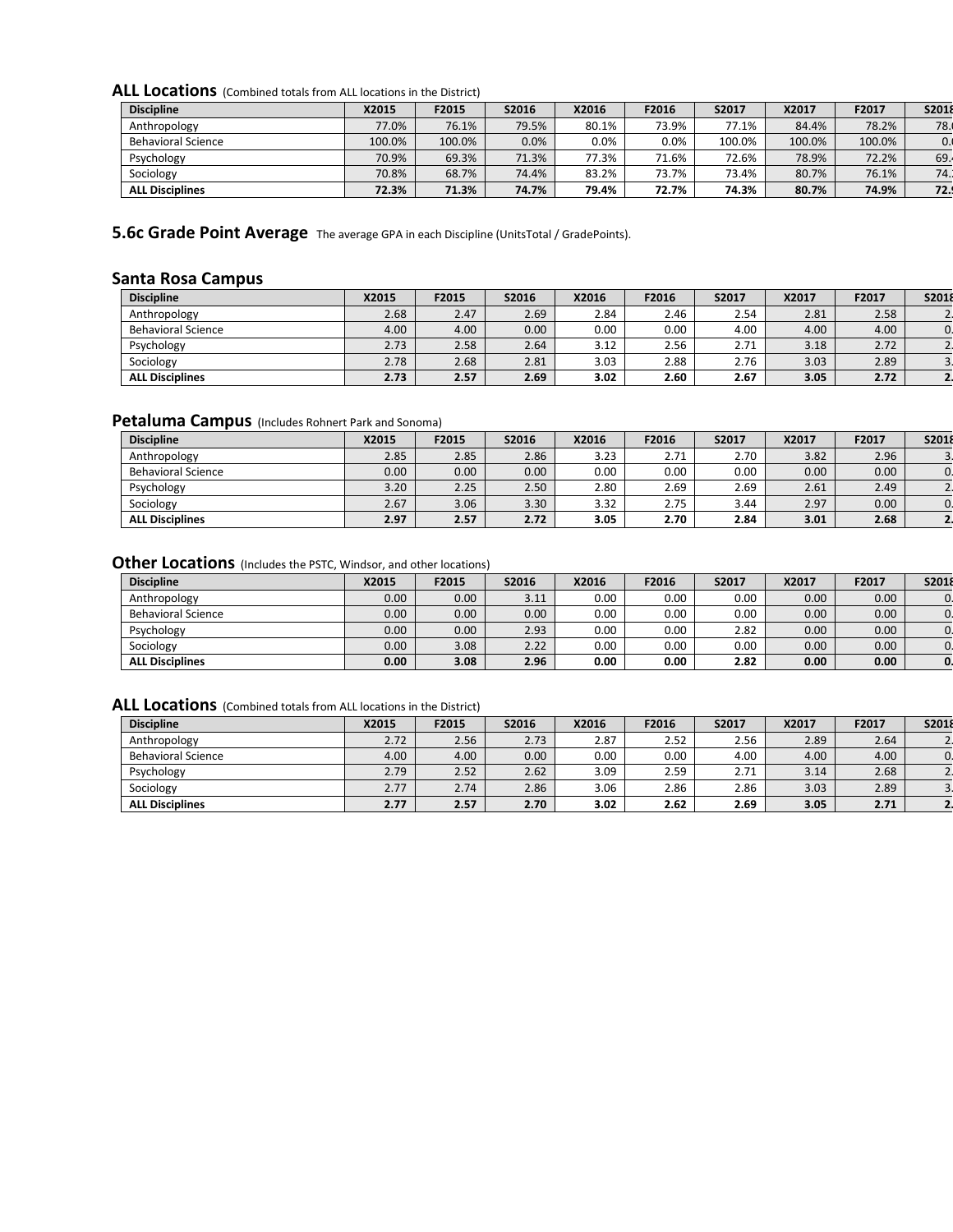### 5.7 Student Access

## Behavioral Science - FY 2017-18 (plus current FY Summer and Fall)

**5.7a Students Served - by Ethnicity** The number of students in each Discipline at first census broken down by ethnicity (duplicated headcount).

#### **ALL Locations** (Combined totals from ALL locations in the District)

| Anthropology | <b>Ethnicity</b>       | 2015-16 | Percent | 2016-17 | Percent | 2017-18 | Percent |  |
|--------------|------------------------|---------|---------|---------|---------|---------|---------|--|
|              | White                  | 1895    | 55.1%   | 1563    | 48.9%   | 1325    | 45.0%   |  |
|              | Asian                  | 154     | 4.5%    | 122     | 3.8%    | 134     | 4.6%    |  |
|              | <b>Black</b>           | 61      | 1.8%    | 87      | 2.7%    | 53      | 1.8%    |  |
|              | Hispanic               | 1001    | 29.1%   | 1042    | 32.6%   | 1037    | 35.2%   |  |
|              | Native American        | 19      | 0.6%    | 21      | 0.7%    | 21      | 0.7%    |  |
|              | Pacific Islander       | 8       | 0.2%    | 13      | 0.4%    | 24      | 0.8%    |  |
|              | Filipino               | 23      | 0.7%    | 35      | 1.1%    | 34      | 1.2%    |  |
|              | Other Non-White        | 226     | 6.6%    | 189     | 5.9%    | 152     | 5.2%    |  |
|              | Decline to state       | 51      | 1.5%    | 126     | 3.9%    | 162     | 5.5%    |  |
|              | <b>ALL Ethnicities</b> | 3438    | 100.0%  | 3198    | 100.0%  | 2942    | 100.0%  |  |

| <b>Behavioral Science</b> | <b>Ethnicity</b>       | 2015-16  | Percent | 2016-17 | Percent | 2017-18  | Percent |  |
|---------------------------|------------------------|----------|---------|---------|---------|----------|---------|--|
|                           | White                  | 3        | 100.0%  |         | 100.0%  |          | 50.0%   |  |
|                           | Asian                  |          | 0.0%    |         | 0.0%    | 0        | 0.0%    |  |
|                           | <b>Black</b>           | 0        | 0.0%    |         | 0.0%    | $\Omega$ | 0.0%    |  |
|                           | Hispanic               | 0        | 0.0%    |         | 0.0%    |          | 50.0%   |  |
|                           | Native American        | $\Omega$ | 0.0%    |         | 0.0%    | 0        | 0.0%    |  |
|                           | Pacific Islander       | 0        | 0.0%    |         | 0.0%    |          | 0.0%    |  |
|                           | Filipino               | 0        | 0.0%    |         | 0.0%    | 0        | 0.0%    |  |
|                           | Other Non-White        | $\Omega$ | 0.0%    |         | 0.0%    | $\Omega$ | 0.0%    |  |
|                           | Decline to state       | 0        | 0.0%    |         | 0.0%    |          | 0.0%    |  |
|                           | <b>ALL Ethnicities</b> | 3        | 100.0%  |         | 100.0%  |          | 100.0%  |  |

| Psychology | <b>Ethnicity</b>       | 2015-16 | Percent | 2016-17 | Percent | 2017-18 | Percent |  |
|------------|------------------------|---------|---------|---------|---------|---------|---------|--|
|            | White                  | 2411    | 49.6%   | 2136    | 46.3%   | 2006    | 44.1%   |  |
|            | Asian                  | 185     | 3.8%    | 170     | 3.7%    | 203     | 4.5%    |  |
|            | Black                  | 173     | 3.6%    | 132     | 2.9%    | 118     | 2.6%    |  |
|            | Hispanic               | 1605    | 33.0%   | 1620    | 35.1%   | 1617    | 35.6%   |  |
|            | Native American        | 42      | 0.9%    | 33      | 0.7%    | 32      | 0.7%    |  |
|            | Pacific Islander       | 22      | 0.5%    | 17      | 0.4%    | 20      | 0.4%    |  |
|            | Filipino               | 56      | 1.2%    | 51      | 1.1%    | 48      | 1.1%    |  |
|            | Other Non-White        | 304     | 6.3%    | 275     | 6.0%    | 288     | 6.3%    |  |
|            | Decline to state       | 65      | 1.3%    | 176     | 3.8%    | 214     | 4.7%    |  |
|            | <b>ALL Ethnicities</b> | 4863    | 100.0%  | 4610    | 100.0%  | 4546    | 100.0%  |  |

| Sociology | <b>Ethnicity</b>       | 2015-16 | Percent | 2016-17 | Percent | 2017-18 | Percent |  |
|-----------|------------------------|---------|---------|---------|---------|---------|---------|--|
|           | White                  | 891     | 47.5%   | 776     | 40.9%   | 660     | 39.0%   |  |
|           | Asian                  | 83      | 4.4%    | 92      | 4.8%    | 67      | 4.0%    |  |
|           | <b>Black</b>           | 56      | 3.0%    | 73      | 3.8%    | 60      | 3.5%    |  |
|           | Hispanic               | 676     | 36.1%   | 750     | 39.5%   | 681     | 40.3%   |  |
|           | Native American        | 14      | 0.7%    | 11      | 0.6%    | b       | 0.4%    |  |
|           | Pacific Islander       | 11      | 0.6%    | 9       | 0.5%    | 15      | 0.9%    |  |
|           | Filipino               | 18      | 1.0%    | 17      | 0.9%    | 17      | 1.0%    |  |
|           | Other Non-White        | 109     | 5.8%    | 99      | 5.2%    | 98      | 5.8%    |  |
|           | Decline to state       | 17      | 0.9%    | 72      | 3.8%    | 87      | 5.1%    |  |
|           | <b>ALL Ethnicities</b> | 1875    | 100.0%  | 1899    | 100.0%  | 1691    | 100.0%  |  |

**5.7b Students Served - by Gender** The number of students in each Discipline at first census broken down by gender (duplicated headcount).

**ALL Locations** (Combined totals from ALL locations in the District)

| --------     |        |         |         |         |         |         |         |  |
|--------------|--------|---------|---------|---------|---------|---------|---------|--|
| Anthropology | Gender | 2015-16 | Percent | 2016-17 | Percent | 2017-18 | Percent |  |
|              |        |         |         |         |         |         |         |  |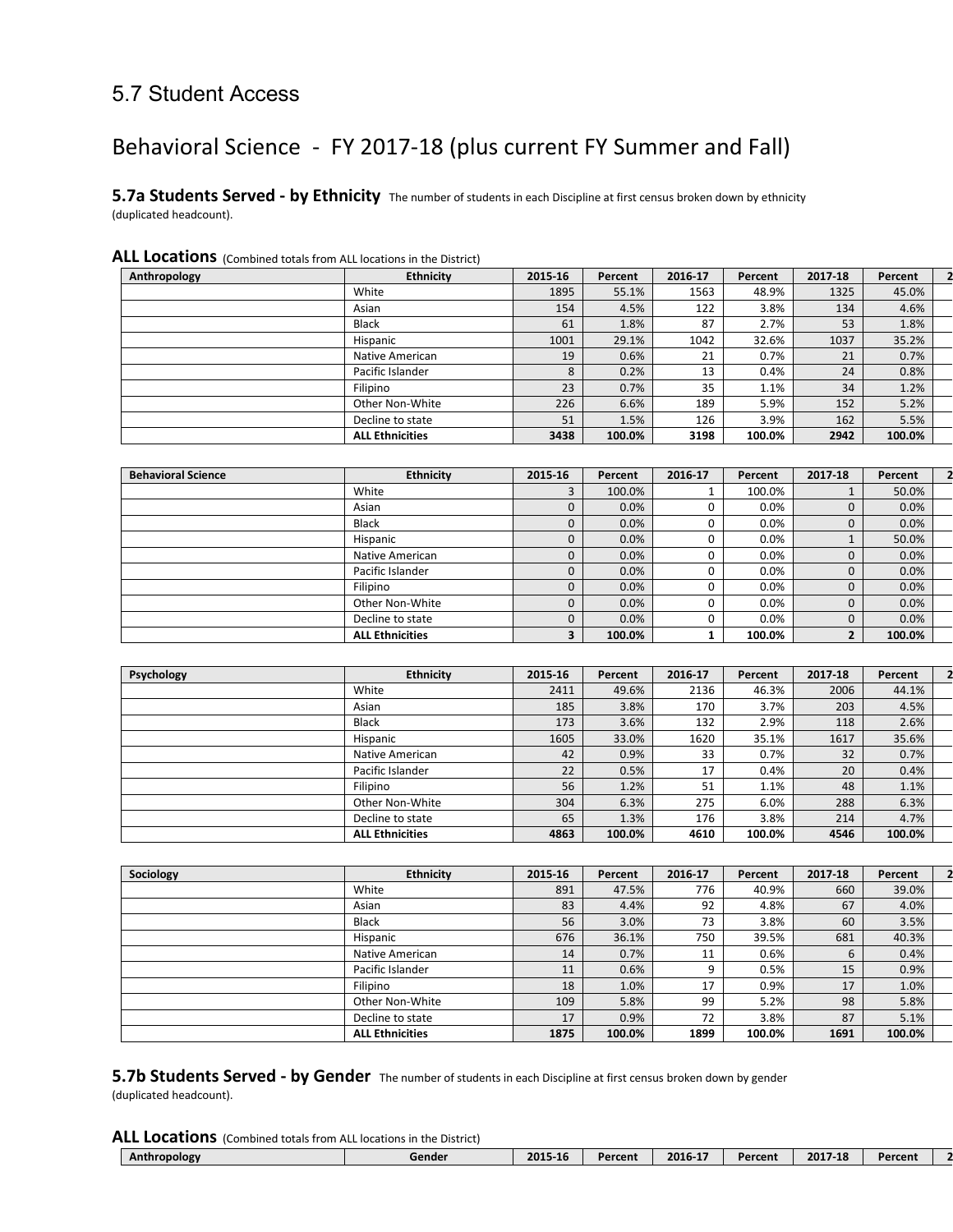|      | 3438<br><b>ALL Genders</b> | 100.0% | 3198 | 100.0% | 2942 | 100.0% |  |
|------|----------------------------|--------|------|--------|------|--------|--|
|      | 32<br>Jnknown              | 0.9%   | 63   | 2.0%   | 50   | 1.7%   |  |
|      | 1863<br>Female             | 54.2%  | 1713 | 53.6%  | 1616 | 54.9%  |  |
| Male | 1543                       | 44.9%  | 1422 | 44.5%  | 1276 | 43.4%  |  |

| <b>Behavioral Science</b> | Gender             | 2015-16 | Percent | 2016-17 | Percent | 2017-18 | Percent |  |
|---------------------------|--------------------|---------|---------|---------|---------|---------|---------|--|
|                           | Male               |         | 33.3%   |         | 100.0%  |         | 50.0%   |  |
|                           | Female             |         | 66.7%   |         | 0.0%    |         | 50.0%   |  |
|                           | Unknown            |         | 0.0%    |         | $0.0\%$ | υ       | 0.0%    |  |
|                           | <b>ALL Genders</b> |         | 100.0%  |         | 100.0%  |         | 100.0%  |  |

| Psychology | Gender             | 2015-16 | Percent | 2016-17 | Percent | 2017-18 | Percent |  |
|------------|--------------------|---------|---------|---------|---------|---------|---------|--|
|            | Male               | 1736    | 35.7%   | 1533    | 33.3%   | 1471    | 32.4%   |  |
|            | Female             | 3061    | 62.9%   | 2994    | 64.9%   | 3003    | 66.1%   |  |
|            | Unknown            | 66      | 1.4%    | 83      | $1.8\%$ | 72      | 1.6%    |  |
|            | <b>ALL Genders</b> | 4863    | 100.0%  | 4610    | 100.0%  | 4546    | 100.0%  |  |

| Sociology | Gender             | 2015-16 | Percent | 2016-17            | Percent | 2017-18 | Percent |  |
|-----------|--------------------|---------|---------|--------------------|---------|---------|---------|--|
|           | Male               | 605     | 32.3%   | 585                | 30.8%   | 514     | 30.4%   |  |
|           | Female             | 1252    | 66.8%   | 1287               | 67.8%   | 1145    | 67.7%   |  |
|           | Unknown            | 18      | $1.0\%$ | $\sim$ $\sim$<br>- | 1.4%    | 32      | 1.9%    |  |
|           | <b>ALL Genders</b> | 1875    | 100.0%  | 1899               | 100.0%  | 1691    | 100.0%  |  |

**5.7c Students Served - by Age** The number of students in each Discipline at first census broken down by age (duplicated headcount).

#### ALL Locations (Combined totals from ALL locations in the District)

| Anthropology | Age Range       | 2015-16 | Percent | 2016-17 | Percent | 2017-18 | Percent |  |
|--------------|-----------------|---------|---------|---------|---------|---------|---------|--|
|              | 0 thru 18       | 531     | 15.4%   | 464     | 14.5%   | 428     | 14.5%   |  |
|              | 19 and 20       | 1376    | 40.0%   | 1263    | 39.5%   | 1137    | 38.6%   |  |
|              | 21 thru 25      | 948     | 27.6%   | 918     | 28.7%   | 854     | 29.0%   |  |
|              | 26 thru 30      | 284     | 8.3%    | 277     | 8.7%    | 258     | 8.8%    |  |
|              | 31 thru 35      | 124     | 3.6%    | 112     | 3.5%    | 105     | 3.6%    |  |
|              | 36 thru 40      | 52      | 1.5%    | 58      | 1.8%    | 63      | 2.1%    |  |
|              | 41 thru 45      | 43      | 1.3%    | 34      | 1.1%    | 35      | 1.2%    |  |
|              | 46 thru 50      | 26      | 0.8%    | 28      | 0.9%    | 17      | 0.6%    |  |
|              | 51 thru 60      | 39      | 1.1%    | 33      | 1.0%    | 29      | 1.0%    |  |
|              | 61 plus         | 15      | 0.4%    | 11      | 0.3%    | 16      | 0.5%    |  |
|              | <b>ALL Ages</b> | 3438    | 100.0%  | 3198    | 100.0%  | 2942    | 100.0%  |  |

| <b>Behavioral Science</b> | Age Range       | 2015-16  | Percent | 2016-17 | Percent | 2017-18      | Percent |  |
|---------------------------|-----------------|----------|---------|---------|---------|--------------|---------|--|
|                           | 0 thru 18       | 0        | 0.0%    |         | 0.0%    | 0            | 0.0%    |  |
|                           | 19 and 20       | C        | 66.7%   |         | 0.0%    | 0            | 0.0%    |  |
|                           | 21 thru 25      |          | 33.3%   |         | 100.0%  |              | 50.0%   |  |
|                           | 26 thru 30      | 0        | 0.0%    |         | 0.0%    | $\mathbf 0$  | 0.0%    |  |
|                           | 31 thru 35      | 0        | 0.0%    |         | 0.0%    | $\mathbf{0}$ | 0.0%    |  |
|                           | 36 thru 40      | 0        | 0.0%    |         | 0.0%    | $\mathbf{0}$ | 0.0%    |  |
|                           | 41 thru 45      | 0        | 0.0%    |         | 0.0%    | 0            | 0.0%    |  |
|                           | 46 thru 50      | 0        | 0.0%    |         | 0.0%    | $\Omega$     | 0.0%    |  |
|                           | 51 thru 60      | 0        | 0.0%    |         | 0.0%    |              | 50.0%   |  |
|                           | 61 plus         | $\Omega$ | 0.0%    |         | 0.0%    | $\Omega$     | 0.0%    |  |
|                           | <b>ALL Ages</b> | 3        | 100.0%  |         | 100.0%  |              | 100.0%  |  |

| Psychology | Age Range       | 2015-16 | Percent | 2016-17 | Percent | 2017-18 | Percent |  |
|------------|-----------------|---------|---------|---------|---------|---------|---------|--|
|            | 0 thru 18       | 1161    | 23.9%   | 1078    | 23.4%   | 1056    | 23.2%   |  |
|            | 19 and 20       | 1572    | 32.3%   | 1511    | 32.8%   | 1463    | 32.2%   |  |
|            | 21 thru 25      | 1201    | 24.7%   | 1162    | 25.2%   | 1123    | 24.7%   |  |
|            | 26 thru 30      | 392     | 8.1%    | 367     | 8.0%    | 402     | 8.8%    |  |
|            | 31 thru 35      | 180     | 3.7%    | 172     | 3.7%    | 194     | 4.3%    |  |
|            | 36 thru 40      | 139     | 2.9%    | 108     | 2.3%    | 113     | 2.5%    |  |
|            | 41 thru 45      | 73      | 1.5%    | 75      | 1.6%    | 71      | 1.6%    |  |
|            | 46 thru 50      | 51      | 1.0%    | 65      | 1.4%    | 55      | 1.2%    |  |
|            | 51 thru 60      | 65      | 1.3%    | 52      | 1.1%    | 55      | 1.2%    |  |
|            | 61 plus         | 29      | 0.6%    | 20      | 0.4%    | 14      | 0.3%    |  |
|            | <b>ALL Ages</b> | 4863    | 100.0%  | 4610    | 100.0%  | 4546    | 100.0%  |  |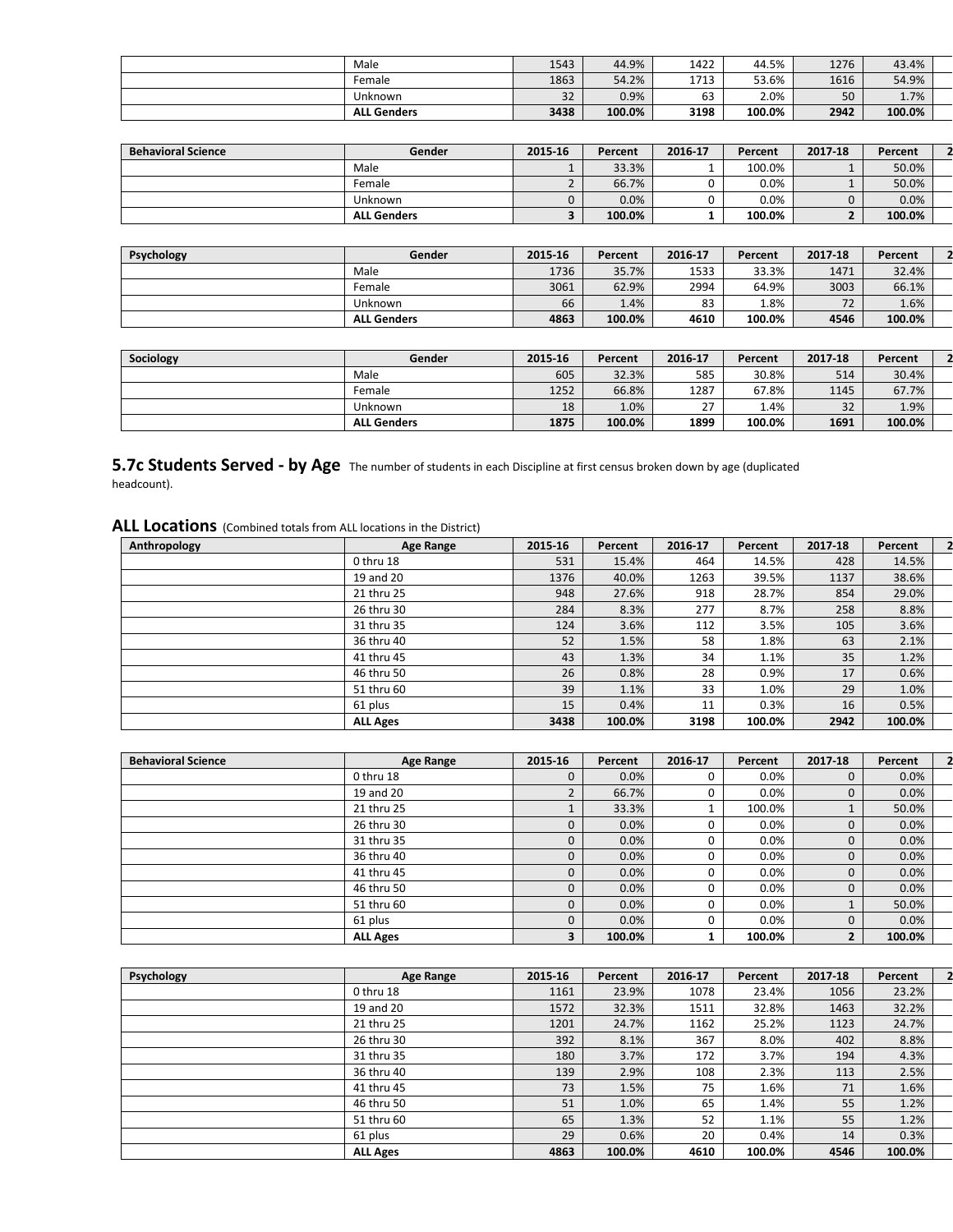| Sociology | Age Range       | 2015-16 | Percent | 2016-17 | Percent | 2017-18 | Percent |  |
|-----------|-----------------|---------|---------|---------|---------|---------|---------|--|
|           | 0 thru 18       | 266     | 14.2%   | 264     | 13.9%   | 226     | 13.4%   |  |
|           | 19 and 20       | 594     | 31.7%   | 633     | 33.3%   | 541     | 32.0%   |  |
|           | 21 thru 25      | 598     | 31.9%   | 564     | 29.7%   | 528     | 31.2%   |  |
|           | 26 thru 30      | 172     | 9.2%    | 206     | 10.8%   | 205     | 12.1%   |  |
|           | 31 thru 35      | 92      | 4.9%    | 87      | 4.6%    | 91      | 5.4%    |  |
|           | 36 thru 40      | 63      | 3.4%    | 54      | 2.8%    | 38      | 2.2%    |  |
|           | 41 thru 45      | 38      | 2.0%    | 38      | 2.0%    | 27      | 1.6%    |  |
|           | 46 thru 50      | 19      | 1.0%    | 26      | 1.4%    | 17      | 1.0%    |  |
|           | 51 thru 60      | 22      | 1.2%    | 22      | 1.2%    | 15      | 0.9%    |  |
|           | 61 plus         | 11      | 0.6%    |         | 0.3%    | 3       | 0.2%    |  |
|           | <b>ALL Ages</b> | 1875    | 100.0%  | 1899    | 100.0%  | 1691    | 100.0%  |  |

# 5.8 Curriculum Offered Within Reasonable Time Frame

| Spring 2019         |                                    | Summer 2019        |                                    |  |  |
|---------------------|------------------------------------|--------------------|------------------------------------|--|--|
| <b>ANTHRO 1</b>     | <b>BIOLOGICAL ANTHROPOLOGY</b>     | <b>ANTHRO 1</b>    | <b>BIOLOGICAL ANTHROPOLOGY</b>     |  |  |
| <b>ANTHRO 1L</b>    | <b>BIOLOGICAL ANTHRO LAB</b>       | <b>ANTHRO 1L</b>   | <b>BIOLOGICAL ANTHRO LAB</b>       |  |  |
| <b>ANTHRO 2</b>     | <b>CULTURAL ANTHROPOLOGY</b>       | <b>ANTHRO 2</b>    | CULTURAL ANTHROPOLOGY              |  |  |
| <b>ANTHRO3</b>      | <b>INTRO TO ARCHAEOLOGY</b>        | <b>ANTHRO 3</b>    | <b>INTRO TO ARCHAEOLOGY</b>        |  |  |
| <b>ANTHRO 4</b>     | ANCIENT PEOPLE & SOCIETY           | <b>ANTHRO 4</b>    | ANCIENT PEOPLE & SOCIETY           |  |  |
| ANTHRO 19           | <b>FORENSIC ANTHROPOLOGY</b>       |                    |                                    |  |  |
| <b>ANTHRO 21</b>    | AMERICAN FOLKLORE/LIFE             |                    |                                    |  |  |
| ANTHRO 30           | ANTHRO OF GLOBALIZATION            |                    |                                    |  |  |
| ANTHRO 31           | MESOAMERICAN ORIGINS               |                    |                                    |  |  |
| <b>ANTHRO 43</b>    | NAT. AMER. ART & CULTURE           |                    |                                    |  |  |
| PSYCH <sub>1A</sub> | <b>GENERAL PSYCHOLOGY</b>          | PSYCH 1A           | <b>GENERAL PSYCHOLOGY</b>          |  |  |
| PSYCH 1B            | INTRO/RESEARCH METHODS             | PSYCH 1B           | INTRO/RESEARCH METHODS             |  |  |
| PSYCH <sub>3</sub>  | <b>HUMAN SEXUALITY</b>             | PSYCH <sub>3</sub> | <b>HUMAN SEXUALITY</b>             |  |  |
| PSYCH 4             | CHILD & ADOLESCENT PSYCH           | PSYCH <sub>4</sub> | CHILD & ADOLESCENT PSYCH           |  |  |
| PSYCH <sub>5</sub>  | <b>ABNORMAL PSYCH</b>              | PSYCH <sub>5</sub> | <b>ABNORMAL PSYCH</b>              |  |  |
| PSYCH <sub>7</sub>  | THEORIES OF PERSONALITY            | PSYCH <sub>7</sub> | THEORIES OF PERSONALITY            |  |  |
| PSYCH <sub>8</sub>  | INTRO/LIFESPAN PSYCH               |                    |                                    |  |  |
| PSYCH <sub>9</sub>  | <b>INTRO/BEH SCI STATISTICS</b>    |                    |                                    |  |  |
|                     |                                    |                    |                                    |  |  |
| PSYCH <sub>30</sub> | SOCIAL PSYCHOLOGY                  | PSYCH 30           | SOCIAL PSYCHOLOGY                  |  |  |
| PSYCH 34            | PREJUDICE/DISCRIMINATION           | PSYCH 34           | PREJUDICE/DISCRIMINATION           |  |  |
| PSYCH 40            | INTRO TO PSYCH OF GENDER           |                    |                                    |  |  |
| PSYCH 56            | AGING, DYING & DEATH               | PSYCH 40           | INTRO TO PSYCH OF GENDER           |  |  |
|                     |                                    |                    |                                    |  |  |
| PSYCH 57            | <b>INTRO TO SPORTS PSYCH</b>       | PSYCH 57           | <b>INTRO TO SPORTS PSYCH</b>       |  |  |
| SOC <sub>1</sub>    | <b>INTRO TO SOCIOLOGY</b>          | SOC <sub>1</sub>   | <b>INTRO TO SOCIOLOGY</b>          |  |  |
| SOC <sub>2</sub>    | MODERN SOCIAL PROBLEMS             |                    |                                    |  |  |
| SOC <sub>5</sub>    | <b>SOC RESEARCH METHODS</b>        |                    |                                    |  |  |
| <b>SOC 10</b>       | <b>RELATIONS &amp; FAMILY LIFE</b> | <b>SOC 10</b>      | <b>RELATIONS &amp; FAMILY LIFE</b> |  |  |
|                     |                                    | <b>SOC 12</b>      | MODERN SOCIAL PROBLEMS             |  |  |
| SOC 30              | <b>RACE &amp; ETHNIC RELATIONS</b> | <b>SOC 30</b>      | <b>RACE &amp; ETHNIC RELATIONS</b> |  |  |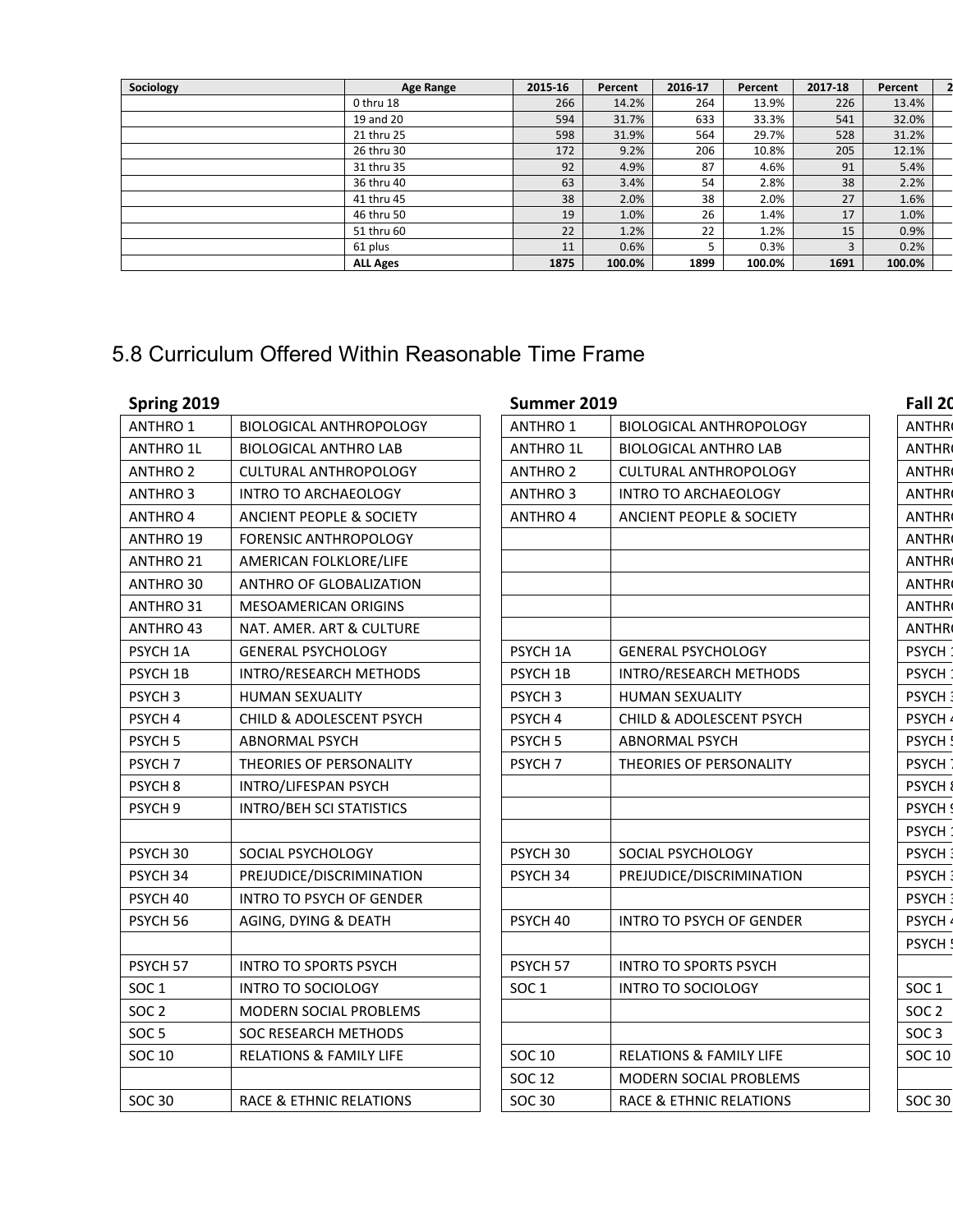## 5.9a Curriculum Responsiveness

Courses in DBS have grown to correspond to the changing needs of the student population. In recent years, we see more Veterans (from the war in Iraq), returning students (from declining economics and growing unemployment), and 65+ year old students (from the baby boomer generation) enroll in courses at SRJC. DBS offers courses that incorporate social, emotional, and physical characteristics into our curriculum that is appealing to the growing student population mentioned above.

According to the National Center for Education Statistics, 31% of graduating students earned credits in a psychology course during high school. More than 150,000 students took the AP Psychology exam in 2009, up from 4,000 in 1992. The Psychology discipline attempts to fulfill this growing field by creating a major, designing new courses, and increasing the number (and/or the enrollment size) of classes to fulfill the demands of the students.

## 5.9b Alignment with High Schools (Tech-Prep ONLY)

Not Tech Prep

## 5.10 Alignment with Transfer Institutions (Transfer Majors ONLY)

More than 50% of the courses in the Psych and Anthro Majors align with the transferable major courses at common CSU's and UC's that SRJC students transfer to.

All three departmental disciplines now have approved transfer majors.

### 5.11a Labor Market Demand (Occupational Programs ONLY)

Not Occupational Program

### 5.11b Academic Standards

The Behavioral Sciences Department regularly engage in conversation about academic standards. Discussions are on the following topics:

- 1. Textbook use and their appropriateness for the courses and students at SRJC.
- 2. Course outline of record and the type of assignments given.
- 3. Academic integrity and the consequences of cheating.
- 4. Instructor teaching and student learning styles in the face of growing technology.
- 5. Online and hybrid delivery.

Our hope is to provide the best education for our students in the face of changing demographics and advances in technology.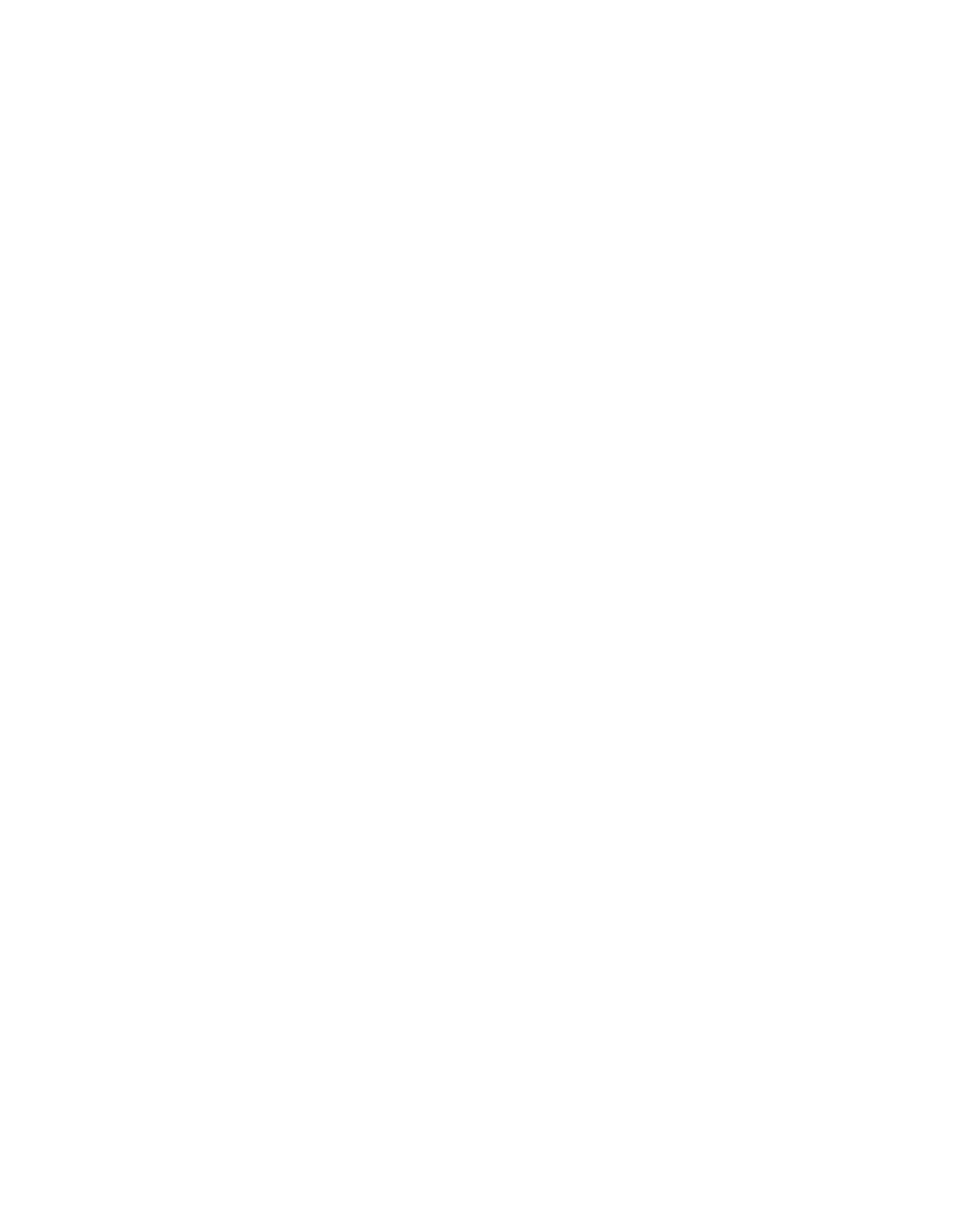# 6.1 Progress and Accomplishments Since Last Program/Unit Review

| Rank | Location | <b>SP</b> | M  | Goal                                       | <b>Objective</b>                         | <b>Time Frame</b> | <b>Progress to Date</b>                      |
|------|----------|-----------|----|--------------------------------------------|------------------------------------------|-------------------|----------------------------------------------|
| 0001 | ALL      | 02        | 01 | Provide release time for SR Anthro faculty | Course improvement, student success.     | 2018-19           | Reassigned time and/or overload = $20\%$ for |
|      |          |           |    | member to oversee lab, 5% per semester,    |                                          |                   | faculty $(5% - 5% , 10%)$                    |
|      |          |           |    | $10\%$ for summer                          |                                          |                   |                                              |
| 0002 | ALL      | 03        | 06 | Develop new curriculum as required and     | Discipline improvement, student success. | 2018-19           | Faculty time, input and articulation         |
|      |          |           |    | needed. (e.g. Intro to Positive Psych)     |                                          |                   | assistance.                                  |
| 0003 | ALL      | 02        | 06 | Increase Distance Education online         | Meet student demand and provide student  | 2018-19           | Instructional Faculty with Distance Ed       |
|      |          |           |    | instruction.                               | success.                                 |                   | certification (Canvas).                      |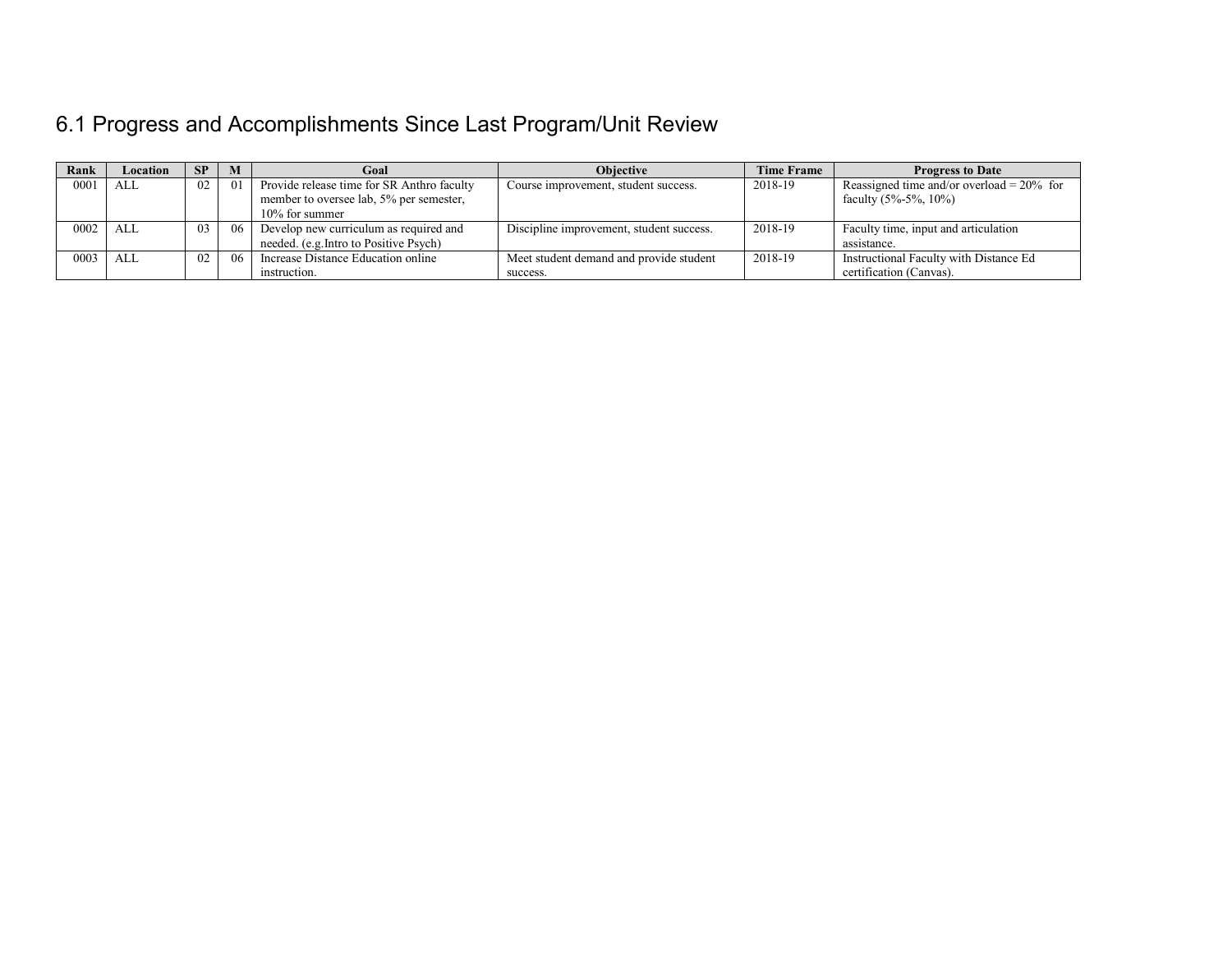## 6.2b PRPP Editor Feedback - Optional

The Department of Behavioral Sciences is to be commended for several items this last academic year:

1. Developing annual course schedules which have maximized departments overall productivity to the highest in the district (20.0).

2. Aligning course development with current needs of students transferring to four year institutions, and for the Transfer Model Curriculum.

3. Maintaining a diverse delivery method for students in core classes, ensuring students are able to complete required classes in a timely fashion.

4. Strong department leadership and a strong department chair who is investing time and resources to develop other faculty leaders.

Great job!